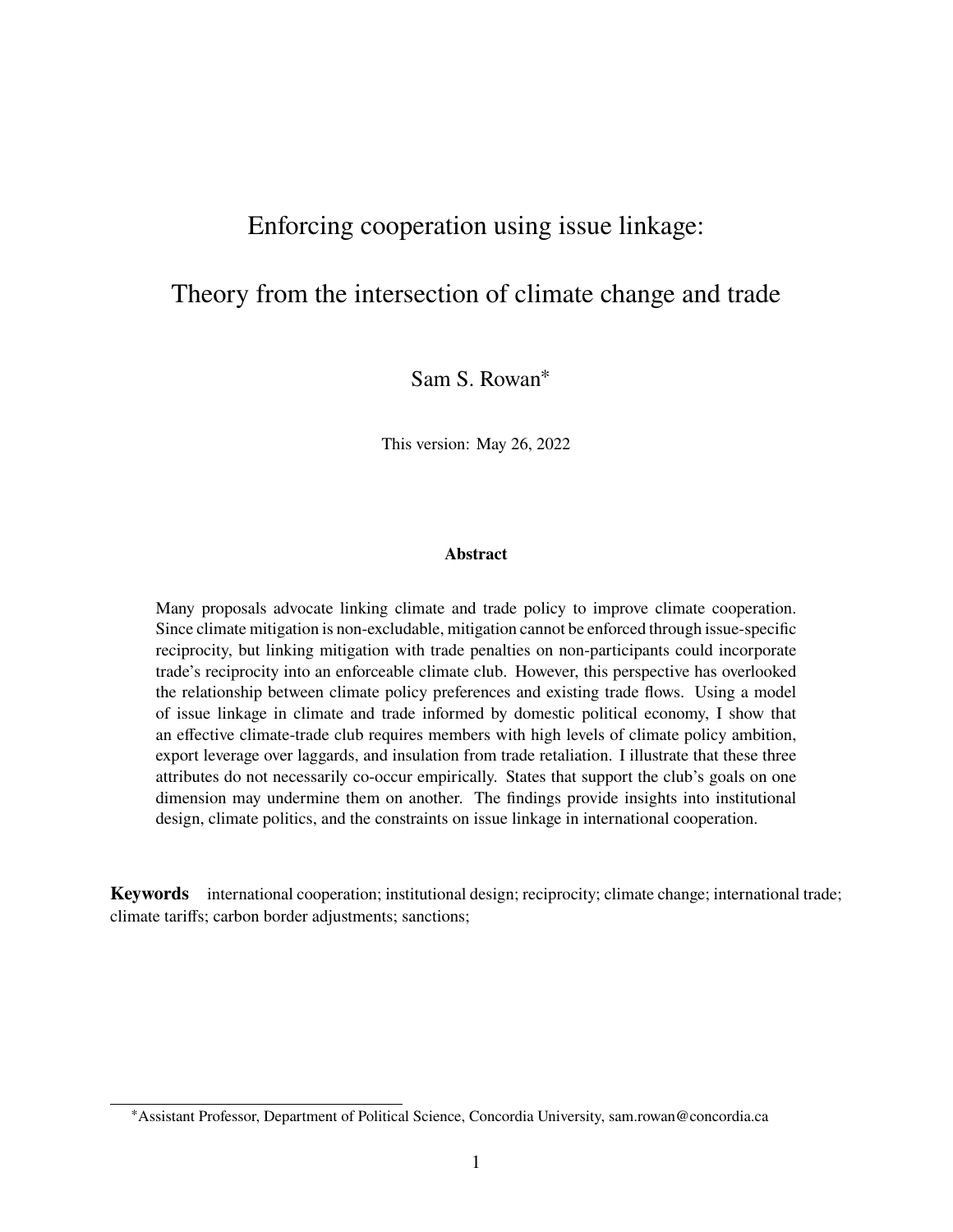## 1. Introduction

How to enforce cooperation between states is one of the most important topics in global politics. States may defect from agreements because the international system lacks an overarching mechanism to enforce agreements. Nonetheless, sometimes states do manage to govern effectively. One of the key mechanisms that enables cooperation is direct reciprocity, where states reciprocally reform their policies on the same issue and maintain these reforms so long as their counterparts do as well. Given a set of complementary conditions—such as, low transaction costs and a long shadow of the future—reciprocity can enforce cooperation and improve welfare. Direct reciprocity works because if a state were to violate an agreement, its counterpart could subsequently withdraw its own policy concessions, which would nullify any advantages the violator gained from defection (Keohane [1986\)](#page-38-0). International trade is the archetypal example of direct reciprocity, where parties agree to reciprocally reduce barriers to each other's trade, but maintain the ability to raise them on partners who renege.

However, many issues in global politics cannot be enforced through direct reciprocity. In a human rights treaty banning torture parties accept an international legal obligation prohibiting torture. Yet, if one party were to torture its citizens, it is unlikely that the other parties would be able to induce the violator to comply with its treaty obligations by threatening to torture their own citizens. Direct issue-specific reciprocity is not appropriate here (Mitchell and Keilbach [2001;](#page-39-0) Hafner-Burton [2005\)](#page-37-0).

But because reciprocity can be a powerful enforcement mechanism, states may attempt to bundle an issue that cannot be enforced through direct reciprocity with one that can be (Sebenius [1983;](#page-39-1) Poast [2012;](#page-39-2) McKibben [2016\)](#page-38-1). By expanding the scope of an agreement beyond a non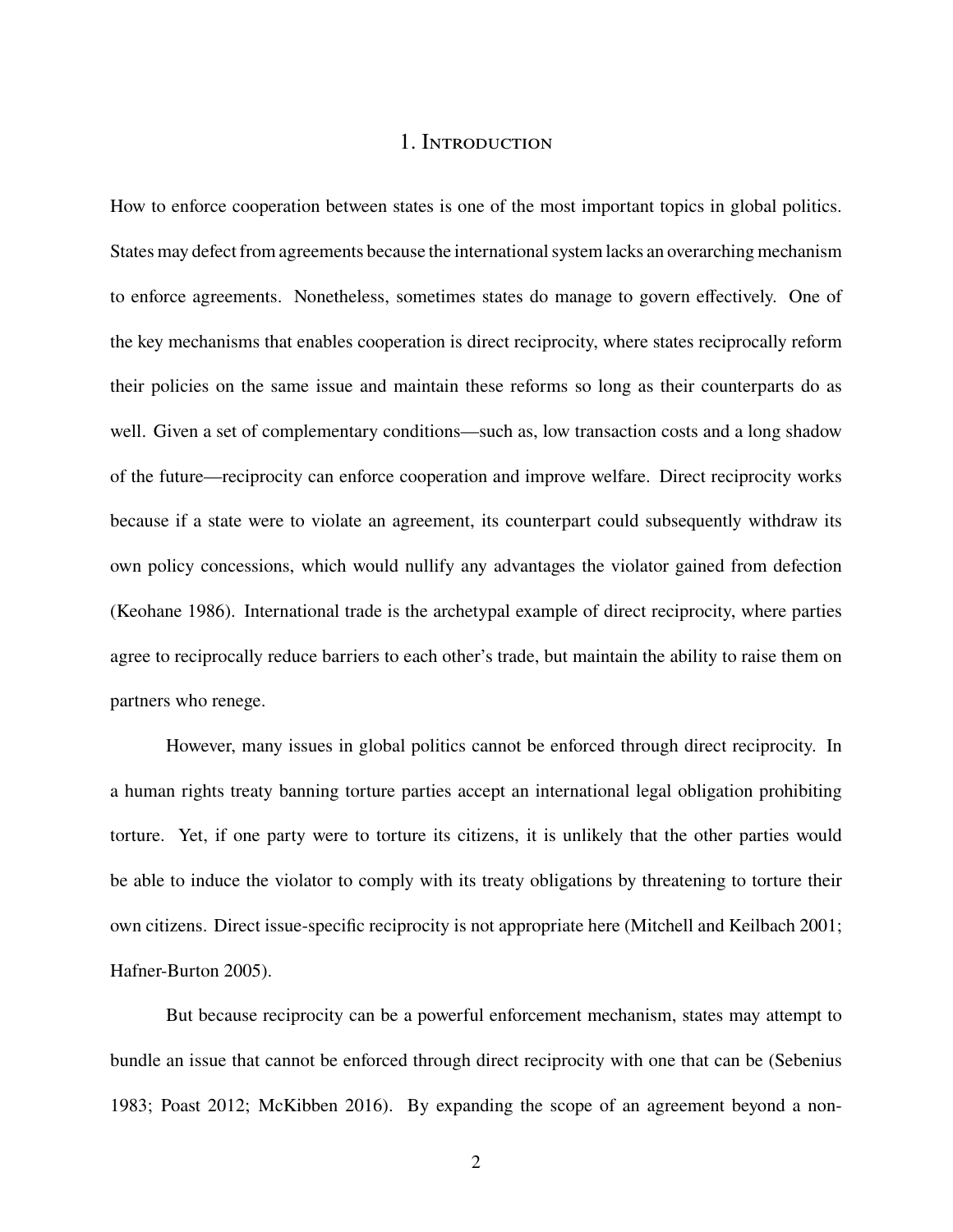reciprocal issue to include a reciprocal one, states can incorporate the enforcement powers of the latter into the former (Koremenos et al. [2001;](#page-38-2) Jinnah [2011\)](#page-38-3). Though there is a strong theoretical rationale for linking issues, issue linkage seems under-utilized or weak in practice.

In this paper, I argue that issue linkage depends on how states' interests and leverage manifest across the reciprocal and non-reciprocal issue. I consider trade as an illustrative reciprocal issue. One important reason why issue linkage with trade fails is that existing trade flows may be misaligned to leverage greater cooperation on these non-reciprocal issues. Issue linkage can only improve cooperative outcomes if the new institution can uphold strong internal policy obligations for members and wield a credible trade penalty over non-participants. But when states that support strong collective action on the non-reciprocal issue have weak leverage over the exports of states that do not support collective action—or worse, when they are themselves highly dependent on export markets in the latter states—they cannot link issues productively.

Linking international trade to climate change mitigation in a climate club exemplifies this challenge. Consider the case where states have preferences for stronger or weaker climate action but hesitate to decarbonize unless their peers do so as well. Mitigation cannot be enforced through direct reciprocity because mitigation is a non-excludable good, which non-participants can enjoy by definition. If a state attempts to reciprocate a counterpart's defection by withholding its own mitigation, these punishments cannot be targeted to affect only the defector and will also harm counterparts in good standing. However, linking climate change to trade brings trade's reciprocal enforcement powers into climate mitigation, and gives teeth to a climate agreement (Nordhaus [2015;](#page-39-3) Hovi et al. [2019\)](#page-38-4). A climate club with common mitigation obligations could raise trade penalties on states that refuse to mitigate. By using trade penalties to offset gains from free riding, the climate club creates new incentives to mitigate. An extensive literature analyzes climate clubs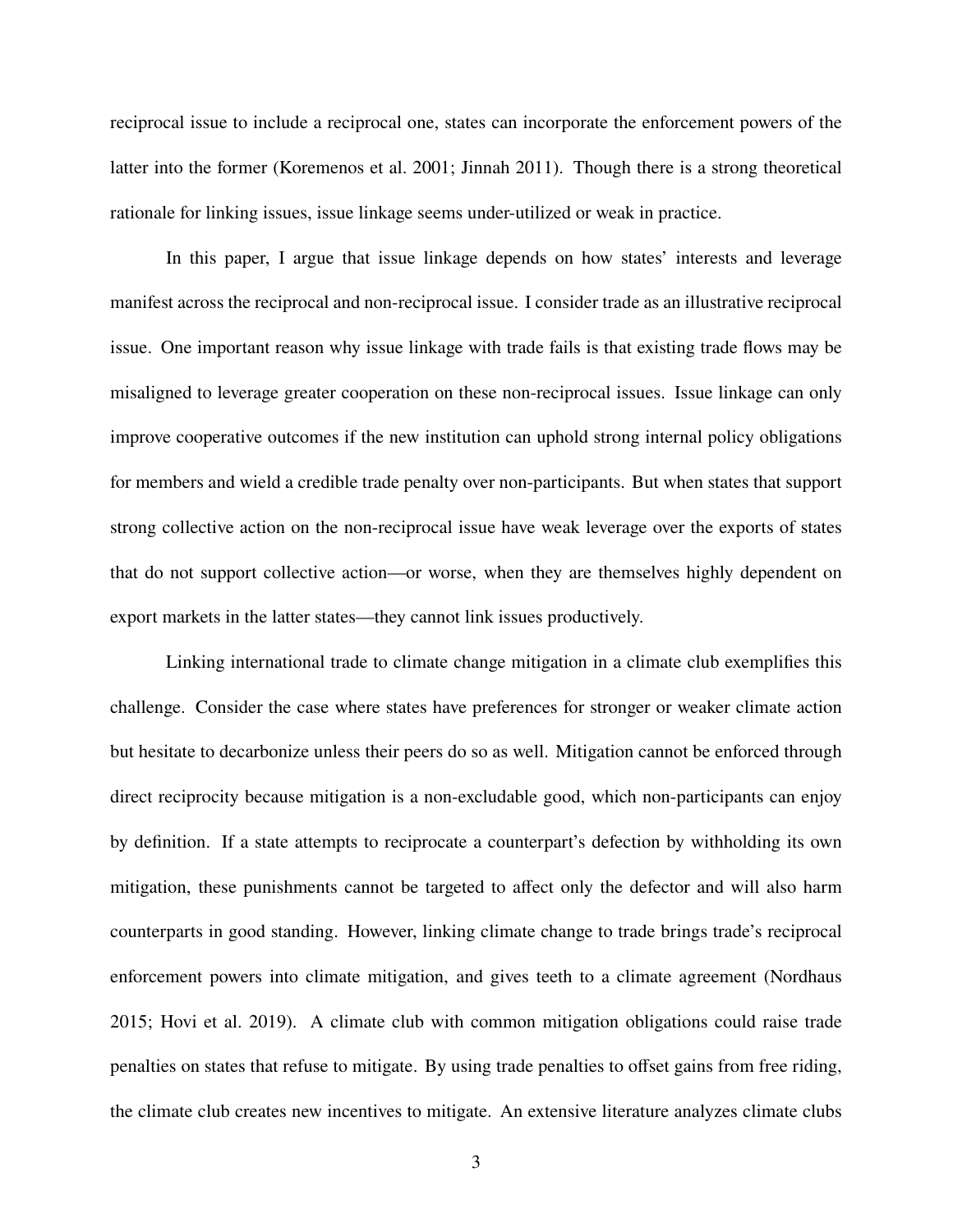with different configurations of membership and incentive structures (Victor [2011;](#page-40-0) Eckersley [2012;](#page-37-1) Nordhaus [2015;](#page-39-3) Falkner [2016;](#page-37-2) Hovi et al. [2016;](#page-38-5) Green [2017;](#page-37-3) Hovi et al. [2019;](#page-38-4) Colgan [2021;](#page-36-0) Rowan [2021\)](#page-39-4).

However, the effectiveness of a climate club depends on states' preferences for climate action and the actual pattern of trade flows across states. Strong climate clubs must have core club members that (1) are ambitiously committed to decarbonization, (2) have leverage as key export markets for climate laggards, and (3) export mostly to other climate leaders, thereby insulating the club from retaliatory pressure. The club needs to uphold strong internal climate policy obligations to reduce emissions. At the same time, the club needs to have trade leverage over climate laggards to enact meaningful penalties that induce them to mitigate. Trade penalties require asymmetric trade flows. The climate club's core members need to be important export markets for non-members, so that trade penalties have teeth. And finally, the climate club's core members need to be insulated from retaliation by exporting mostly to each other, such that they are not dependent on export markets in non-members. The club's trade penalties help protect their domestic industries from unregulated foreign firms (Genovese [2019\)](#page-37-4), but non-club countries may retaliate and restrict their markets to exports from the club (Kim and Margalit [2021\)](#page-38-6). Domestic industries in club countries, therefore, pull their governments in both directions—to protect them from foreign competition through carbon tariffs and to keep export markets open without retaliatory tariffs. If the climate club is not insulated from tariff retaliation because club members export mostly to non-club states, then the club will not be able to uphold a strong external trade penalty.

Issue linkage in climate and trade depends on the interaction of willingness to act on climate and willingness to sanction on trade. However, climate and trade preferences can be misaligned. A climate club must uphold high climate policy standards and trade penalties that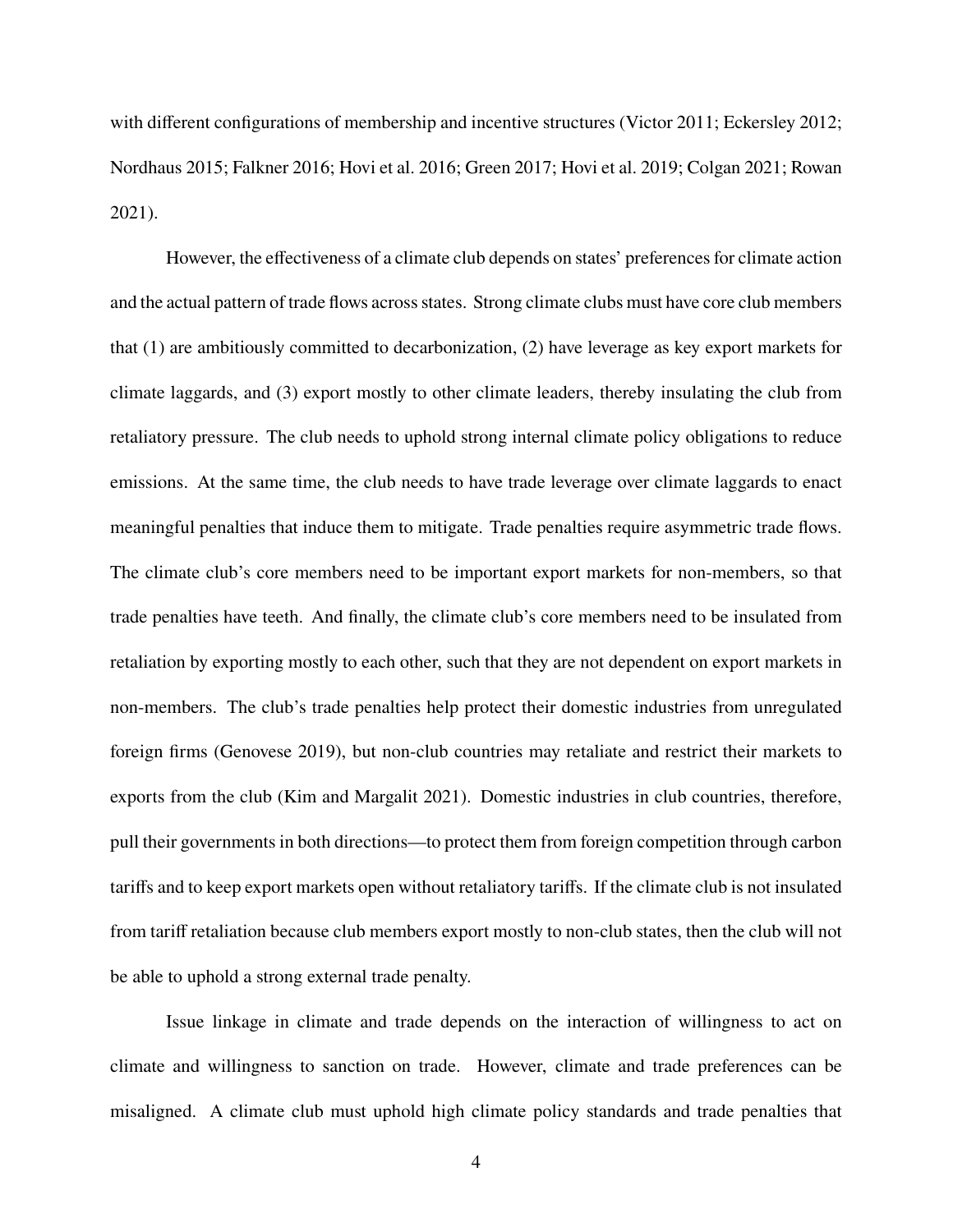shift recalcitrant states to join. But in setting policy across two dimensions, negotiators must satisfy states' constraints along both climate and trade. The states that prefer the most stringent climate action do not necessarily have the trade leverage over climate laggards and may in fact be dependent on those markets. Similarly, states with well-aligned trade flows may not support strong climate policy. In selecting the core membership of a climate–trade club, institutional designers face tradeoffs along each dimension. That interests within climate and trade can be misaligned may help explain why, despite myriad calls for climate clubs over the past decade, no formal club has been established.

I develop this argument with a model of membership in a linked climate and trade club. Following recent work emphasizing preference heterogeneity in climate politics (Genovese [2019;](#page-37-4) Aklin and Mildenberger [2020;](#page-36-1) Colgan et al. [2021;](#page-36-2) Rowan [2021\)](#page-39-4), I build a model where state preferences over the depth of climate action vary. Then I add a trade dimension characterized by each state's dyadic trade relationships. I conceptualize a climate club as an exogenous common climate policy standard that members must uphold, akin to a carbon price. States whose pre-existing climate preferences exceed that standard join, and then set the club's common external trade penalty. States bring their pre-existing trade relationships with them into the club, which end up capping the level of the trade penalty that the club can adopt.

I consider three types of relationships between climate and trade preferences. First, states' climate preferences can be *unrelated to* (or, independent of) their trade export flows. This is the textbook issue linkage scenario (Sebenius [1983\)](#page-39-1), and here I show that linking climate to trade can induce some states with moderate climate preferences to join and pursue emissions reductions. Second, climate preferences can be *positively related* to trade exposure, such that states with moderate climate preferences export heavily to states with high support for climate action. In this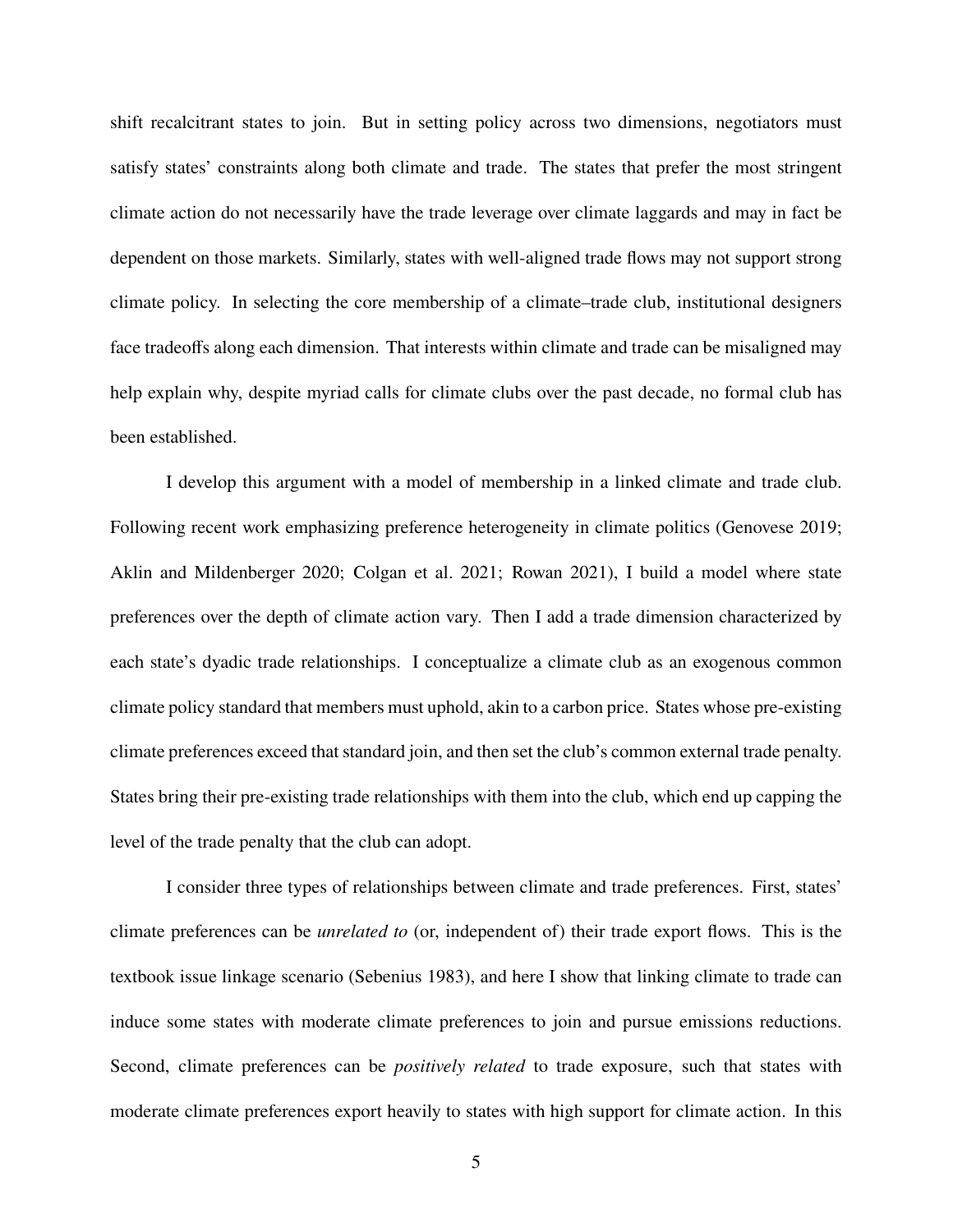best case scenario, the climate and trade dimensions reinforce each other, and induce an even greater number of states to join. However, in a third scenario, if states' climate preferences are *negatively related* to export flows into climate club, then the club has very weak leverage over climate moderates and linking climate to trade will not increase participation. This climate–trade club cannot uphold strong trade penalties because core club members are dependent on export markets outside the club and therefore fear tariff retaliation.

I apply the insights from this model to consider three hypothetical climate–trade clubs, as well as sectoral climate clubs and the European Union's 2021 carbon border adjustment mechanism. Emphasizing either of the club's internal climate policy depth or its external trade penalty depth suggests different climate club ideal types. First, a climate–trade club could select core members on the basis of their strong climate policy preferences, and then see how these states' trade relationships could induce other, less ambitious, states to join the climate club. Second, a climate–trade club could select core members to maximize the club's leverage over low ambition countries, and then see whether these core states' climate preferences could support sufficient internal climate policy depth to drive decarbonization. Finally, it could select on insulation, where members trade mostly with each other. To assess the effectiveness of a climate club that imposes trade penalties on nonmembers, it is paramount to understand the patterns of imports and exports across states, and how these covary with climate preferences.

Given this, the European Union resembles a most likely case for linking climate to trade. EU states export mostly to each other, but EU states are major export destinations for third parties. This insulates EU states from retaliatory trade pressure, and provides leverage over non-members. While EU states' climate policies are not necessarily the most ambitious globally, compliance with existing policies has been costly enough to lead domestic industries to lobby for protection from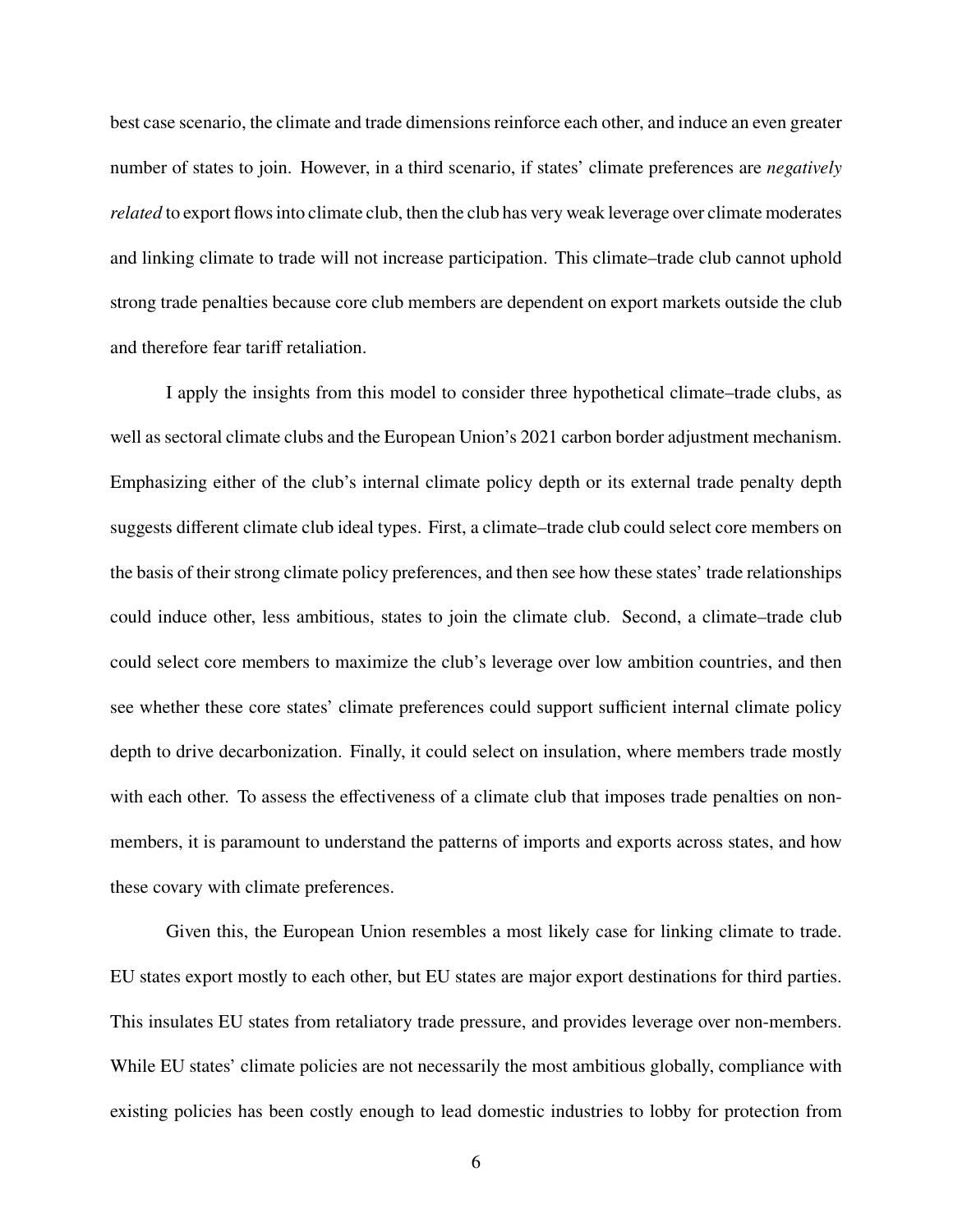competition with unregulated foreign firms. As a response in July 2021, the European Commission proposed a set of tariffs in five energy-intensive trade-exposed sectors to equalize climate policy costs across jurisdictions. I analyze the relationship between trade leverage and insulation within each of these sectors compared to other high carbon sectors and other randomly selected sectors. I find that the EU extends trade protection in keeping with the opportunities and constraints that leverage and insulation provide.

This paper contributes to a growing literature on the relationship between climate change and international trade (Harrison [2015;](#page-37-5) Aklin [2016;](#page-36-3) Morin and Jinnah [2018;](#page-39-5) Genovese [2019;](#page-37-4) Mehling et al. [2019;](#page-38-7) Colgan [2021\)](#page-36-0). I study a model of climate club formation with trade penalties (Nordhaus [2015\)](#page-39-3) and heterogeneous preferences (Hovi et al. [2019\)](#page-38-4). The model integrates ideas about domestic trade protection (Genovese [2019\)](#page-37-4), tariff retaliation (Kim and Margalit [2021\)](#page-38-6), and enforcement (Nordhaus [2015\)](#page-39-3). My argument helps to account for the weakness, or "untapped potential" (Morin and Jinnah [2018\)](#page-39-5), of existing environment and trade linkages by highlighting the constraints from institutional design and domestic political economy. This paper also addresses debates in international cooperation around issue linkage and enforcement (Sebenius [1983;](#page-39-1) Hafner-Burton [2005;](#page-37-0) Poast [2012;](#page-39-2) McKibben [2016\)](#page-38-1). I build on insights from longstanding debates over interdependence to consider how pre-existing asymmetric relationships between states in one issuearea can be used to achieve foreign policy ends in others, particularly when direct reciprocity is challenging (Keohane and Nye [1977;](#page-38-8) Farrell and Newman [2019\)](#page-37-6). I suggest that the relationship between states' preferences on a reciprocal issue and a non-reciprocal issue conditions whether linkage enables or collapses cooperation, and offer a theoretical model for exploring these dynamics in other issue-areas. Importantly, this holds for the economy as a whole and within economic sectors.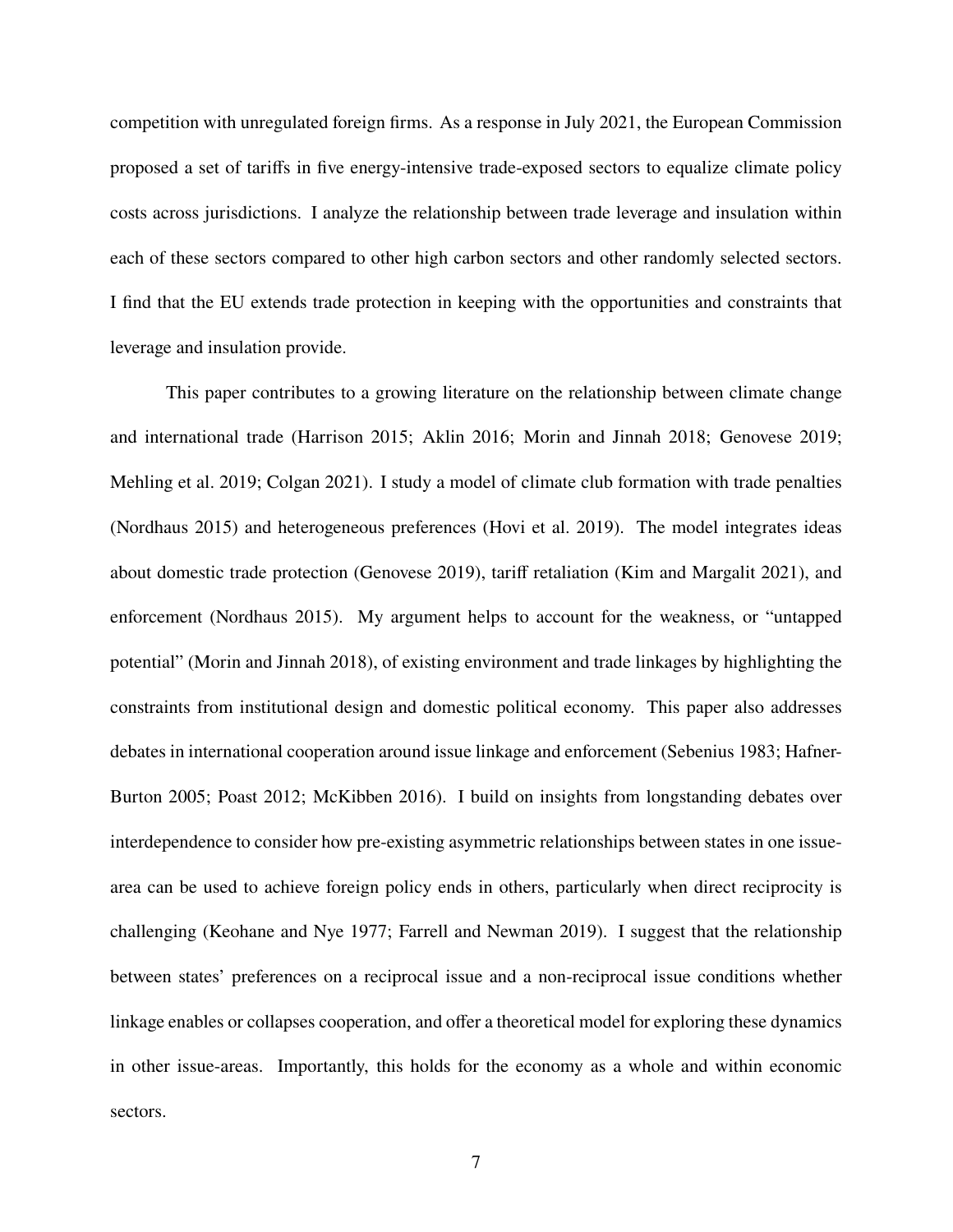### 2. Climate and trade clubs

Climate change mitigation is characterized by some of the most important and difficult cooperation problems in global politics. Many observers have noted that the public goods characteristics of mitigation create an incentive for states to free ride on the contributions of others (Barrett [2003;](#page-36-4) Keohane and Victor [2016\)](#page-38-9). Scholars are also increasingly sensitive to the intense preference heterogeneity in climate politics that creates distributional conflict across states (Genovese [2019;](#page-37-4) Aklin and Mildenberger [2020;](#page-36-1) Colgan et al. [2021;](#page-36-2) Rowan [2021\)](#page-39-4). Coordinating mitigation multilaterally, among a large number of states, aggravates these problems (Hovi and Sprinz [2006;](#page-38-10) Victor [2011\)](#page-40-0). The existing UN climate treaties only partially address these issues, if they do so at all (Depledge [2006\)](#page-36-5). As a result, climate governance is often considered ineffective and scholars have advocated for institutional reforms (Hale et al. [2013\)](#page-37-7).

Perhaps the most prominent alternative design for achieving greenhouse gas emissions reductions is the climate club (Victor [2011;](#page-40-0) Eckersley [2012;](#page-37-1) Nordhaus [2015;](#page-39-3) Falkner [2016;](#page-37-2) Hovi et al. [2016;](#page-38-5) Green [2017;](#page-37-3) Hovi et al. [2019;](#page-38-4) Colgan [2021;](#page-36-0) Rowan [2021\)](#page-39-4). While proposals vary, the climate club's core idea is to jumpstart mitigation in a small group of states. Networking minilaterally could facilitate negotiations by reducing their dimensionality, fostering small group dynamics that encourage deliberation, and narrowing the range of interests represented. Some proposals go further and advocate new kinds of issue linkage that could build greater reciprocity into climate politics. The key here is that doing so in a club framework would create excludable private benefits for club members that act as select incentives to contribute to the non-excludable public benefits of mitigation. Linking climate mitigation to international trade—either further trade liberalization among club members or new trade penalties applied to non-club members—forms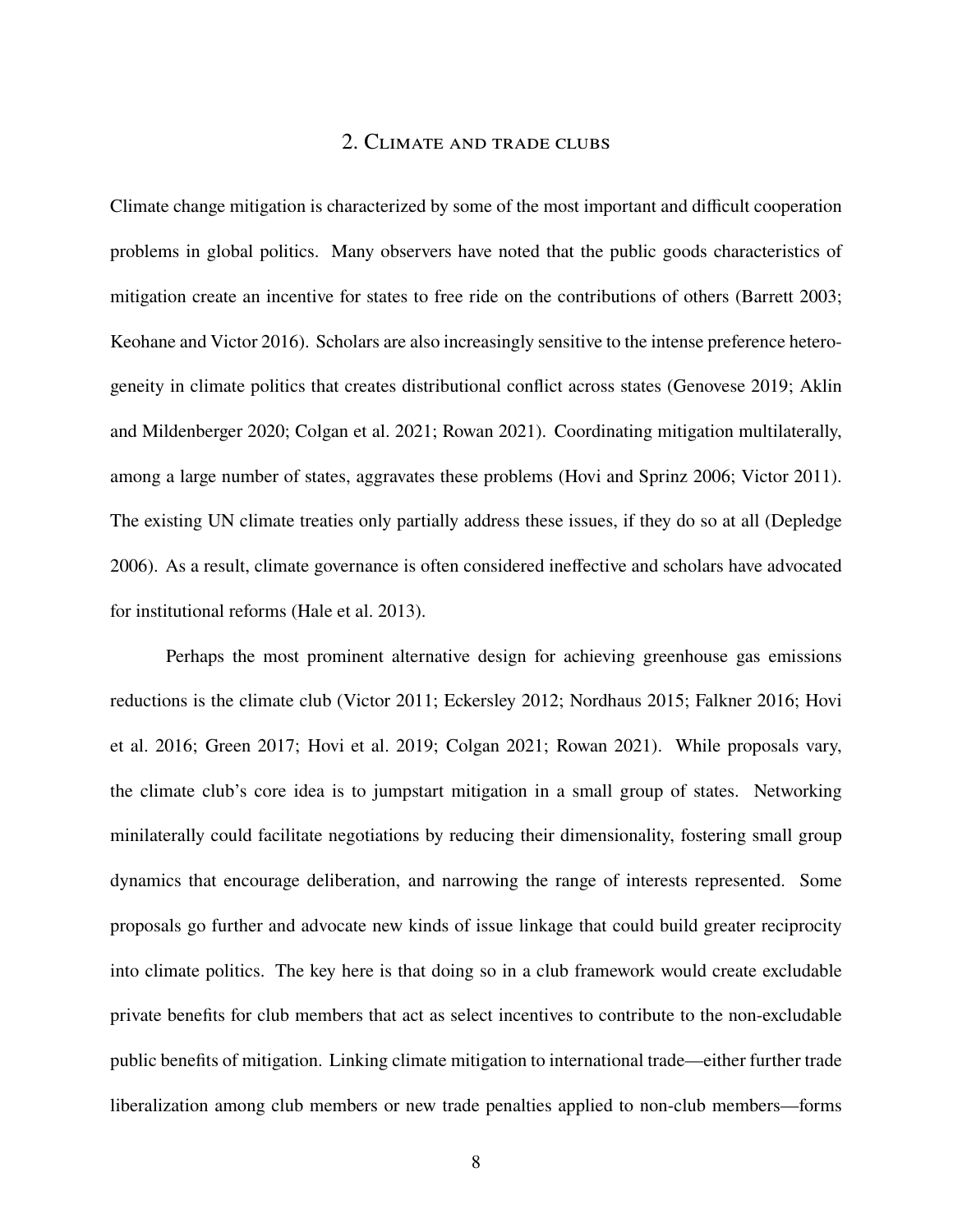the basis of many climate club proposals. Club proposals have been critiqued in terms of their consistency with key norms of the UN-led climate process (Eckersley [2012\)](#page-37-1) and their possibility of fragmenting climate governance (Biermann et al. [2009\)](#page-36-6), but most commentators are optimistic about their mitigation effectiveness.

William Nordhaus' work is a particularly clear example of this climate club proposal, and I build my discussion from this (Nordhaus [2015;](#page-39-3) Nordhaus [2020\)](#page-39-6). There are two primary features of his club design: (1) a common climate policy target, and (2) a trade penalty applied to nonparticipants. Conceptually, the key task is selecting the level of each that maximizes total emissions reductions.

First, climate club members coordinate to enact a harmonized policy target. For Nordhaus, club members target a single minimum carbon price, though a club could target another policy objective, such as an emissions reduction or a spending goal. The club faces a broader–deeper tradeoff in selecting this policy level: because states have different levels of support for climate action, fewer states will be willing to join as the common policy targets become more demanding (Downs et al. [1998;](#page-37-8) Gilligan [2004;](#page-37-9) Hovi and Sprinz [2006;](#page-38-10) Thompson and Verdier [2014\)](#page-40-1). Public goods models often assume that states have the same preferences because the classic under-provision result arises even with this seemingly benign simplifying assumption. Previous research has shown that preference heterogeneity can ameliorate public goods provision (Snidal [1985\)](#page-39-7), and this perspective is increasingly present in climate research (Milkoreit [2019;](#page-39-8) Hale [2020\)](#page-37-10). The club design works with this preference heterogeneity. It structures cooperation around the most ambitious states, and in doing so, its proponents argue, can build a climate regime with deeper policy targets than could be agreed to at the universal membership UN climate negotiations which proceed by consensus and must appease the global lowest common denominator (Hovi and Sprinz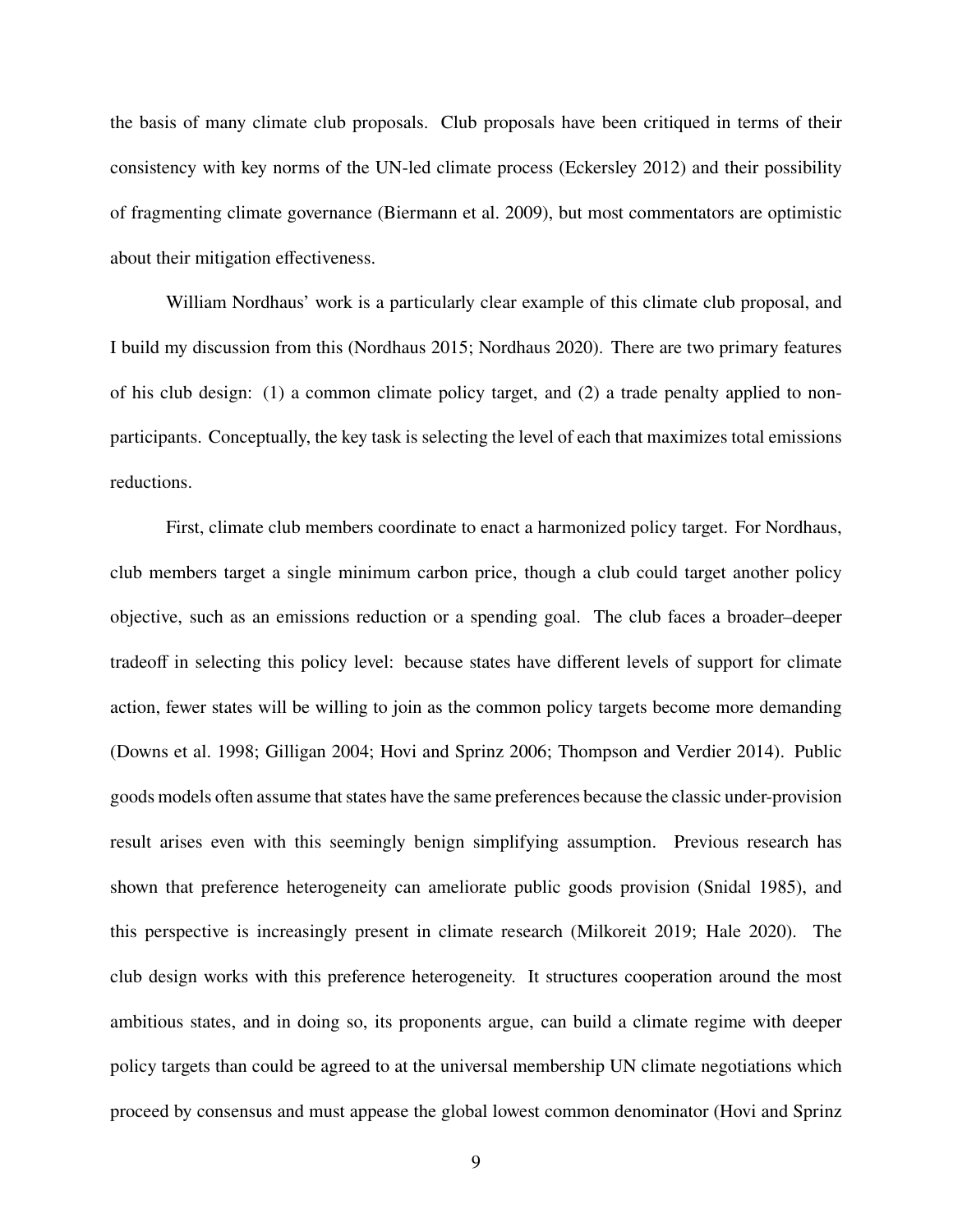[2006\)](#page-38-10). The harmonized target could be adjusted by development levels to accord with the UN climate treaties' norm of common by differentiated responsibilities and respective capabilities. Of course, the climate club achieves this policy depth at the expense of its breadth of membership, leaving the overall effect on emissions ambiguous.

Furthermore, because governments have already begun regulating climate change domestically with a mix of targets, prices, standards and other regulation that are difficult to evaluate on a common metric (Cullenward and Victor [2021\)](#page-36-7), the climate club faces second-order bargaining challenges over allocating the costs of adjustment to a common policy standard. It is beyond the scope of this paper to address how different varieties of climate policy interact with the club design, but regulatory divergence between the United States and the European Union has been a stumbling block in climate negotiations historically and in the present (Colgan [2021\)](#page-36-0).

Second, the climate club imposes a trade penalty on countries that do not participate. The trade penalty changes the cost-benefit calculation of enacting strong climate policy, by raising the costs of inaction. It also works to equalize regulatory stringency across jurisdictions, and thereby protect domestic industries from unregulated competition. Nordhaus' design raises a simple uniform tariff on all imports from non-club members—and on club members who fail to comply with their membership obligations. The import tariff penalty could, instead, be adjusted to match the carbon intensity of particular countries, sectors, or goods—and some research suggests that targeted tariff rates might be more consistent with existing trade law (Mehling et al. [2019\)](#page-38-7)—but calculating product-level rates raises many non-trivial accounting choices and data limitations, so I set this aside.

Domestic polluters have frequently opposed climate policy over concerns about international competitiveness and leakage (Genovese [2019\)](#page-37-4). If domestic industries are regulated to a higher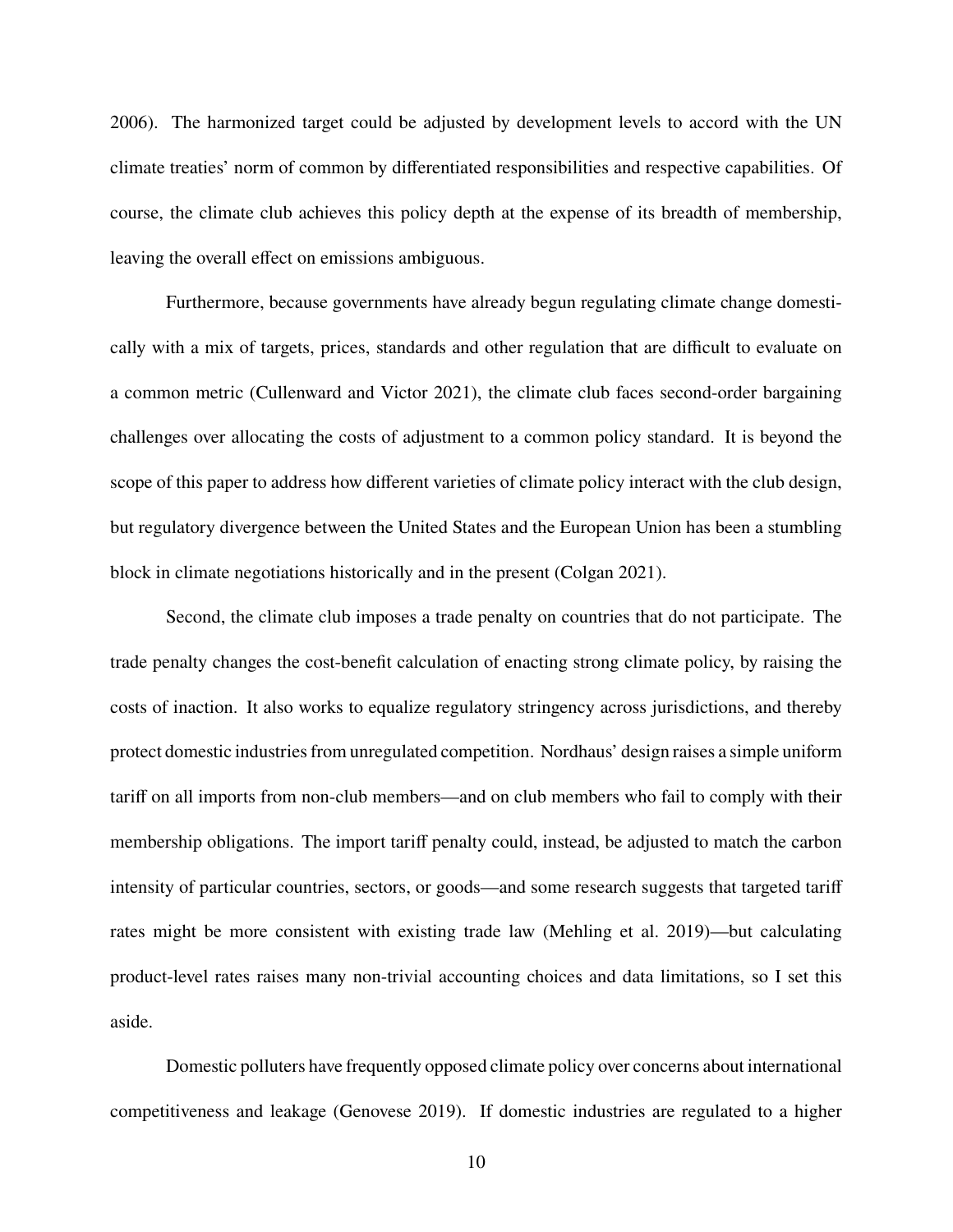(i.e., costlier) standard than foreign firms, then these unregulated foreign firms may outcompete regulated ones or firms may simply relocate to pollution havens, nullifying the effect of domestic climate regulation (Aklin [2016\)](#page-36-3). The climate club's trade penalty levels the playing field between regulated domestic firms and unregulated foreign ones by extra-territorializing climate regulation. It imposes new costs for non-participation that outweigh the benefits of free riding and makes the agreement "binding" in cost-benefit terms. The trade penalty can help build domestic support for decarbonization in political contexts where climate policy is not sustainable without protection for domestic interest groups.

#### 3. Aligning ambition, leverage and insulation

The previous section presents a strong rationale for linking climate and trade to improve climate mitigation. However, linking climate with trade does not inherently introduce a credible external enforcement device into climate politics. Instead, this issue linkage interweaves states' climate preferences with their pre-existing trade relationships. This trade dimension can be characterized by each state's trade, or more specifically export, flows to club and non-club members. Linking climate politics to trade politics makes the climate club negotiations multidimensional because now negotiators need to accommodate states' participation constraints along both climate and trade. I argue that the actual pattern of trade flows between countries can either amplify or dampen climate cooperation depending on how they intersect with states' support for climate action.

The design of any institution must reflect members' preferences and their policy constraints. In a linked climate–trade club, negotiators consider these constraints along both climate and trade dimensions. Along the climate dimension, setting more ambitious policy targets may herald quicker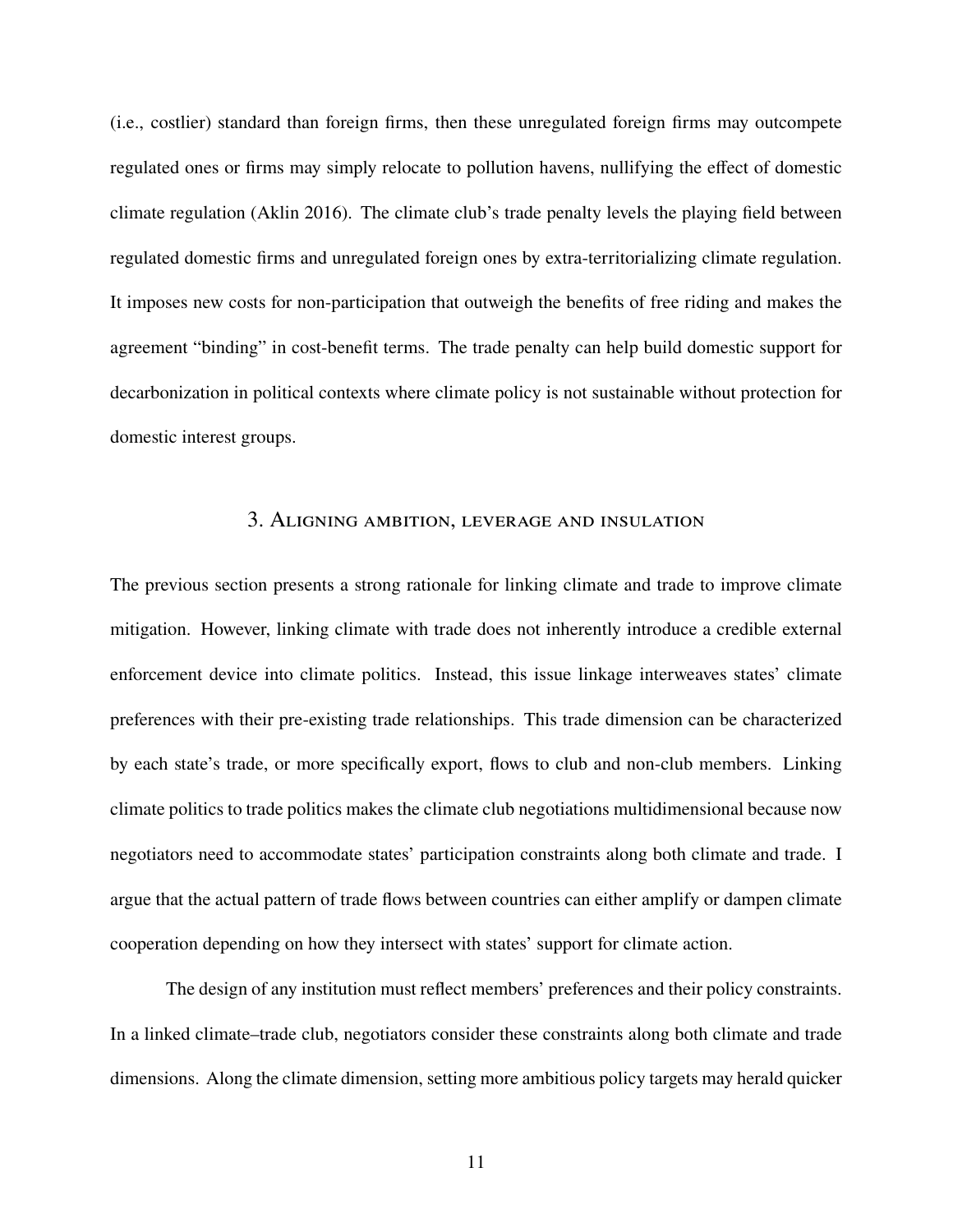emissions reductions, but more demanding targets may be too costly and price some states out of the club, thereby limiting the club's effectiveness. The climate constraint resembles the broader–deeper tradeoff, where choosing more demanding climate policy targets will shrink the number of states willing to accept them (Downs et al. [1998\)](#page-37-8).

The trade penalty is intended to correct for this tradeoff. A higher trade penalty should induce more recalcitrant states to join the club and mitigate rather than remain outside. However, club members may struggle to raise a high trade penalty. The club must set the trade penalty at a level that satisfies the participation constraint of the most constrained state. This trade participation constraint depends on states' pre-existing trade relationships, and reflects the share of goods that a member exports to other club members relative to non-club members. Existing models of climate clubs tend to assume that trade penalties (or opportunities) affect all states equally (Hovi et al. [2019\)](#page-38-4), but trade relationships vary across states. Some members will have much greater exports outside the club than others. Non-club countries may even be more important export destinations than other club members. As core club members negotiate their common external trade penalty, exportexposed core club members will push for weaker trade penalties because they fear non-members will retaliate with reciprocal tariffs.

The dominant perspective in international political economy of climate change argues that trade adjustments are necessary to protect regulated domestic industries from more competitive unregulated foreign firms (Genovese [2019\)](#page-37-4). I argue that a retaliatory trade policy dynamic binds as well (Kim and Margalit [2021\)](#page-38-6): raising tariffs on non-participating countries will create new costs for domestic exporters when foreign countries retaliate for climate tariffs. Retaliatory tariffs will be particularly costly for climate tariff-sending countries that export heavily to countries targeted by climate tariffs. Enacting high trade penalties may not be credible if they make the enforcing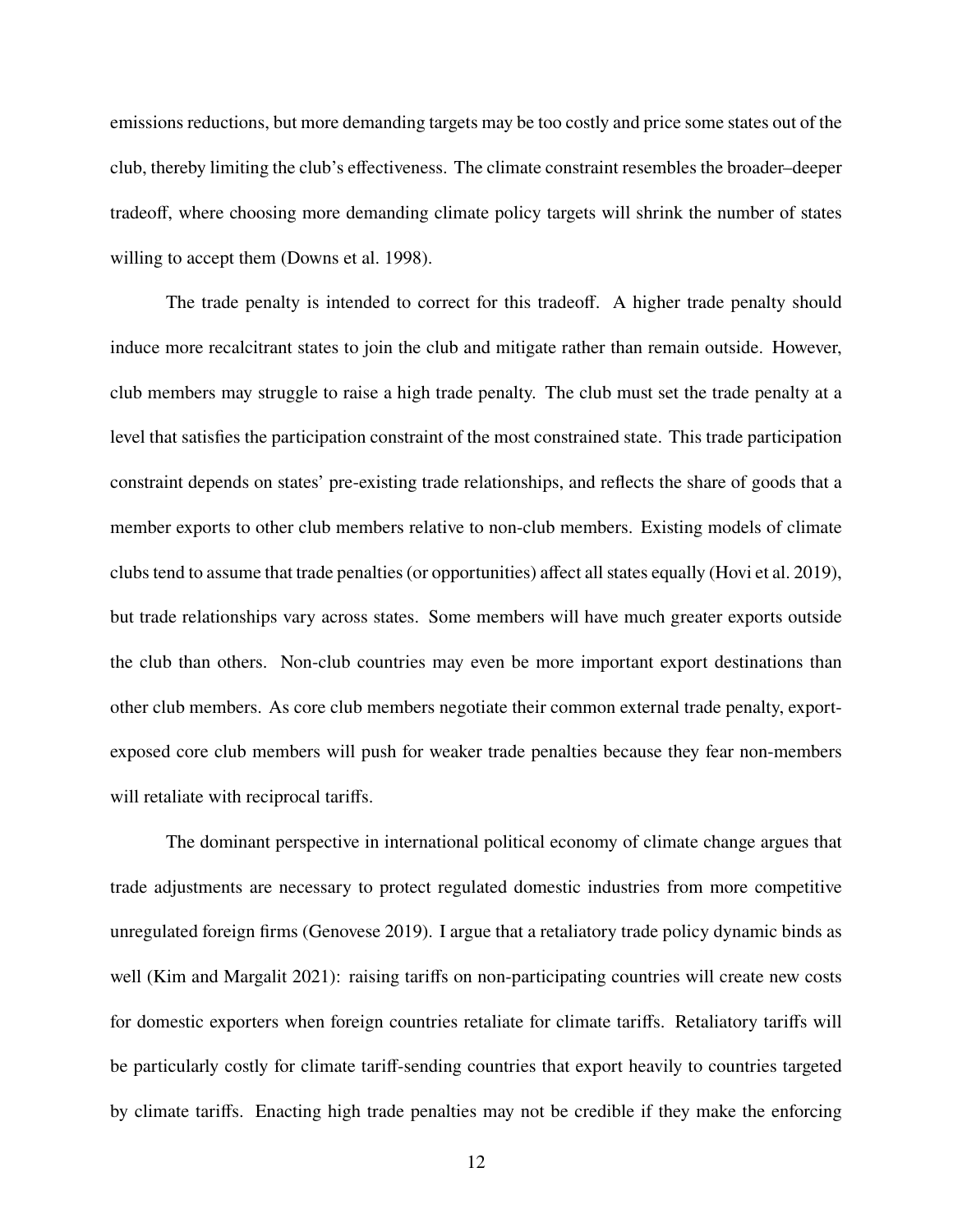countries worse off (Thompson [2009\)](#page-39-9). Existing export relationships, therefore, place an upper limit on the level of the trade penalty that the climate–trade club can adopt. The rise of global value chains should further constrain tariff levels, since tariffs raise costs for domestic firms sourcing foreign goods for export (Bown et al. [2021\)](#page-36-8). Insisting on a high tariff may preclude even climate leaders from participating if climate laggards are important export markets. At the same time, accepting the tariff constraint of the most export-exposed club member may not provide enough of a penalty to induce laggards to participate. Tariff retaliation constrains the club's ability to raise adequate trade protection for domestic industries, and in doing so, undercuts the original rationale for issue linkage. The domestic distributive politics of climate change and trade cut both ways—leading interest groups to seek protection and to minimize retaliation.

Domestic governments are cross-pressured in the climate–trade club. From the climate side, they face pressure to enact strong policy. On the trade side, import-competing industries lobby for protection via offsetting climate tariffs. At the same time, exporting industries lobby for low tariffs to prevent a retaliatory trade war that constricts access to foreign markets. Governments may struggle to find the right balance between these competing interest groups. Domestic political institutions that structure interest group access to policymaking will inform which sets of interests win out.

Here, we can see how the exact membership of a climate club matters for its ability to uphold stringent climate policy obligations and enforce trade penalties on non-members. Distinguishing between climate policy depth and trade penalty depth implies that states that would be valuable club members based on one dimension may be impediments along the other. Some countries may support strong climate action, but have no leverage because they are not important export markets for climate laggards. Worse yet, they may be dependent on exports to climate laggards. Other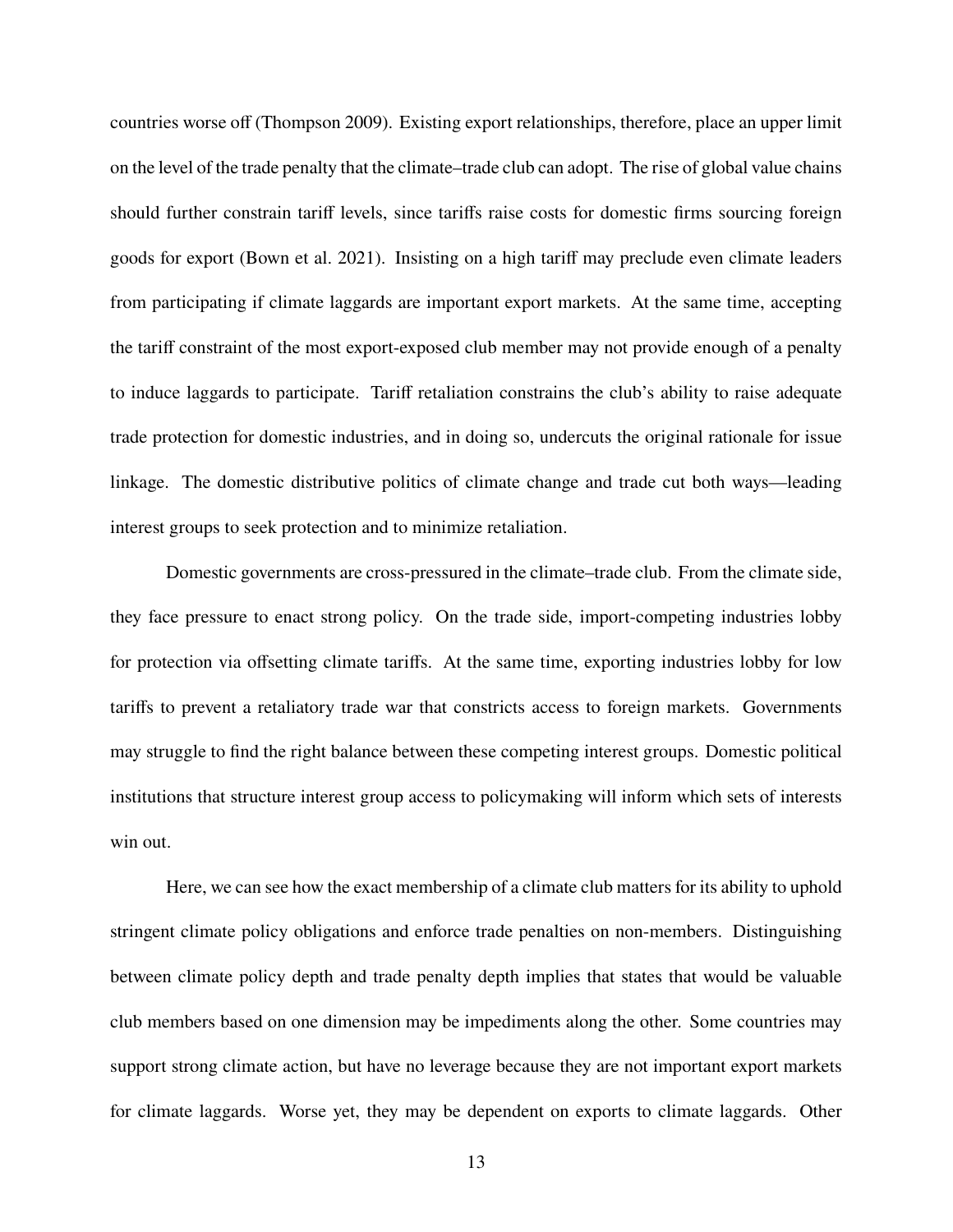countries may be the reverse. They may be crucial export markets for climate laggards, giving them high leverage, but they may also have relatively low support for climate action themselves, which will weaken the level of common climate policy that the club can uphold.

Taken together, the strongest climate–trade club will be one where core club members support strong climate policy, have strong leverage over the exports on non-club members, and export mostly to each other. These attributes may be in tension. Linking climate to trade can only improve cooperative outcomes if the club can actually uphold strong climate standards and credibly threaten large trade penalties. If climate ambition, trade leverage, and trade insulation are misaligned, then a climate–trade club will struggle to induce greater climate action from laggards. These considerations suggest opposing principles for selecting core members of a climate–trade club: either selecting (1) on the basis of climate ambition, (2) on leverage over laggards' exports, or (3) on insulation from trade retaliation.

## 4. Designing for climate and trade

#### *4.1. Modelling membership in a climate–trade club*

Here, I focus on states' preferences over the level of climate policy coordination in a climate club, as well as their preferences over trade with members of that climate institution. Begin by assuming that states  $i \in \{1, \ldots, I\}$  have preferences over internationally-coordinated climate mitigation that are uniformly distributed  $x_i \in (0, 1)$  $x_i \in (0, 1)$  $x_i \in (0, 1)$ .<sup>1</sup> Higher values of  $x_i$  indicate that a country prefers to coordinate at more stringent mitigation. To fix ideas, this dimension could correspond to the level of a carbon

<span id="page-13-0"></span><sup>&</sup>lt;sup>1</sup>I set the number of states  $I = 150$  in this exercise; the number of states ends up mattering because preferences are sampled from a distribution and larger samples (e.g.,  $I = 500$ ) will eventually find the most extreme values that challenge the specification of the model in ways that are not relevant to climate policy.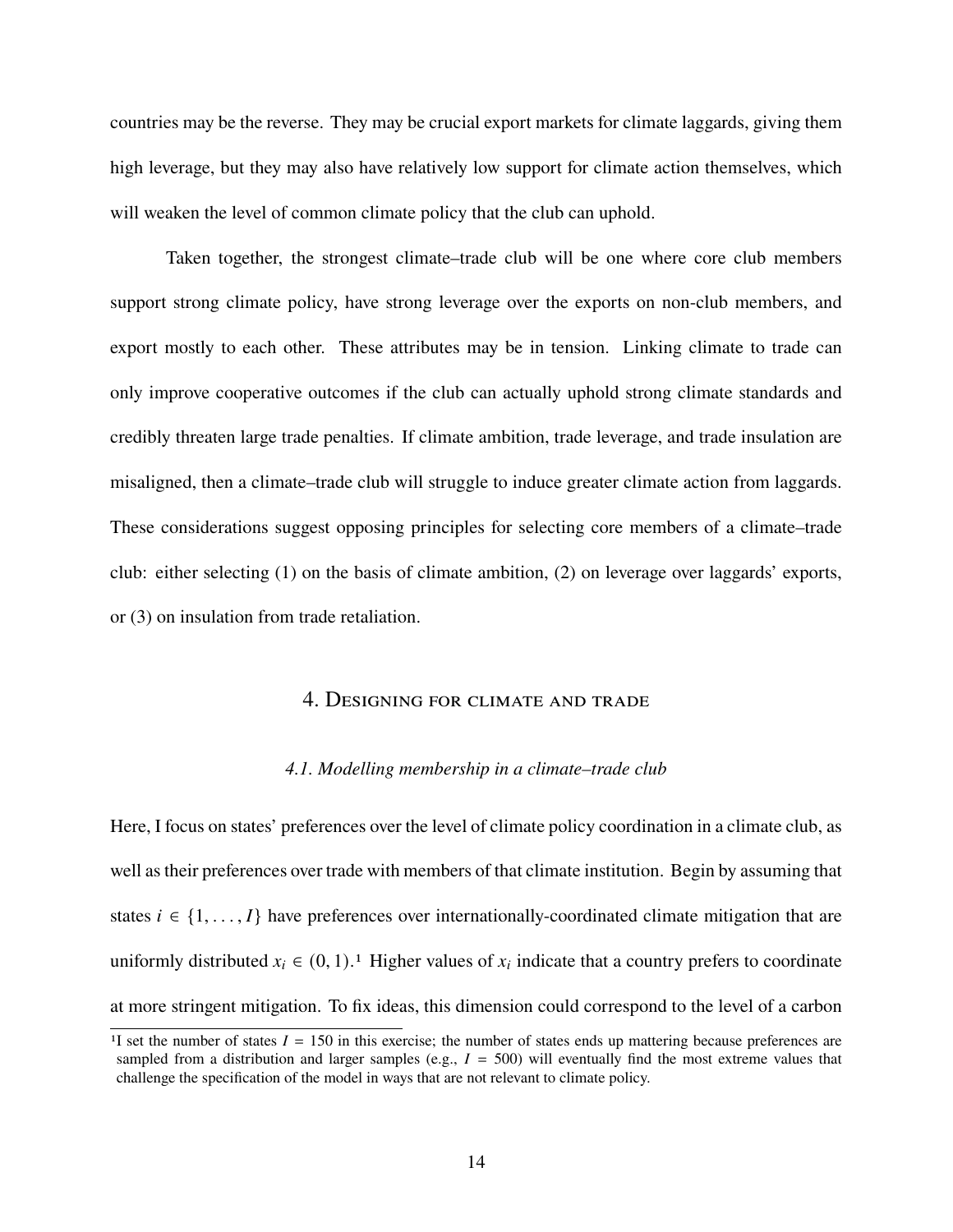price that a country is willing to adopt in an international climate agreement, with higher values of  $x_i$  indicating that a country prefers a higher carbon price. Most traditional models of climate policy do not assume that states have different levels of support for climate action (Barrett [2003;](#page-36-4) Nordhaus [2015\)](#page-39-3), but some increasingly do (Hovi et al. [2019;](#page-38-4) Hale [2020\)](#page-37-10). Consider  $x_i$  to reflect the dynamics of domestic climate policy battles between winners and losers from climate policy, informed by a country's vulnerability to climate impacts, its dependence on fossil fuels, access to clean electricity, and other relevant inputs. The particular source of a country's climate preferences are unimportant for this exercise, but the fact that they vary across countries is crucial. I also set aside preferences over the choice of policy instrument—such as, whether to price or directly regulate carbon.

Next, states begin creating a new climate club  $j$ , where members must set their climate policies equal to or greater than  $\theta_i \in (0, 1)$ . This could be conceptualized as that minimum carbon price that all members of the climate club must adopt. Instead of bargaining over the climate target, I assume it is exogenous. For example, an exogenous climate target could arise as a proposal from an existing international organization, such as the carbon price floor that has been proposed in recent International Monetary Fund working papers (Parry et al. [2021\)](#page-39-10), or it could reflect the state of existing science about the necessary carbon price to reach temperature goals written into existing treaties (Hänsel et al. [2020\)](#page-37-11). Taking this climate dimension on its own, states' utility for coordinating climate policy at this level is given by a standard spatial loss function  $U_i(\theta_j) = -|x_i - \theta_j|$ . To clarify the exposition, I refer to states with  $x_i \ge \theta_j$  as the "core club members", who will decide on the trade penalty that follows.

Trade flows are the climate club's other dimension. States' trade preferences reflect their share of exports into the climate club. Let states' trade preferences  $y_i \in (0, 1)$  summarize this export exposure to core club members, where higher values of  $y_i$  indicate that a country exports more to core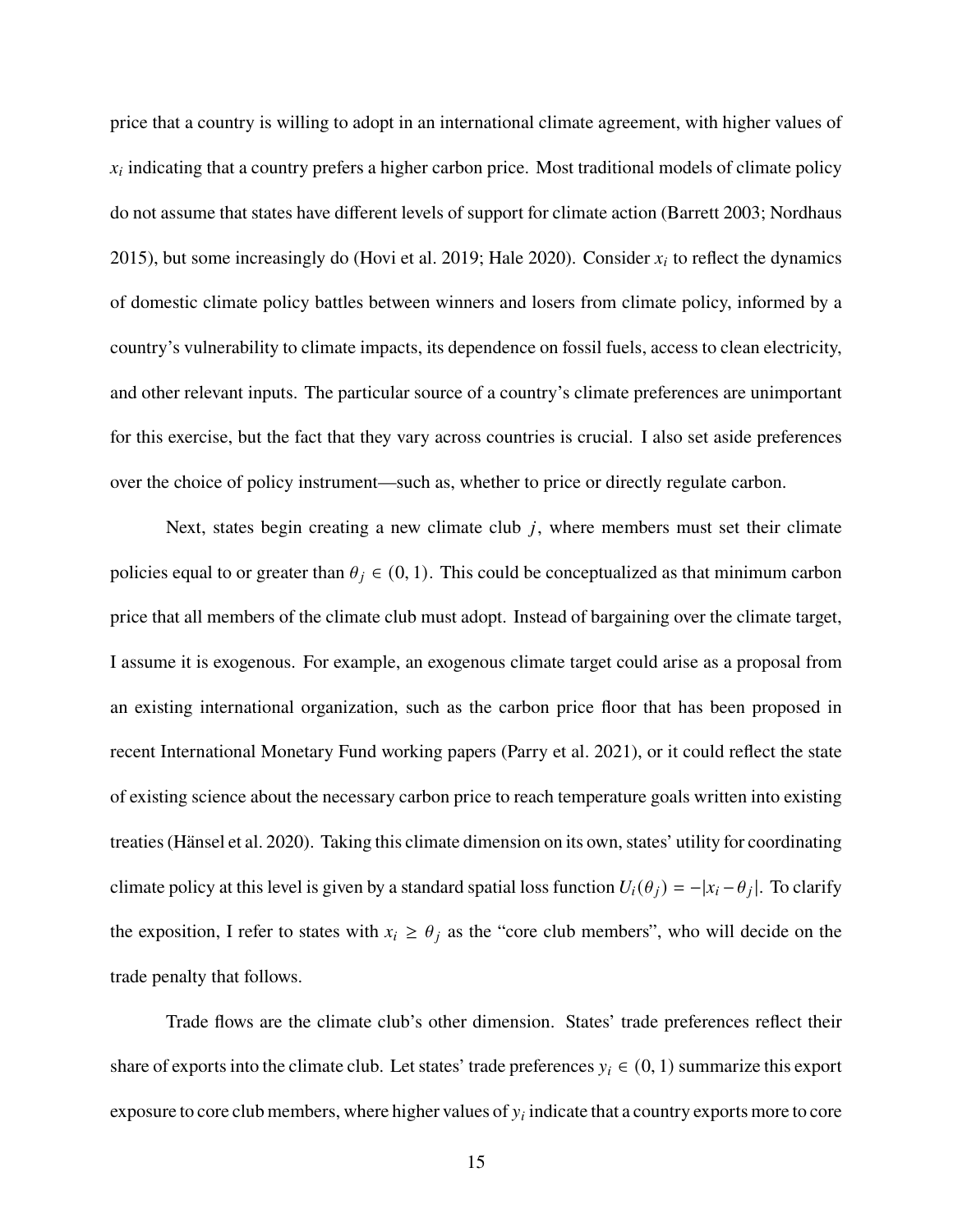club countries. Begin by assuming that trade flows are independent of climate preferences. Draw  $y_i$  from a truncated normal distribution independent of climate preferences  $y_i^{\perp} \sim N(0.5, \sigma^2, 0, 1)$ , where  $\perp$  denotes that trade and climate preferences are independent. States with higher values of  $y_i$  export more to core club members and the trade penalty will affect these states the most, as explained below.

The climate club sets a trade penalty  $\lambda_i \in (0, 1)$  to apply to non-members (and members out of compliance). Trade penalties are intended to worsen non-members' terms of trade, decreasing their utility from non-participation, and increasing their incentives to join the climate club and set their climate policy equal to  $\theta_i$ . Domestic interest groups demand protection from uneven crossnational regulatory pressure when climate policy is tightened in home markets. The trade penalty acts as this protection, and could be conceptualized as a percentage tariff applied to imports from non-members that reduces the value of trade. Contra Nordhaus [\(2015\)](#page-39-3), I assume non-club members will contest the climate club's trade restrictions as unfair trade discrimination and raise offsetting retaliatory tariffs. Upholding tariffs against non-participating countries requires club members to forego some benefits from trade with those countries and domestic exporters lobby for lower tariffs. Core club members will be unevenly exposed to these other states through their pre-existing trade flows. Very high trade penalties will lead some core club members to exit the club, as the trade obligations are too onerous. Ultimately, the climate club must set  $\lambda_j$  to accommodate the export exposure  $y_i$  of the club member with the lowest intra-club exports, or equivalently the highest extra-club exports. Since  $y_i$  summarizes exports into the club, this is the lowest value of  $y_i$  for states with  $x_i \ge \theta_i$ :  $\lambda_i = \min(y_i | x_i \ge \theta_i)$ . Domestic governments straddle the competing domestic political demands of protecting domestic firms from carbon leakage while also preserving access to differentially-valuable export markets, potentially in countries with weak support for climate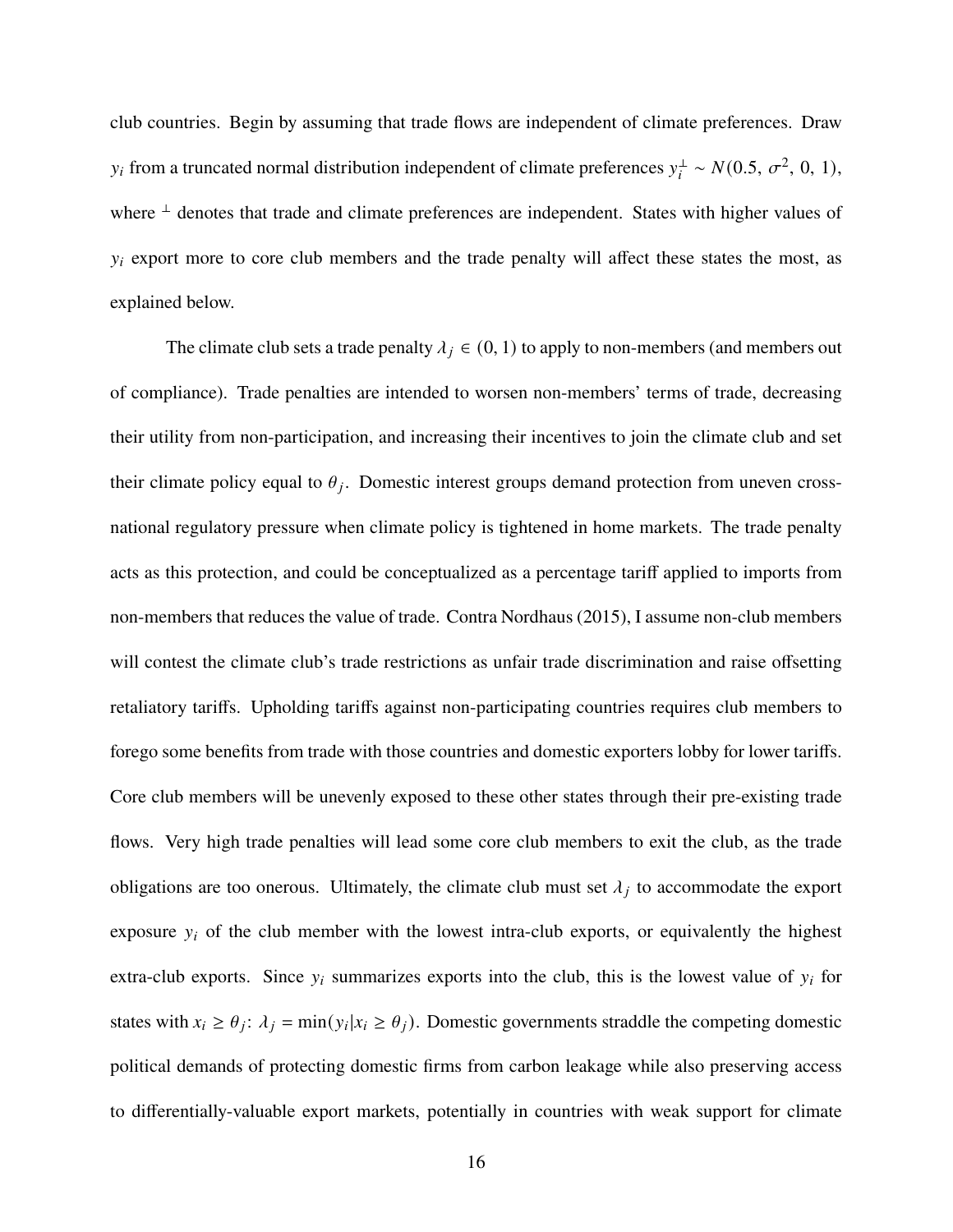action. If the trade penalty falls relative to the climate policy target, then domestic industries are only weakly protected from regulatory divergence, and club members will be averse to large discrepancies between these two targets.

States' utility from membership in the climate club is then a function of a climate term relating a state's climate ideal point  $x_i$  to the club's climate target  $\theta_i$ ; two trade terms that reflect their trade flows into the club  $y_i$  and out of the club  $1 - y_i$ , re-weighted by the trade penalty  $\lambda_i$ ; and, for members, an aversion to large discrepancies between the climate policy target and the trade penalty applied to non-members. Let states' utility from membership in the climate club be given by the following:[2](#page-16-0)

$$
U_i(\text{Join}|\theta_j, \lambda_j) = -|x_i - \theta_j| + y_i \beta + (1 - y_i)(1 - \lambda_j)\beta - (\theta_j - \lambda_j)
$$
(1)

And states' utility from not joining the climate club be given by the following:

$$
U_i(\text{Not join}|\theta_j, \lambda_j) = -x_i + y_i(1 - \lambda_j)\beta + (1 - y_i)\beta \tag{2}
$$

States have policy preferences in two dimensions, climate and trade, akin to a two-dimensional spatial model. Let  $\beta$  be a weight for the trade dimension relative to climate. Values of  $\beta > 1$ indicate that states care more about trade than climate.<sup>[3](#page-16-1)</sup> Following the logic of spatial models of choice, a climate–trade club can be conceptualized as a line cutting through a two-dimensional climate and trade space, whose position reflects the weight for trade relative to climate  $\beta$ , the climate policy demand  $\theta_j$ , and the trade penalty  $\lambda_j$ . States join the climate club when their utility from

<span id="page-16-0"></span><sup>2</sup>In order: a climate term, a club trade term, a non-club trade term, and an aversion term.

<span id="page-16-1"></span><sup>&</sup>lt;sup>3</sup>In the exposition below, I set  $\beta = 1$ , so it drops out.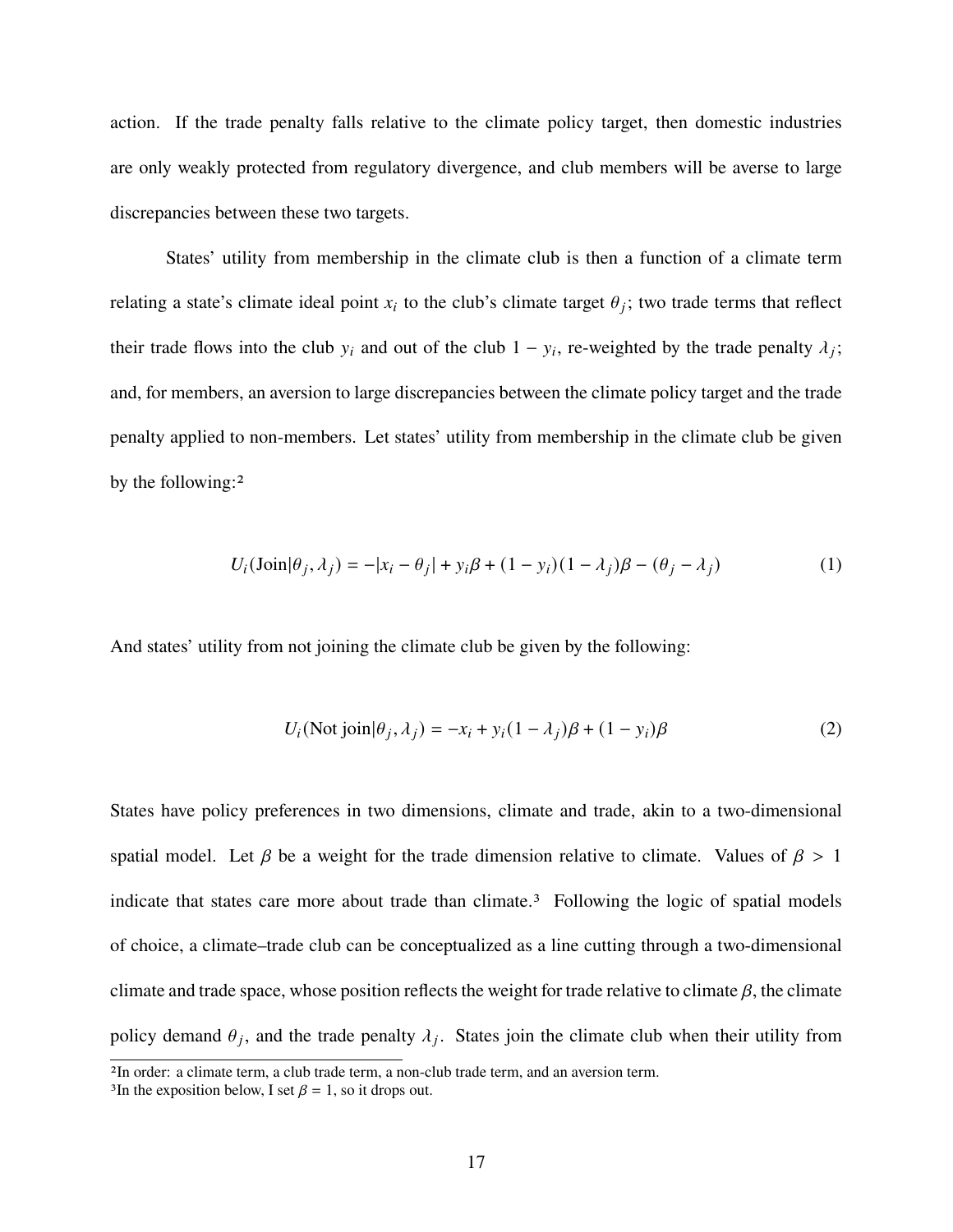joining exceeds that from not joining.

States that join the climate club set their climate policies equal to  $\theta_i$ , and derive utility from that choice relative to their preferred coordination point  $x_i$ . States that do not join do not enact climate policies and they bear a cost  $-x_i$  that depends on their domestic level of support for climate action. The climate club's trade penalty helps protect domestic industries and unlock greater climate policy stringency, in line with existing research on the difficulty of setting strong climate policy without protection for domestic industries (Genovese [2019;](#page-37-4) Colgan et al. [2021\)](#page-36-2). Future work could consider how this model relates to the current structure of nationally determined contributions (NDCs) under the Paris Agreement, where states set their own international climate targets. One interpretation could be that states' NDCs are less ambitious than their preferred level of internationally-coordinated climate action  $x_i$ , such that international cooperation and trade protection support stronger climate policy than could be enacted otherwise.

Note that the model is static and built on decision-theoretic foundations. It takes the climate policy standard to be exogenous and uses a fixed rule for determining the trade penalty. States decide to join or not based on their utility for this combination of climate and trade rules. For  $n = 150$ countries, it is not computationally feasible to assess each of the  $n! = 5.7e + 262$  combinations of possible members. Instead of evaluating these as interdependent strategic choices, I evaluate the model in decision-theoretic terms using exogenous climate policy obligations that builds on existing spatial models of international cooperation and a rule for setting the trade penalty based on well-established domestic political economy considerations about protection and retaliation. I assess the model's sensitivity in simulations by drawing new combinations of climate and trade preferences, and I consider accession dynamics in the appendix. More details about the modelling procedure are provided in the appendix.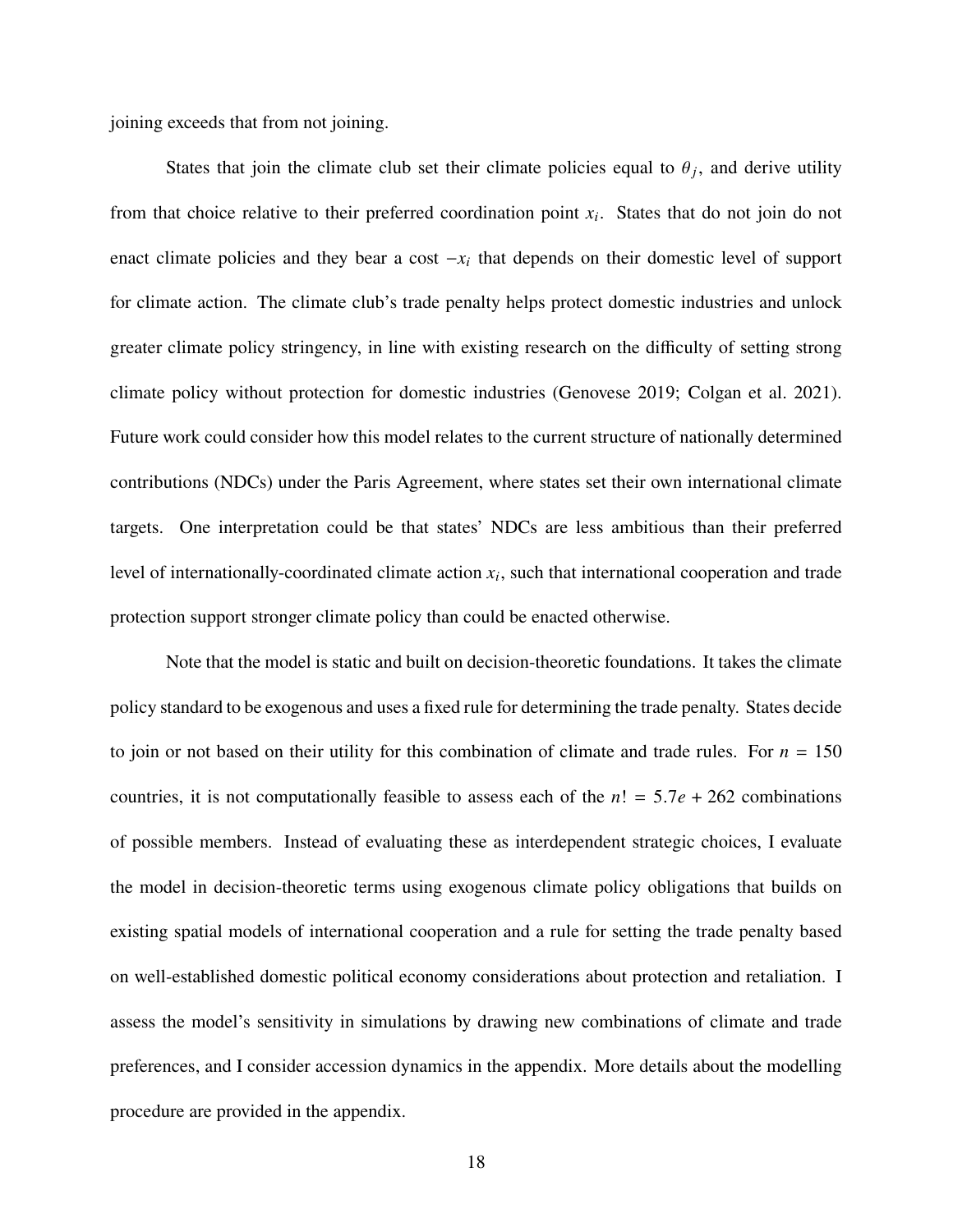The most important substantive question with this institutional design is whether the trade penalty can actually induce more states to join for a given climate policy target, and therefore increase greenhouse gas mitigation. Intuitively, states whose ideal points are just below  $\theta_i$  and states with high trade exposure  $y_i$  will be the most sensitive. I take a draw of climate ideal points  $x_i$  and trade exposure  $y_i^{\perp}$  for 150 states, and calculate net utility from membership as above. In figure [1,](#page-19-0) states are positioned based on their underlying climate policy preferences  $x_i$  and their preexisting trade exposure to club members  $y_i^{\perp}$ , where trade exposure remains independent of climate preferences. The shading reflects each state's net utility from membership in the climate club, with higher utility shaded green, negative utility shaded red, and the break-even point in white. The vertical dashed line is  $\theta_j$  and the horizontal dashed line is  $\lambda_j^{\perp}$ , which reflects the extra-club export exposure of the club member with the lowest export share into the club. Because trade preferences are independent of climate preferences—trade exposure is drawn from a distribution independent of climate preferences by construction— $\lambda_i^{\perp}$  will be low in expectation. This low trade penalty induces only some countries to join. In this simulation, 43 of 150 countries join the climate club; across 500 simulations, the median simulation also yields 43 members (29%). By comparison, 37.5 countries have ideal points greater than  $\theta_i = 0.75$  on average. When trade preferences are independent of climate preferences, issue linkage hardly induces greater participation. Low trade penalties motivate few states to overcome their climate hesitancy.

If the trade penalty were higher, it could be a more effective lever, but this can only be achieved if club members trade mostly among themselves. This corresponds to a situation where climate preferences are *positively related* to trade exposure. In practice, trade flows are not independent of climate preferences. Climate preferences reflect levels of GHG emissions, vulnerability to climate impacts, and other factors which also correlate with economic size and trade flows. This suggests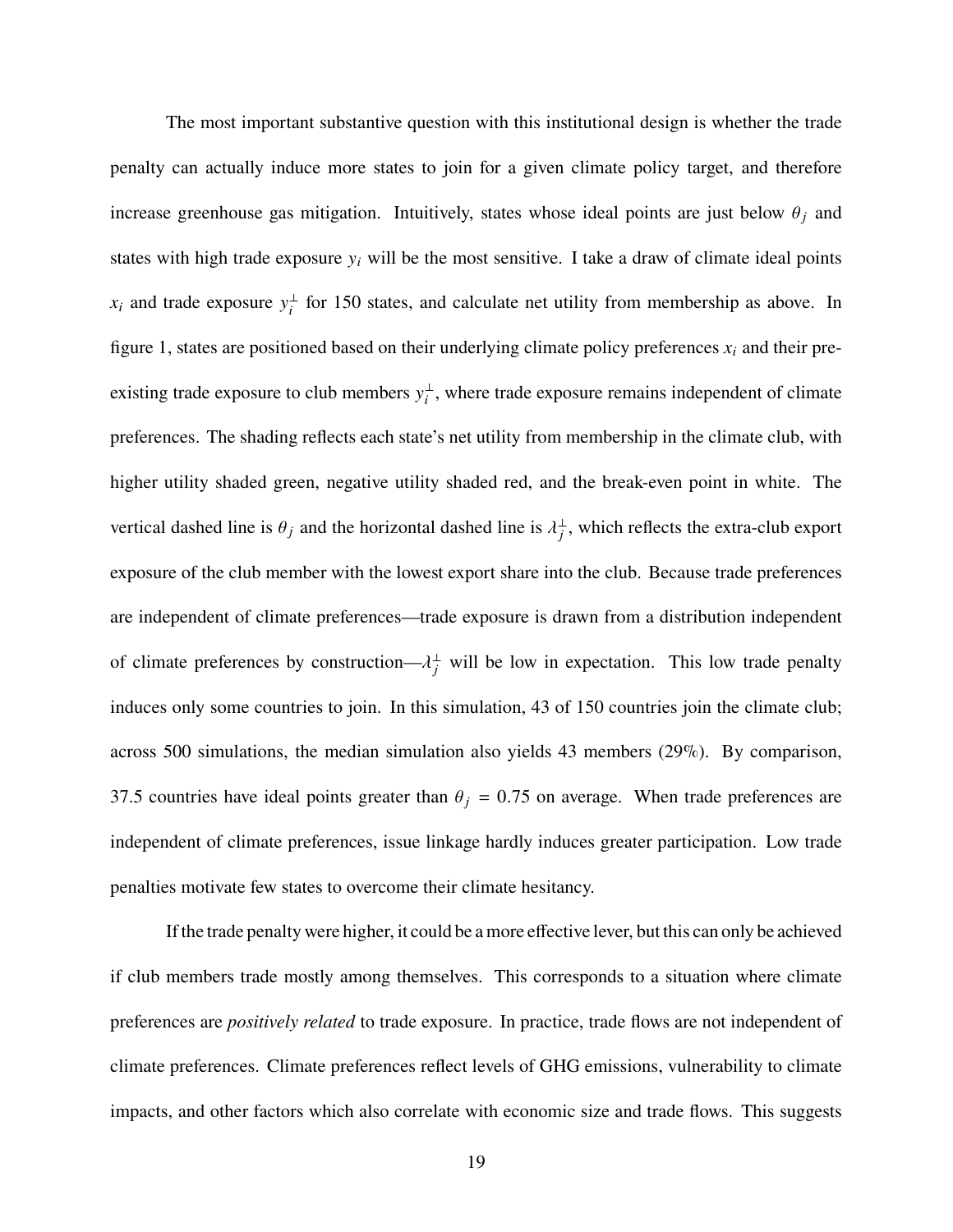

<span id="page-19-0"></span>Figure 1: Membership in a climate-trade multilateral, when export exposure to club members is independent of climate preferences

modelling trade exposure as a function of climate preferences. Now, draw a state's trade exposure from a truncated normal distribution centered on its climate ideal point:  $y_i^+ \sim N(x_i, \sigma^2, 0, 1)$ , with <sup>+</sup> denoting the positive correlation between trade and climate preferences. Under this framework, states with ambitious climate policy preferences trade mostly with other states with ambitious climate policy preferences, which has the effect of insulating them from retaliatory pressure from non-members. They now set  $\lambda_i^+ = \min(y_i^+ | x_i \ge \theta_j)$ , and the utility to membership changes.

The positive relationship between climate preferences and exports into the club has two effects, shown in the left panel of figure [2.](#page-20-0) First, it raises the value of the trade penalty that the club can sustain because more of its club members trade internally, including crucially the lowest common denominator. Second, states whose climate policy preferences are not sufficient in and of themselves to be core club members are now more exposed to club members: they export more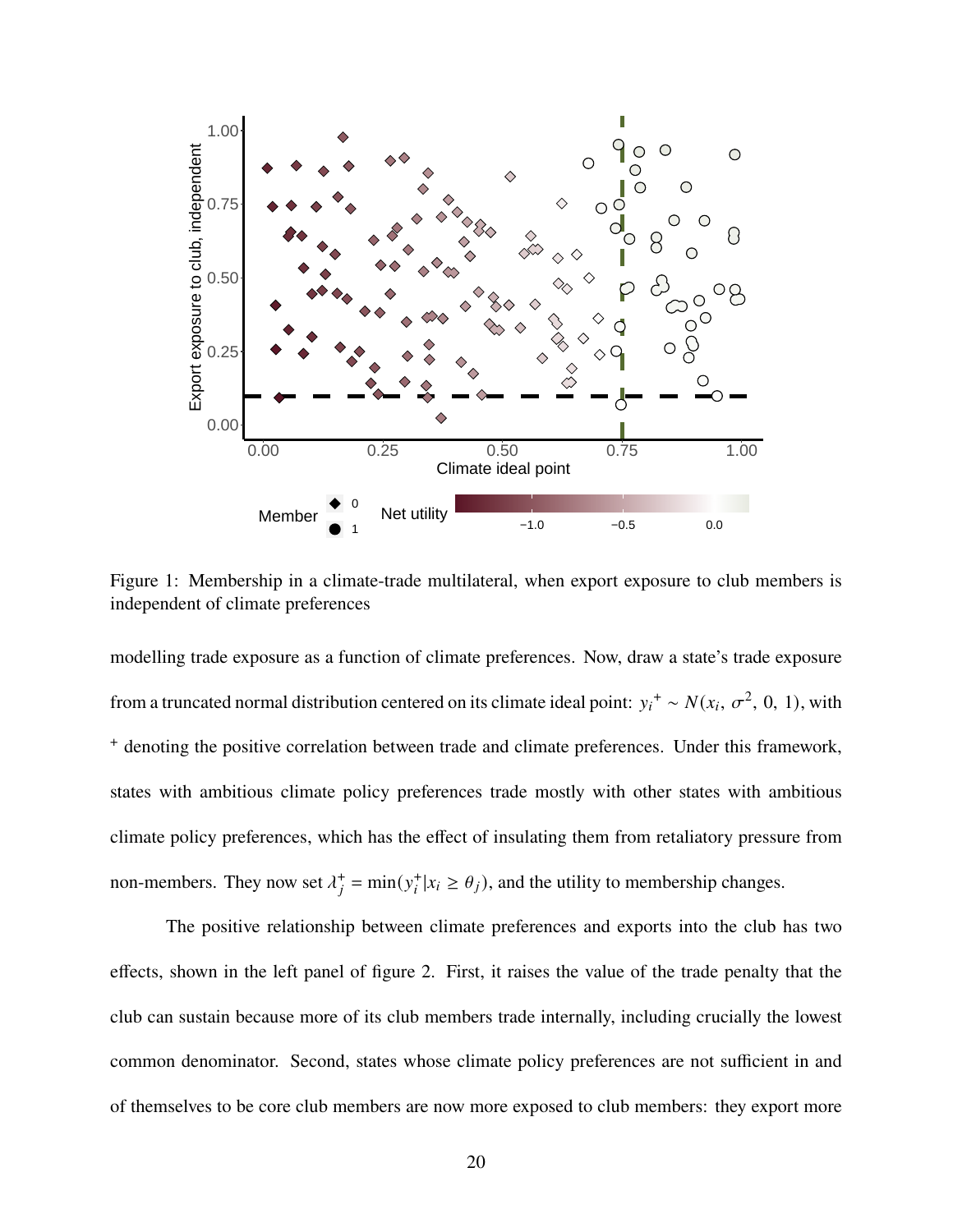

<span id="page-20-0"></span>Figure 2: Membership in a climate-trade multilateral, when export exposure to club members is positively (left) and negatively (right) correlated with climate preferences

to climate club states making them more sensitive to the higher trade penalty. Accordingly, the number of states that have positive net utility for joining increases compared to when climate and trade preferences are independent. The left panel of figure [2](#page-20-0) shows these two effects. However, the increase in membership is also modest. Now, 57 of 150 countries join; across 500 simulations, the median simulation yields 63 members (42%).

However, trade preferences could also be *negatively related* to climate preferences. In this scenario, states that support the most ambitious climate policy export mostly to states with the lowest support for climate policy. This approximates a pollution offshoring or pollution haven thesis, where the greenest countries are such precisely because they export raw materials to be processed and the pollution associated with their import consumption occurs elsewhere (Harrison [2015;](#page-37-5) Aklin [2016\)](#page-36-3). Now consider a climate club when trade preferences are negatively associated with climate preferences. Draw states' export exposure from a truncated normal distribution centered on the inverse of its climate ideal point:  $y_i^-\sim N(1-x_i, \sigma^2, 0, 1)$ , with  $^-$  denoting the negative correlation between trade and climate preferences. Set  $\lambda_i^- = \min(y_i^- | x_i \ge \theta_j)$ , and re-calculate utilities.

The right panel of figure [2](#page-20-0) plots the ideal points, export exposure, and utilities for this this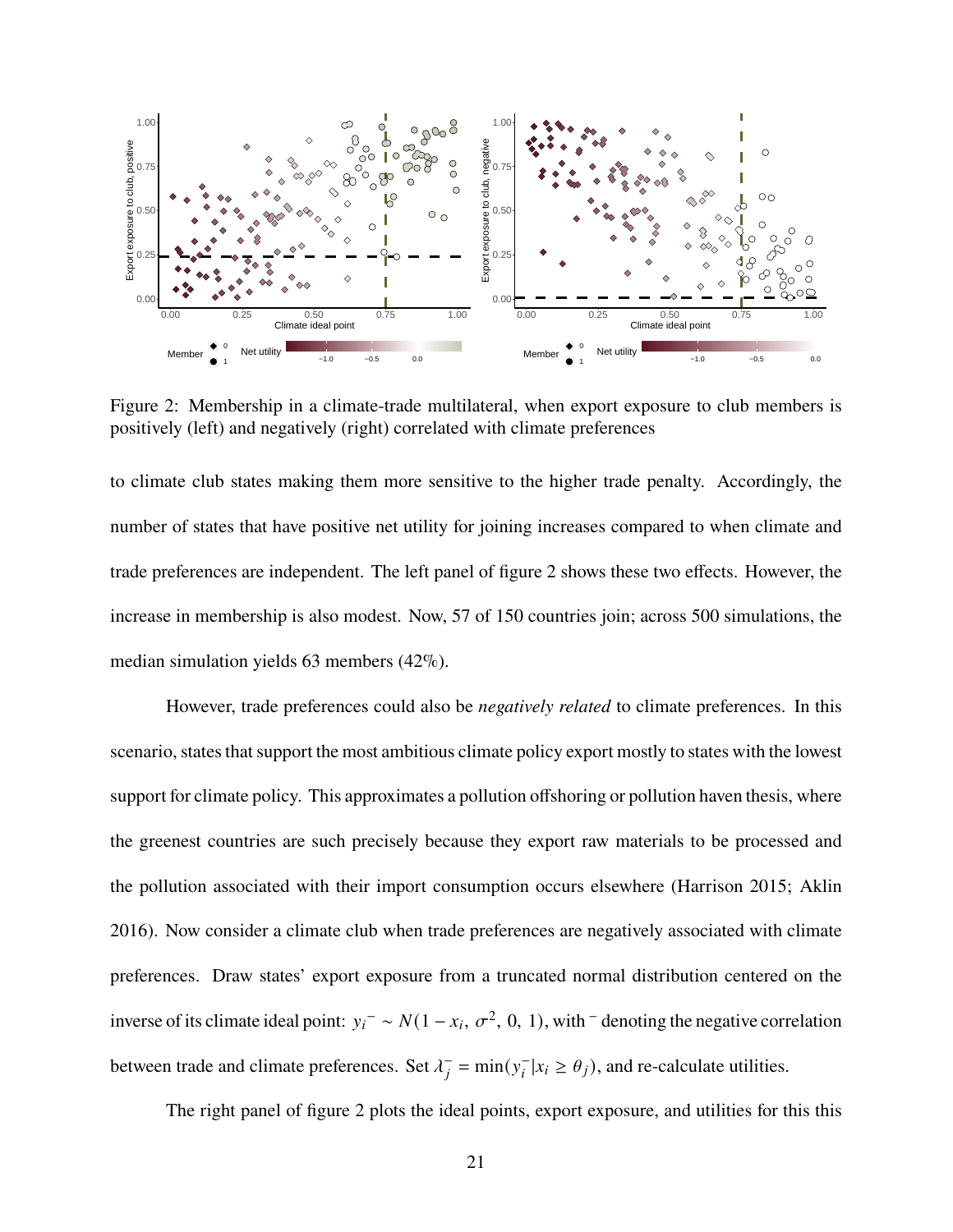model. The negative association undermines climate club membership for two reasons. First, some states with high climate ideal points now export mostly outside the club, constraining the trade penalty to be very low. Second, this low trade penalty is an ineffective lever over intermediate states, because the states with climate ideal points just below the climate club's obligations now export very little to the club, so they are not very sensitive to the trade penalty. In this scenario, only 35 of 150 countries join; across 500 simulations, the median simulation yields 38 members (25%). This simulation shows that linking climate policy to trade does not necessarily create a new zone of possible agreement if the preference heterogeneity on climate is high and inversely related to trade leverage. Figure [APP-1](#page-19-0) gives the distribution of membership for each simulated relationship between climate and trade.

Clearly, the underlying relationship between states' climate and trade preferences matters for the effectiveness of a climate–trade club. When states that support stronger climate action also have trade leverage over climate laggards, they are able to induce greater participation in a climate-trade multilateral. But the climate club's trade leverage is attenuated by the most trade-exposed core club member. A negative relationship between climate preferences and trade exposure implies that some of the most progressive climate states will be strongly dependent on export markets in states with weaker climate preferences. These latter states will require a high export penalty to join the club, but climate progressives will struggle to adopt such a penalty because the lowest common denominator at the intersection of trade and climate will seek to water this down. Linking climate change to trade does not create a new enforcement tool out of thin air because it also smuggles states' underlying trading relationships into the climate negotiations. In some cases, the issue linkage can expand the club's leverage over laggards, but in others it will not.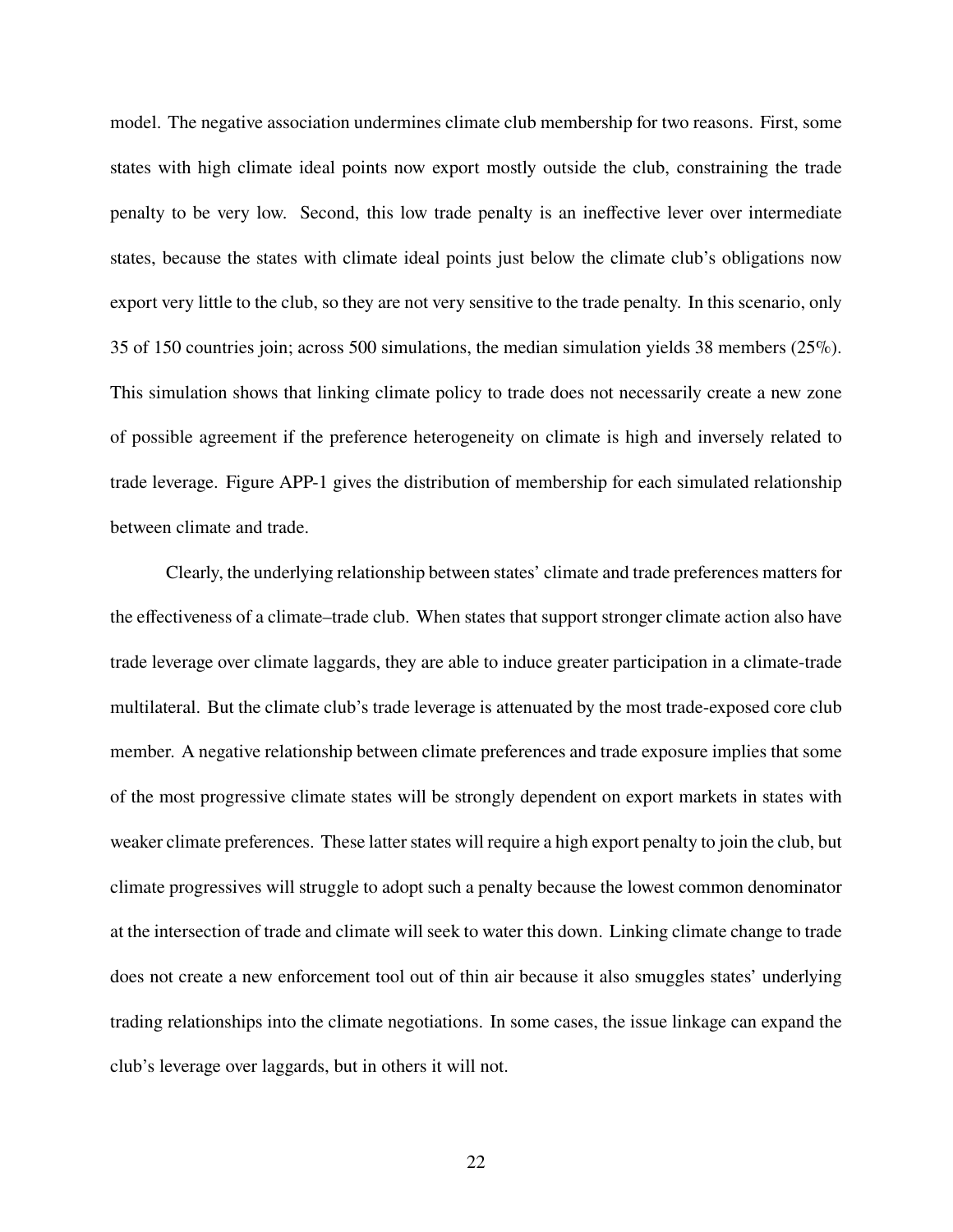#### *4.2. Climate–trade clubs and emissions reductions*

In the positive correlation model, the climate club can induce greater participation even while holding the climate club's climate obligations constant at a high level (e.g.,  $\theta_i = 0.75$ ); the climate club can increase the breadth of participation while holding the depth of cooperation constant. Here, the broader-deeper tradeoff within climate change is solved by linking climate to trade, so long as trade exposure is positively correlated with climate preferences.

The theoretical literature on the broader-deeper tradeoff also makes a second claim about the depth of cooperation in a multilateral. One of the insights from Gilligan [\(2004\)](#page-37-9)'s contribution to the broader-deeper debate was distinguishing between depth as (1) the policy level that an institution demands members uphold (e.g., a deeper GHG target for countries; call this policy depth; depth for Downs et al. [\(1998\)](#page-37-8)), and (2) the total gains from cooperation (e.g., a greater aggregate GHG reduction; call this cooperative depth). These two quantities are related because the total gains from cooperation (cooperative depth) reflect both the number of participating actors (breadth) and the policy contribution that each makes (policy depth). A large aggregate reduction of GHG emissions could arise from a small number of actors making large reductions, or a large number of actors making smaller reductions.

If we fix a distribution of GHG emissions across countries and map this to a function  $f$  where emissions fall for higher levels of  $\theta_i$ , then we can select  $\theta_i$  to achieve the highest total mitigation for each underlying relationship between climate preferences and trade exposure. Assume for now that emissions  $GHG_i$  are (unrealistically) evenly distributed across states, implying that they are also (unrealistically) unrelated to climate preferences or trade exposure. Emissions reductions globally for any given climate–trade club are then the sum of mitigation contributions from states whose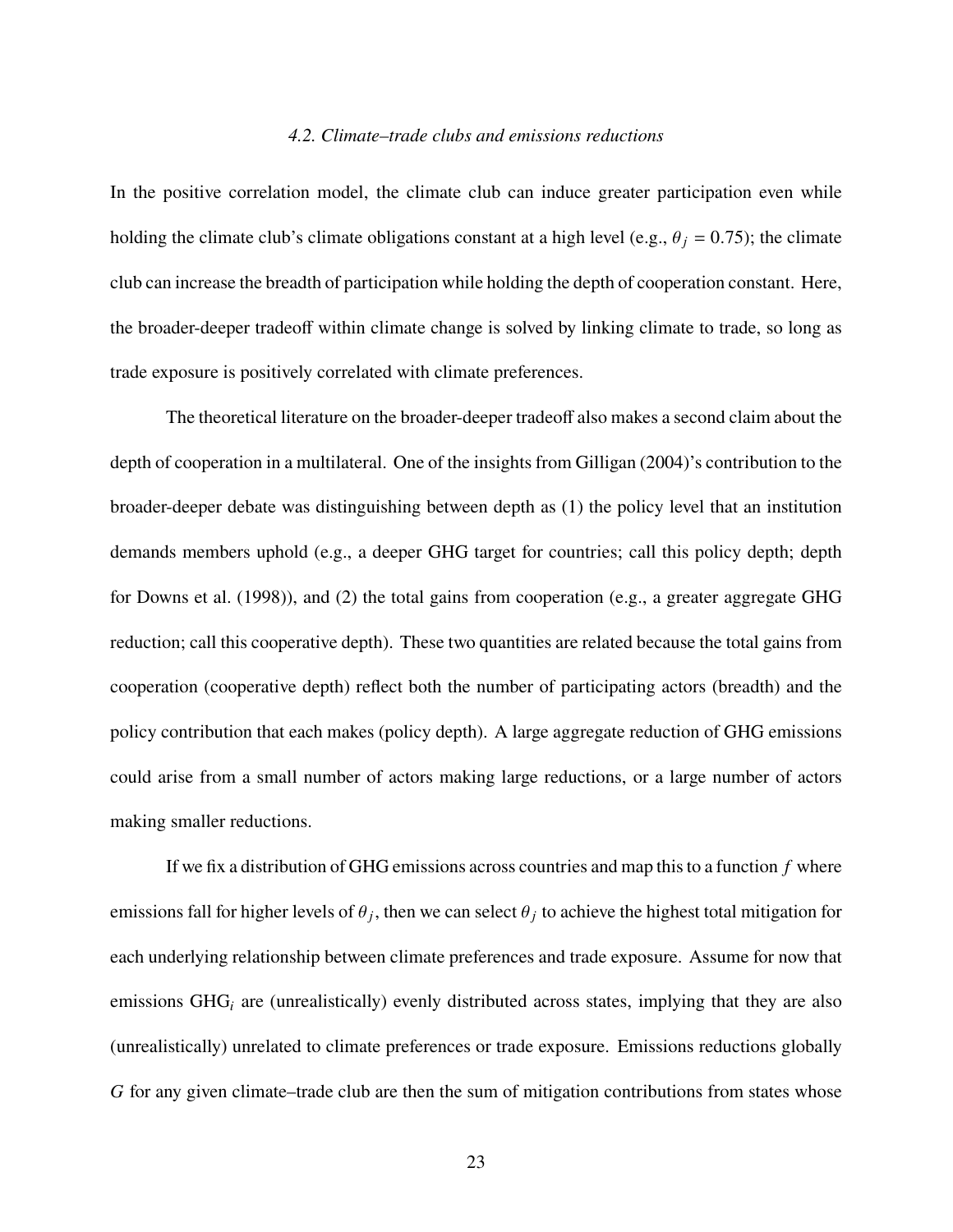

<span id="page-23-0"></span>Figure 3: Broader–deeper tradeoff conditioned by the model linking climate preferences to trade exposure.  $I = 150$ , GHG<sub>i</sub> = 100. Marker points are mean membership and emissions over 500 simulations per model and value of  $\theta_j$ .

utility to joining exceeds that of not joining  $(U_i(\text{Membership}_i \geq 0))$ :

$$
G(\theta_j, \lambda_j) = \sum_{U_i(\text{Membership} \ge 0)}^{I} f(\theta_j \times \text{GHG}_i)
$$
 (3)

Higher values of  $\theta_i$  end up excluding some states, but the remaining ones work harder, and the total emissions reduction depends on the shape of this tradeoff. The broader-deeper tradeoff, ultimately, implies a U-shaped relationship between values of policy depth  $\theta_i$  and cooperative depth G.

Figure [3](#page-23-0) shows the relationship between the climate policy target level, membership, and aggregate emissions. As the climate policy target becomes more demanding, membership decreases (left panel). This is especially pronounced when climate and trade preferences are negatively correlated, but the trend is consistent for all models linking climate to trade. In the case where climate preferences and trade flows are positively correlated (darkest green), however, the membership loss flattens at higher levels of  $\theta_i$ , where the more homogenous set of core club members are able to uphold a higher trade penalty  $\lambda_i$ .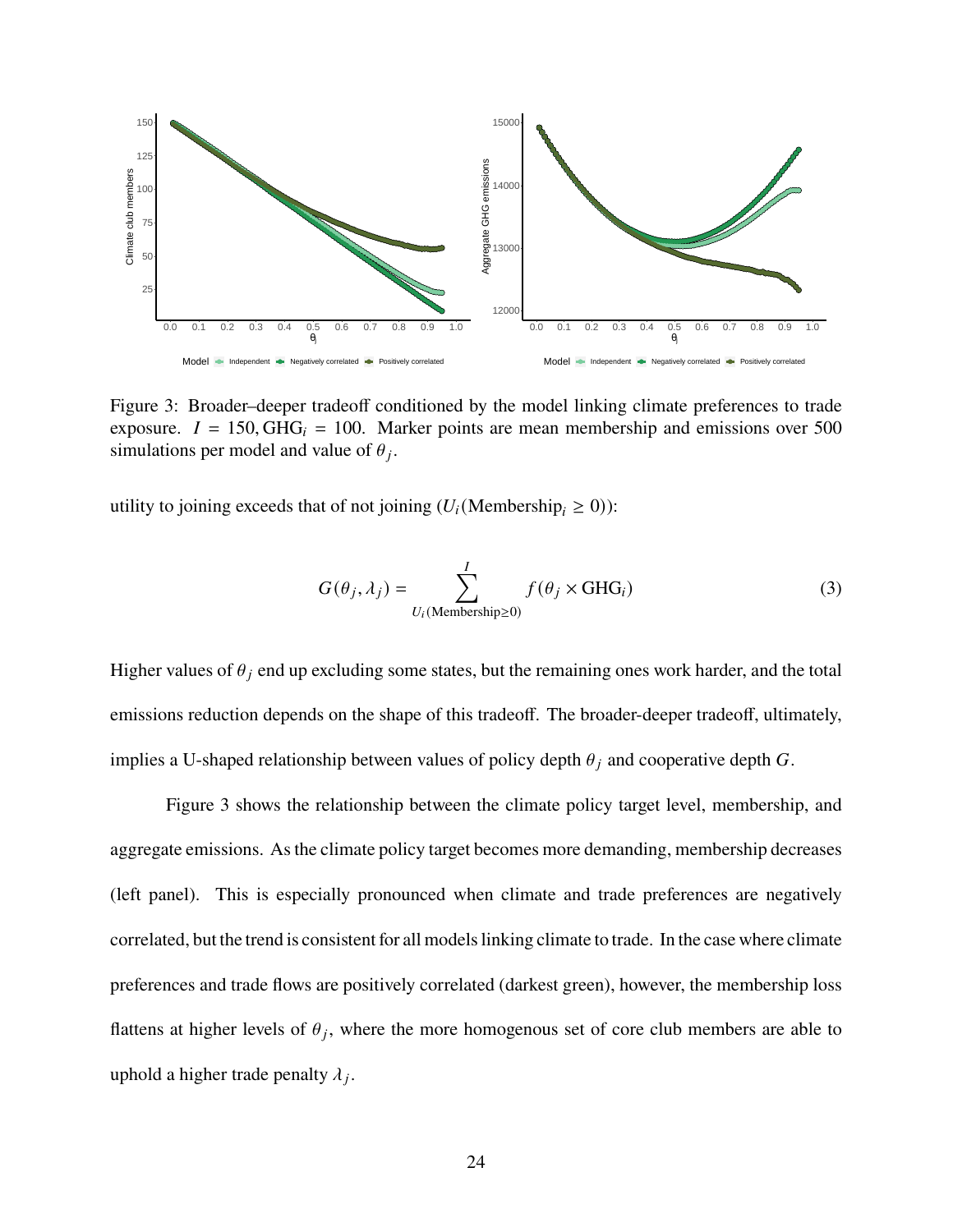In the right panel, we see that emissions fall as the climate policy target increases—intuitively, asking club members to undertake stronger mitigation decreases total emissions. But we see the strong U-shaped relationship, where total emissions fall, then begin to rise again as the climate policy target becomes more demanding. Linking climate to trade only yields stronger emissions reductions when climate and trade preferences are positively correlated. Indeed, in the positive correlation case, increasing the climate policy target consistently decreases emissions, and membership is roughly constant for high values of  $\theta_i$ .

The broader-deeper tradeoff arises when climate preferences and export exposure to the climate club are independent or negatively related: higher values of  $\theta_i$  shrink membership (left panel), and beyond intermediate levels, the more stringent policy reforms of the remaining states achieve fewer and fewer aggregate reductions (right panel). Issue linkage does not unlock greater cooperation automatically. Linking climate to trade only enables greater policy depth, cooperative depth, and breadth of membership when trade exposure to club members is positively correlated with climate preferences or even independent of climate preferences. Under this scenario, pro-climate action states can use their trade ties to induce greater participation. Taken together, the membership and emissions considerations create a broader-deeper frontier across values of  $\theta_j$ , rather than a strict tradeoff.

The left panel of figure [3](#page-23-0) shows that not all states join, even with the favourable relationship between climate and trade preferences. States with very low levels of support for climate policy are difficult to shift in these models. In the positive correlation case, the worst climate laggards are not dependent on export markets in club countries, so the trade penalty is ineffective. In the negative correlation case where climate laggards export heavily to the club (right panel of figure [2\)](#page-20-0), the club cannot raise high tariffs on laggards because it fears retaliation from states with intermediate levels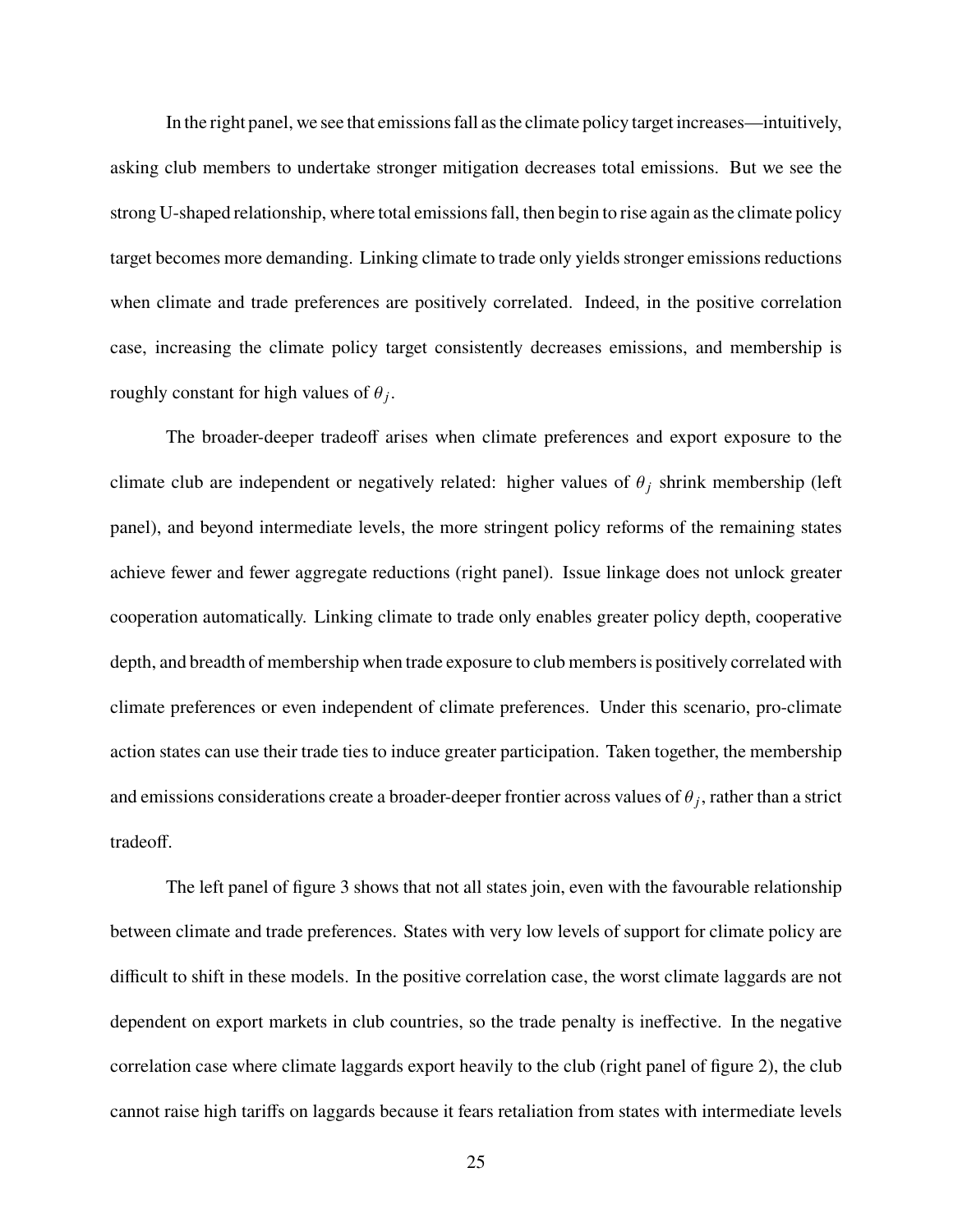of support for climate policy but that are important export markets for the club. Here, the club's high leverage over the exports of climate laggards is nullified by the club's dependence on export markets in intermediate states. Thompson and Verdier [\(2014\)](#page-40-1) have shown that tailoring institutional rules to match the participation constraints of individual states could improve cooperative outcomes, but also that states have incentives to misrepresent their preferences to get more favourable exemptions. The common external tariff wastes some of the club's leverage, but attempting to bargain over each non-member's tariff rate would collapse back to the single uniform tariff rate.

## 5. Theoretical cases

The discussion above demonstrates that the underlying relationship between climate preferences and trade exposure determines whether linking climate to trade can improve cooperation. In the above, all states have the same GHG emissions, but for climate governance in practice, the distribution of GHG emissions across states varies with states' underlying climate preferences and with their trade profiles. The export profiles of core members and non-members are key for both setting the level of the trade penalty and understanding how sensitive non-members are to the trade penalty. To assess the efficacy of a real world climate–trade club, climate preferences and trade exposure need to be evaluated on a case-by-case basis because it matters whether the climate club members support strong climate action, have high trade leverage over high emitting climate laggards, and insulation from retaliation.

Despite the fact that states have created many different climate governance institutions (Rowan [2021\)](#page-39-4), none of these correspond to the design principles of Nordhaus' club (Green [2017\)](#page-37-3). Instead of testing the model empirically on an existing climate–trade club, I consider how the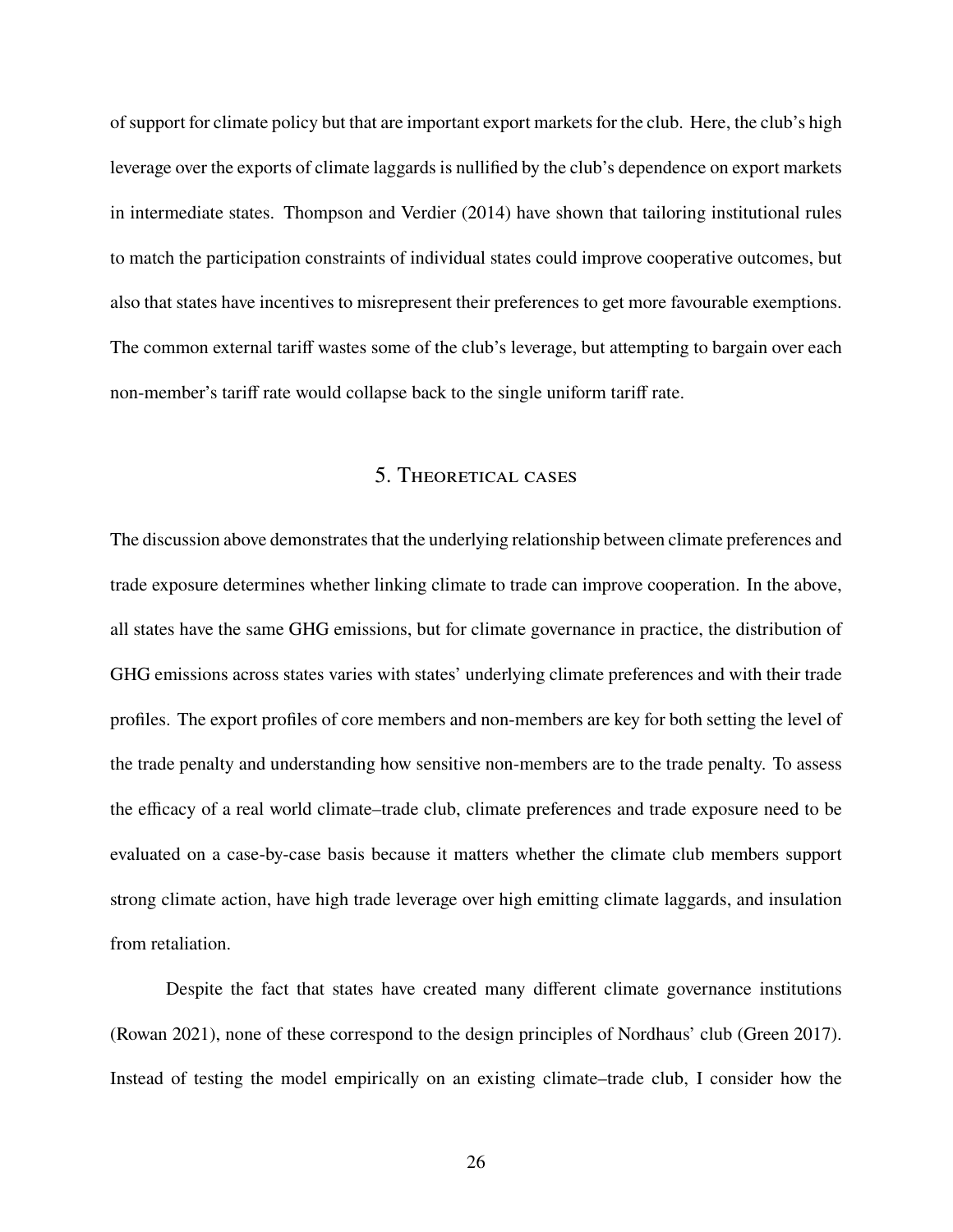model suggests three different ideal types of climate–trade clubs: one that selects members based on their climate policy ambition, another that selects members based on their trade leverage over climate laggards, and finally one that selects on insulation. In some respects, this matches Nordhaus [\(2015\)](#page-39-3)'s empirical strategy of first positing a hypothetical club membership then modelling the external tariff that would stabilize it, as well as Hovi et al. [\(2019\)](#page-38-4)'s strategy of simulating how clubs could evolve from different hypothetical initial memberships. This paper builds on this existing work by grounding the analysis in actual dyadic trade flows.

#### *5.1. Selecting on climate: The NDC club*

Consider first the example of selecting core club members on the basis of their climate policy preferences. Climate policy preferences  $x_i$  are not observed directly, and researchers have struggled to create a reliable index of climate policy preferences for all states. An intuitive way to proxy for states with the most ambitious climate policy preferences is to select states whose 2015 Nationally Determined Contributions (NDCs) in the Paris Agreement are consistent with less than 2℃ of warming. Using data from climate scientists (Robiou du Pont et al. [2017\)](#page-39-11), I flag these countries and define them as the NDC club.[4](#page-26-0) I calculate each club member's intra-club trade concentration what share of their exports are to other NDC club members—and each non-club member's export exposure to club members' markets. This operationalizes trade exposure  $y_i$  as in the theoretical model presented above, using their average dyadic trade flows between 2015 and 2019 (United Nations [2022\)](#page-40-2).

Figure [4](#page-27-0) plots the relationship between GHG emissions and trade exposure by club membership. The x-axis is an index of GHG emissions taken by multiplying national aggregate emissions by

<span id="page-26-0"></span><sup>4</sup>These countries are listed in the appendix.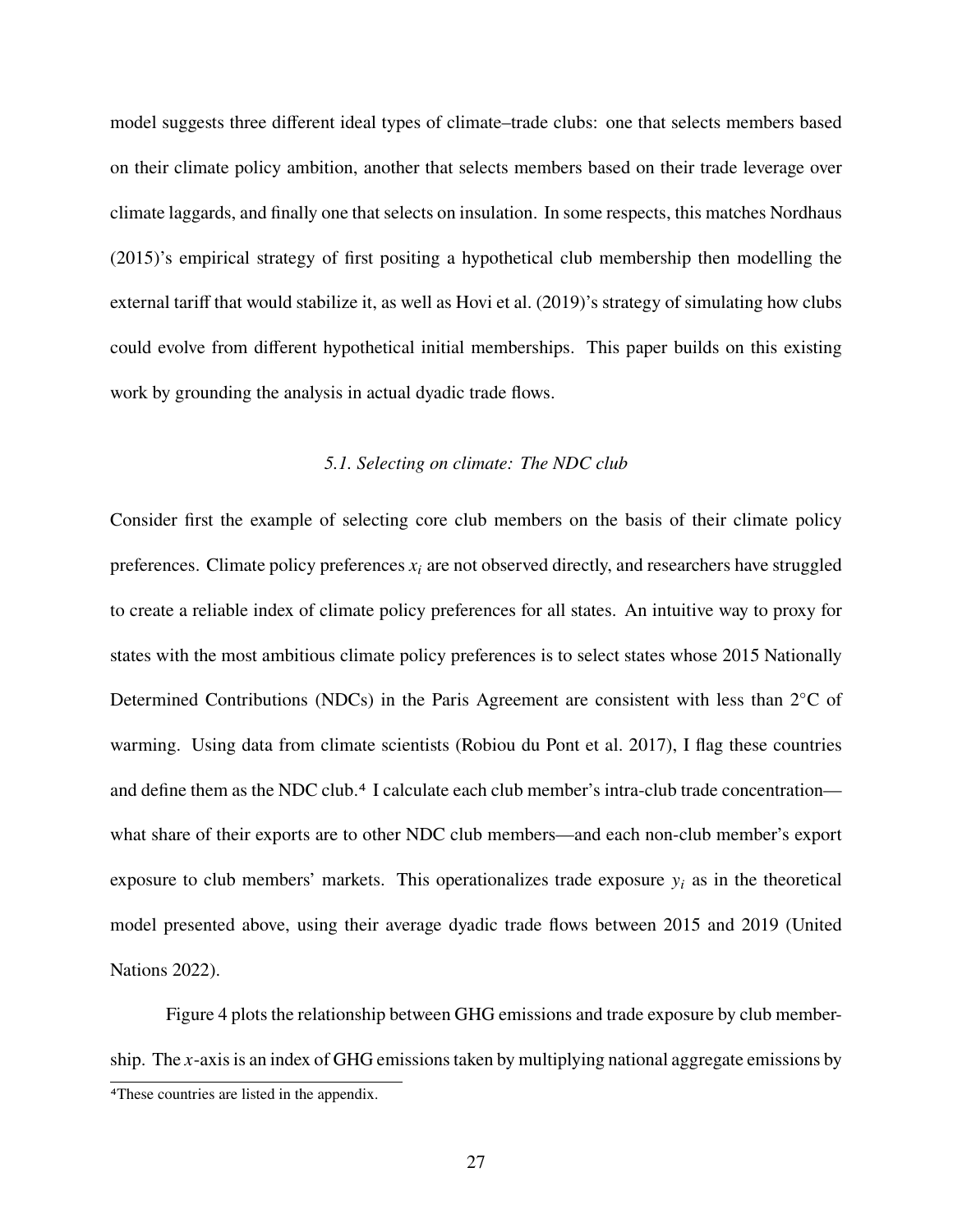

<span id="page-27-0"></span>Figure 4: Core NDC climate club membership (green) defined as states with 2015 Paris Agreement NDCs consistent with  $\leq$  2C of warming. y-axis is states' share of exports into the NDC–climate club.

emissions per capita, and logging this, such that countries can score "high" through large values of either component. The GHG emissions index is an imperfect proxy for climate policy preferences, but does highlight the largest emitters. The  $y$ -axis gives countries' trade exposure to the NDC club. NDC club members are marked in green. From theory in the previous section, for the NDC club to be effective it needs to be a key export market for non-members giving the club leverage, and have high intra-club trade, where members export mostly to other members, giving the club insulation from trade retaliation from non-members.

Figure [4](#page-27-0) shows that the NDC club in fact has low trade leverage over the largest emitters. The largest emitters are not dependent on export markets in countries with strong NDCs. At the same time, many club members with strong NDCs also have relatively low trade concentration within the club ( $y$  values near 0), such that they export mostly to countries with weak NDCs. The box plot on the right shows the lack of insulation and leverage for the ambition club. These states will constrain the capacity of the NDC club to raise high trade penalties on non-members. By selecting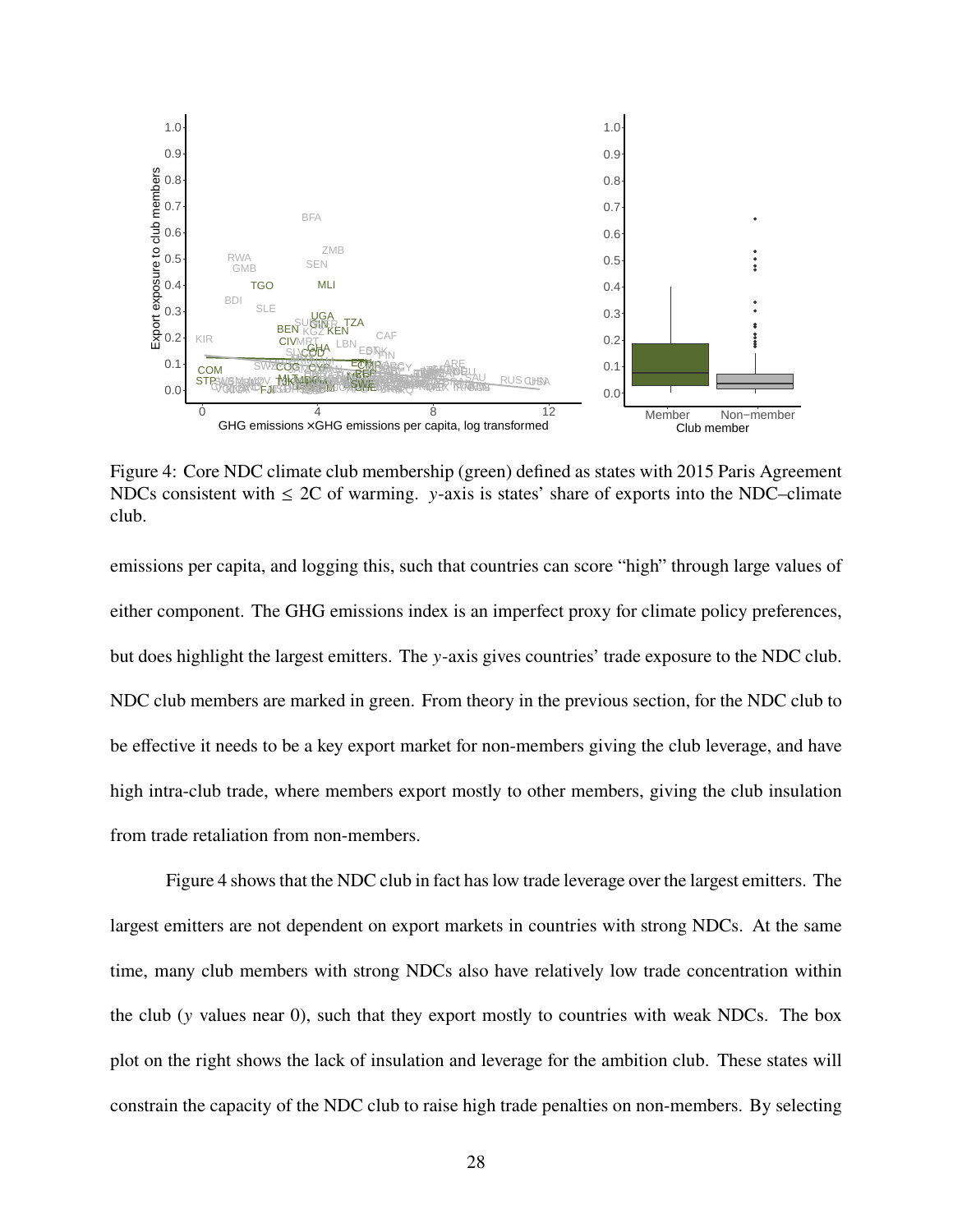core members on climate policy stringency, what the NDC club gains in terms of internal climate policy depth it loses in external trade depth. The 2019 Agreement on Climate Change, Trade and Sustainability signed by Costa Rica, Fiji, Iceland, New Zealand, Norway, and Switzerland could be considered an embryonic version of the NDC club—but as these countries represent a tiny fraction of world trade, it is difficult to see how their agreement could scale.

#### *5.2. Selecting on trade: The leverage club*

An alternative club selects core members on the basis of their export market leverage over states with relatively weak climate policy. I first define the 10 countries with the worst climate policy performance using Germanwatch's Climate Change Policy Index: the United States of America, Saudi Arabia, Iran, Canada, Taiwan, Malaysia, Kazakhstan, Australia, South Korea, and Russia, in order.[5](#page-28-0) I then select the 5 countries that receive the most exports from each of these 10 worst climate performers, as the countries with the highest leverage over these climate laggards: Mexico, the United Kingdom, Netherlands, France, Germany, Italy, Turkey, China, Japan, India, Thailand, Vietnam, and Singapore.[6](#page-28-1) As before, I then calculate each states' trade flows into and out of the leverage club.

Figure [5](#page-29-0) plots the relationship between the GHG emissions index and trade exposure by club membership. Begin by noting that the scale of the  $y$ -axis has changed considerably compared to figure [4,](#page-27-0) as the leverage club has much stronger export relationships than the NDC club. The major emitting-laggards are now much more dependent on exports into the climate club than before.

<span id="page-28-0"></span><sup>5</sup>The CCPI ranks the 60 largest emitters, so this index does not overlap directly with the NDCs; furthermore, many of these countries submitted non-quantifiable NDCs, so their consistency with the 2C warming target cannot be directly assessed. Burck et al. [\(2021\)](#page-36-9).

<span id="page-28-1"></span><sup>6</sup>Note that the United States, Canada, Russia and South Korea (4 of the countries with the lowest climate policy performance) are actually among the states with the highest export leverage over climate laggards, and have been excluded from core membership of the leverage club.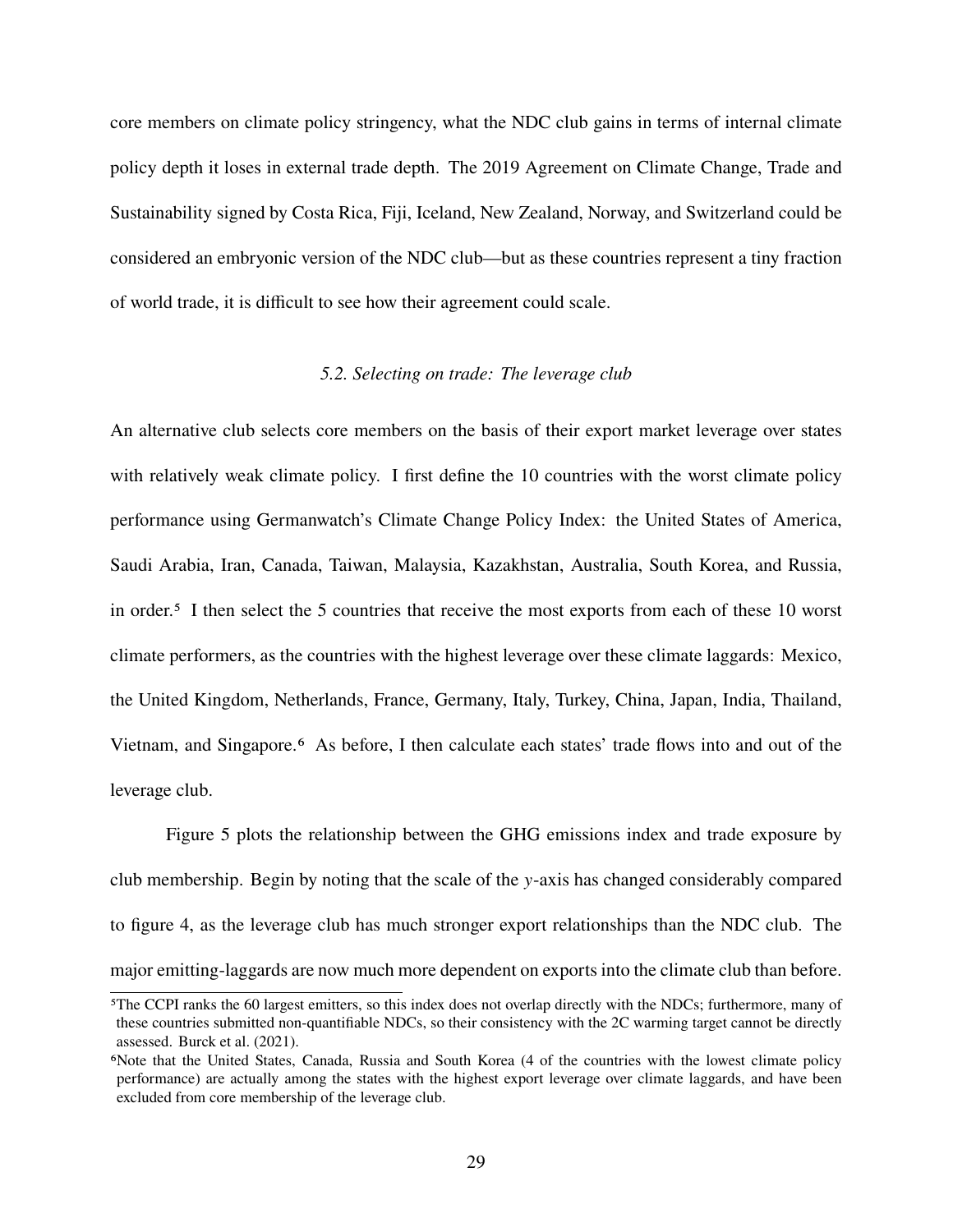

<span id="page-29-0"></span>Figure 5: Core climate club membership (green) defined as states with the highest export leverage over climate laggards. y-axis is states' share of exports into the leverage–climate club.

Nonetheless, the level of the trade penalty that the leverage club can uphold will be constrained by the export exposure of Mexico, the leverage club members with the least intra-club trade. As roughly 90% of Mexico's exports are out of the club, it is unlikely that a high trade penalty will be adopted. On the whole, the leverage club members have only middling levels of intra-club export concentration, such that they will be vulnerable if targeted states retaliate with offsetting tariffs. The box plot on the right shows that the leverage club accounts for a large share of exports from non-club members, but that leverage club countries lack insulation, as they are dependent on export markets outside the club.

Now consider the level of climate policy commitments that club members will be able to enforce amongst themselves  $\theta_i$ , and which will serve as the price of admission to the leverage club. All leverage club members are relatively large emitters themselves, and they have adopted highly varied negotiating positions in international climate politics to date. Some members—the UK, France and Germany—have been core members driving strong EU climate diplomacy. At the same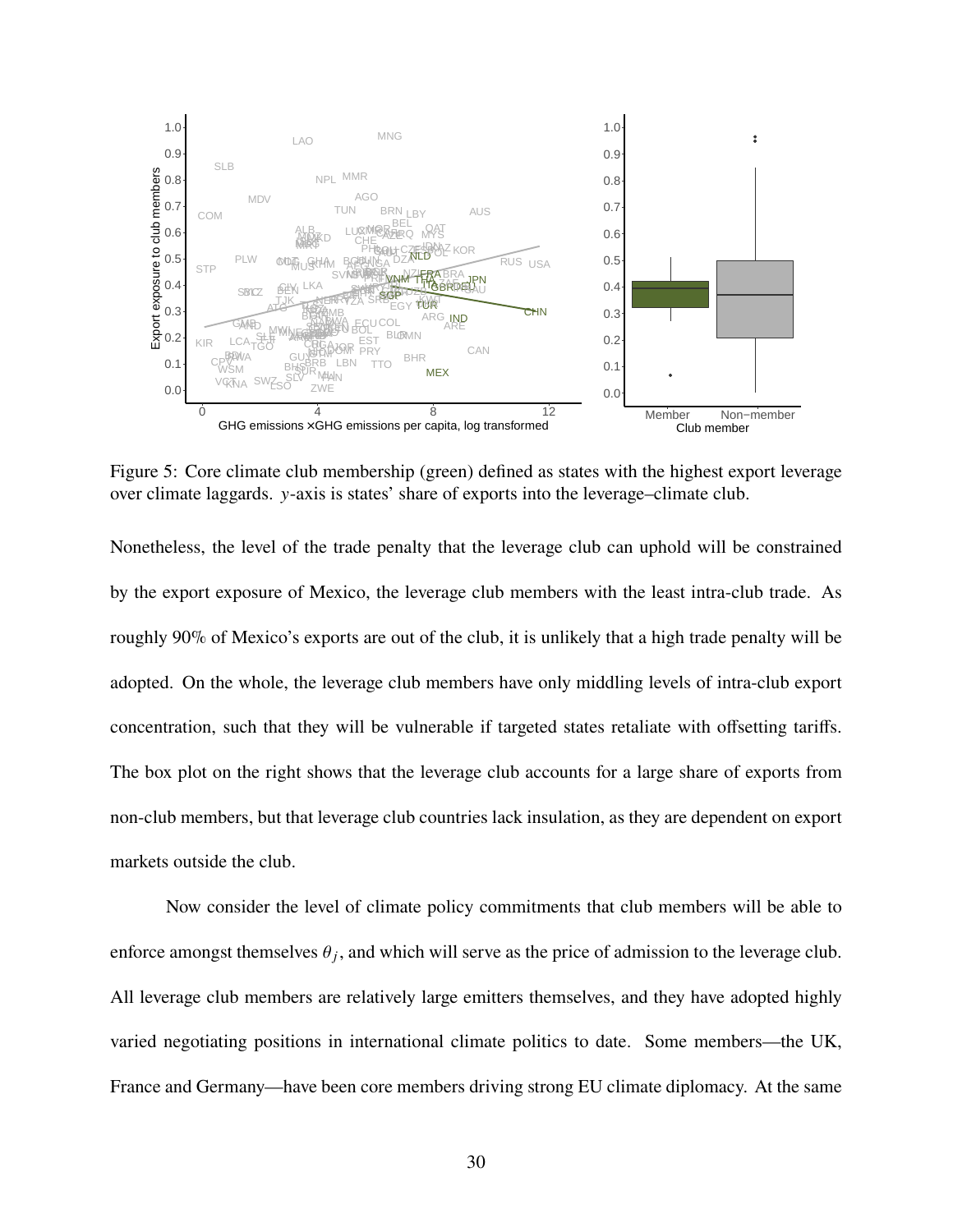time, Japan recently declined to augment its already poor NDC target at the 2021 Glasgow climate summit, Mexico weakened its NDC, and Turkey has sought to leave Annex I of the UN Framework Convention on Climate Change to lessen its international obligations. The leverage club is by no means uniform in its support for stringent climate policy. Much of the preference heterogeneity over the pace of decarbonization that has characterized international climate negotiations is reproduced in the leverage club, suggesting they will struggle to adopt a high  $\theta_i$  that can drive decarbonization. The leverage club's challenges demonstrate that shifting institutional forums does not necessarily resolve the bargaining problems that characterized existing forums, even if new forums may include stronger enforcement mechanisms.

#### *5.3. Selecting on insulation: The EU as climate–trade club*

An insulation club selects members who have strong pre-existing trade ties to each other, with relatively little trade dependence on export markets outside the club. The European Union could be a candidate insulation club. Figure [6](#page-31-0) demonstrates the relationship between GHG emissions and exports for an EU-based climate club. Note first that the EU club members have very strong intra-club trade ties. Most club members export primarily to other club members, meaning that they are relatively insulated from trade retaliation by non-members compared to the other hypothetical clubs. The most export-exposed EU members are Cyprus, Malta, and Greece. Malta and Cyprus are small countries, and Greece is still roughly five times less exposed than Mexico, the most export-exposed member of the leverage club, or fifty times less exposed than some members of the NDC club. An EU club could use this insulation to achieve relatively deep external trade policy depth  $\lambda_i$  by raising relatively large trade penalties on non-members.

Compared to the leverage club, an EU-led climate club would be able to maintain relatively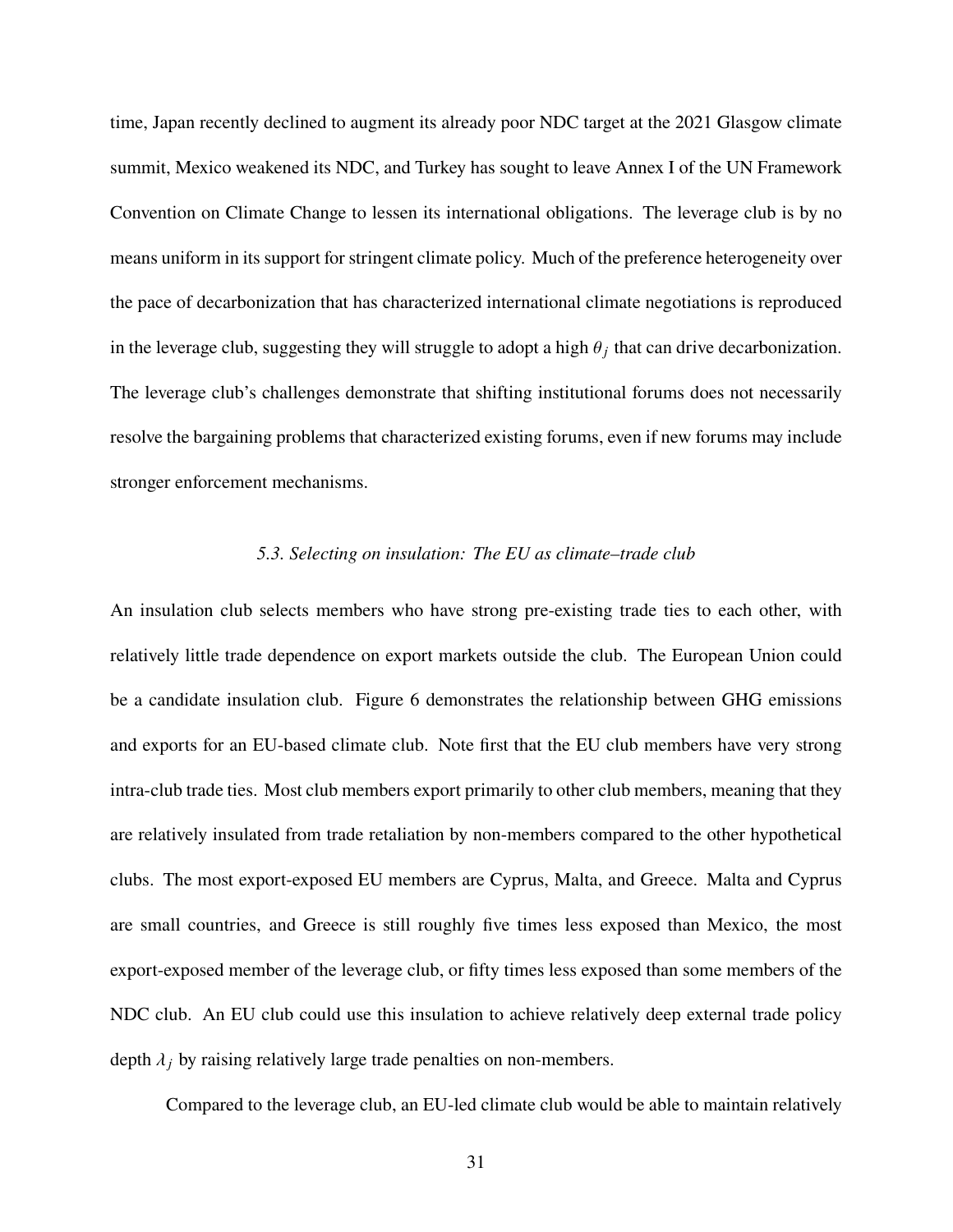

<span id="page-31-0"></span>Figure 6: Core climate club membership (green) defined as EU member states, including the UK. -axis is states' share exports into the EU.

deep internal climate policy depth  $\theta_i$  by building on the relatively broad support its members already have for stringent climate action. The EU has developed a credible internal GHG emissions trading scheme—the EU ETS—that could form the backbone of a common climate policy target for new club members.

However, figure [6](#page-31-0) shows that an EU club would still have relatively low leverage over major emitters. Of the ten largest emitters in terms of GHG emissions multiplied by GHG emissions per capita, only Russia has a large export exposure to EU club members. China and the USA export roughly 18% and 15% by value to the EU, respectively, but most others send fewer than 10% of their exports to the EU. For example, an EU club may struggle to induce policy reforms in countries where climate policy has been weak, like Australia, because the EU accounts for less than 5% of Australian exports. I consider accession in the appendix, but find that a relatively small amount of world trade is shifted by countries acceding to the club. Even when a climate club could maintain *both* relatively stringent internal climate policy depth and external trade policy depth, the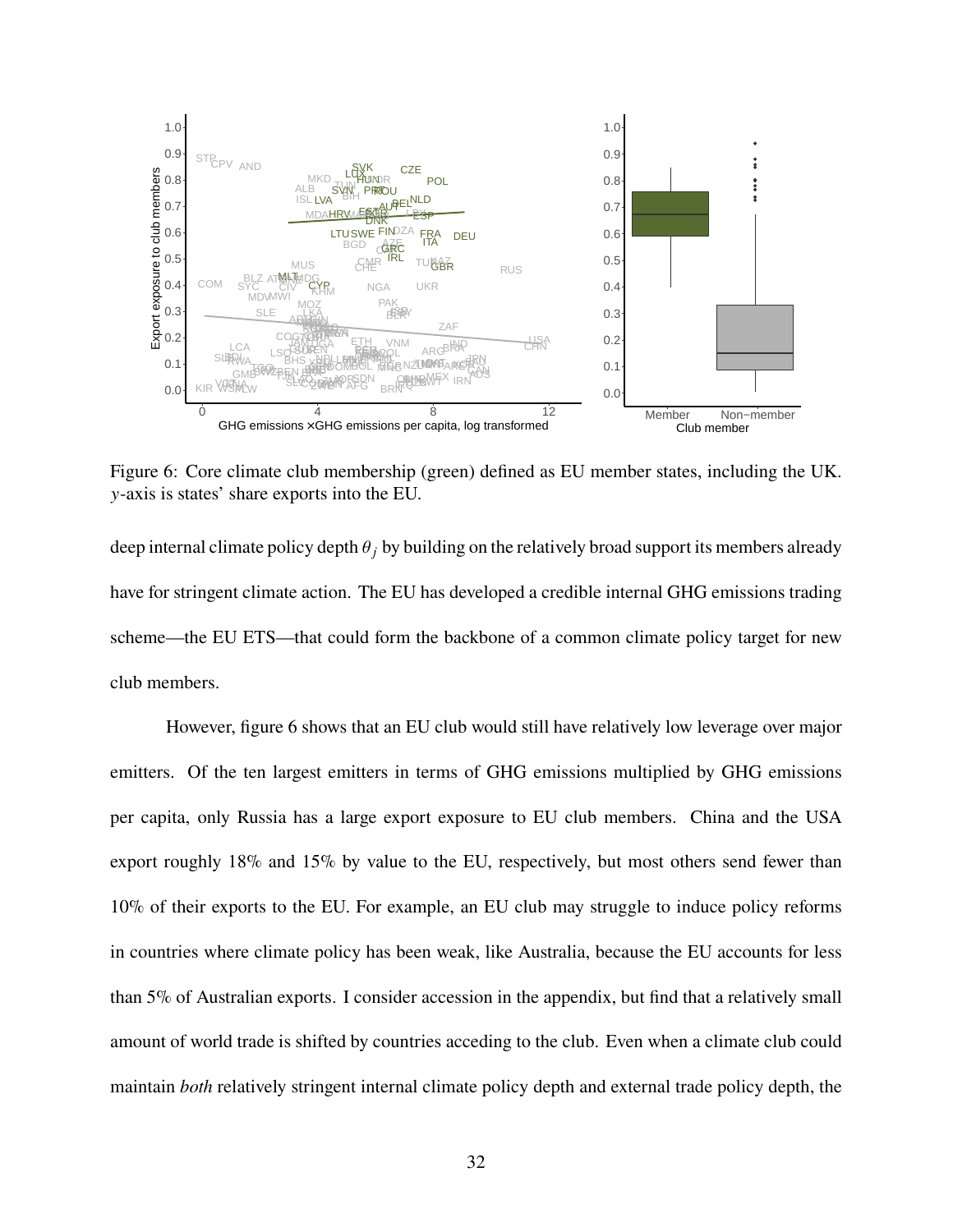climate club could still fail to induce meaningful mitigation reforms in targeted states if the latter are not highly vulnerable to export restrictions into the club. Narrowing club membership to reduce preference heterogeneity and linking climate mitigation to international trade is not a panacea.

#### *5.4. Sectoral climate–trade clubs*

Given the persistent challenges with creating effective institutions that target all GHG emissions— "economy-wide" targets—there has been a growing interest in climate policy coordination at the sector level (Cullenward and Victor [2021\)](#page-36-7). The primary focus of sectoral climate policy has been on energy-intensive trade-exposed sectors—steel, cement, aluminium, and fertilizer. Here, large industrial processes generate disproportionate emissions and international trade in these goods produces competitive pressures to harmonize regulations across countries. I argue the same dynamic between climate policy preferences, trade leverage, and trade insulation holds within sectors. States attempting to establish sectoral climate–trade clubs confront the same tension between upholding strong internal decarbonization targets and wielding credible trade leverage over the exports of climate laggards. However, by downscaling climate policy into sectors, the relationship between climate and trade preferences will be shuffled. New states will have within-sector trade leverage, and any club may be more or less insulated from within-sector retaliatory pressures as well.

I develop this analysis in the appendix. In figure [APP-3,](#page-23-0) I illustrate the relationship between trade insulation and leverage over the largest steel exporting countries for a hypothetical EU climate—trade club in steel. Besides Malta, every EU member exports over half of its steel to other EU countries. This would provide an EU club with a high level of insulation from retaliatory pressure from non-club countries. However, the EU has weak leverage over the world's largest steel exporters. None of China, South Korea, Russia, the United States, or Brazil exports more than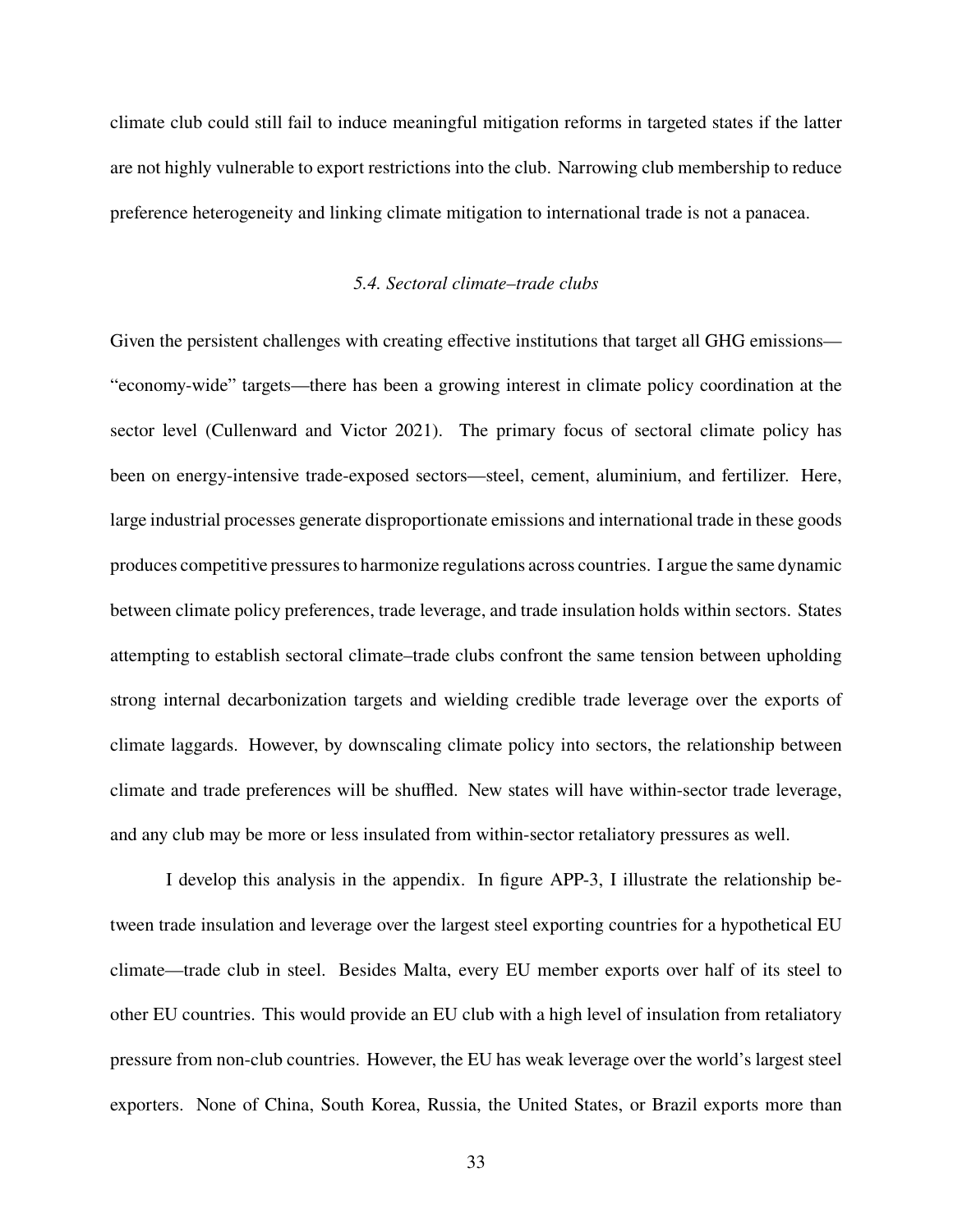30% of their steel to the EU, and the average export exposure to the EU of the top 15 non-EU steel producers is only 16%. Given the EU's relatively strong domestic climate policy, an EU climate– trade club in steel would likely be able to uphold high decarbonization goals and high tariffs on non-club members, but the club would nonetheless struggle to induce policy reforms in the largest steel exporters (i.e., emitters) because those countries are not highly dependent on the European market.

In July 2021, the European Commission took initial steps toward creating a climate–trade club by proposing to add a carbon border adjustment mechanism (CBAM) in these energy-intensive trade-exposed sectors to the EU emissions trading scheme, effectively extra-territorializing the EU's carbon pricing regulation to foreign exporters. In figure [APP-4,](#page-27-0) I illustrate the relationship between trade insulation and leverage for each of the CBAM sectors. For each sector, I calculate the share of intra-EU trade as trade insulation, and for the top 15 non-EU sectoral exporters, their export dependence on the EU as the EU's export leverage. The trade relationships vary across sectors, reflecting the idea that moving from total trade flows to sectoral flows scrambles export insulation and leverage. In general, states are more insulated within the CBAM sectors than for total trade. Cement is a notable exception, where a minority of countries export primarily outside the EU. EU states often have relatively low leverage over the largest exporters within these sectors. Only within aluminium and electricity does sectoral leverage exceed leverage in total trade. Comparing the CBAM sectors to non-CBAM sectors suggests that the CBAM sectors were selected more based on trade insulation than leverage (table [APP-1\)](#page-48-0). Given this relatively low leverage, it is unlikely that the EU can compel many recalcitrant states to adopt strong climate policies by raising carbon border adjustments, even if it may be possible to offset some of the costs of domestic climate policy.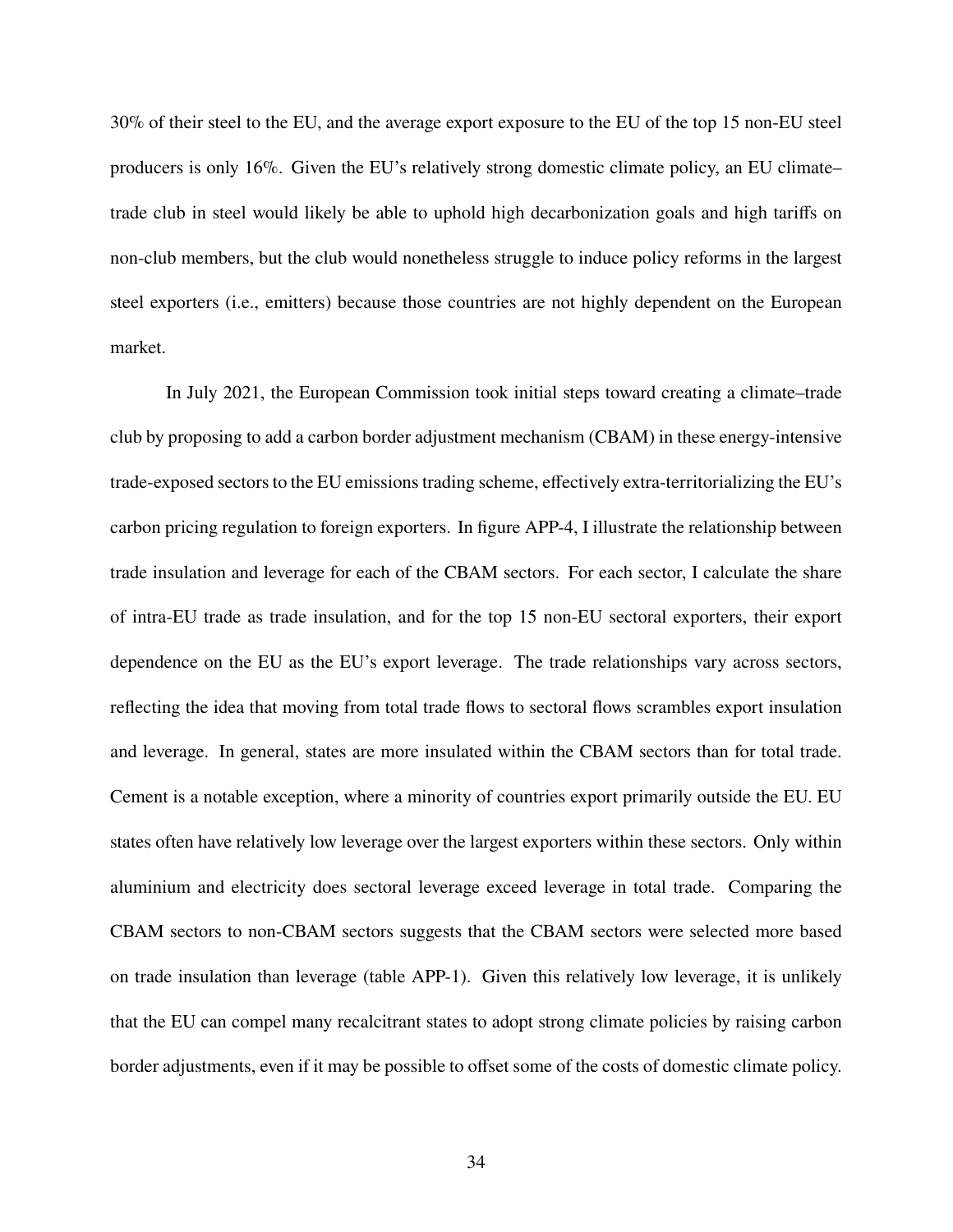## 6. Conclusion

<span id="page-34-0"></span>States have struggled to enact collective mitigation sufficient to prevent dangerous climate change. Free riding—where countries decline to participate in mitigation—and distributive conflict—where implementing climate policies creates new winners and losers—have been considered two of the key constraints. Linking climate mitigation with trade regulations in a new international institution has been proposed as a means of addressing both of these problems. Trade penalties reduce the incentive of non-members to shirk, and harmonizing policies across jurisdictions reduces competitiveness concerns about unequal regulatory burdens. This style of issue linkage—using the enforcement powers of a reciprocal issue, like trade, to improve governance of a non-reciprocal issue, like climate mitigation—has a long history in institutional design.

In this paper, I explain a new constraint on issue linkage that stems from the alignment of states' interests along each linked issue. A successful climate–trade club must maintain three related policy pillars. The conditions that support these are not guaranteed to co-occur empirically. First, the club needs to uphold strong climate policy demands. Second, the club needs to impose high trade penalties that nullify the benefits of free riding. Trade penalties address both the enforcement problem in international cooperation and the distributive conflict in domestic political economy related to carbon leakage and uneven regulatory competition. However, and third, the club must also possess very strong intra-club trade ties that insulate club members from retaliatory tariffs. The club will struggle to maintain high enough tariffs to deter free riding when climate club members export primarily outside the club. Just as domestic industries seek protection from carbon leakage, they also seek access to export markets abroad. Essentially, interests for decarbonization, leverage over climate laggards, and insulation from retaliation all need to be aligned for this issue linkage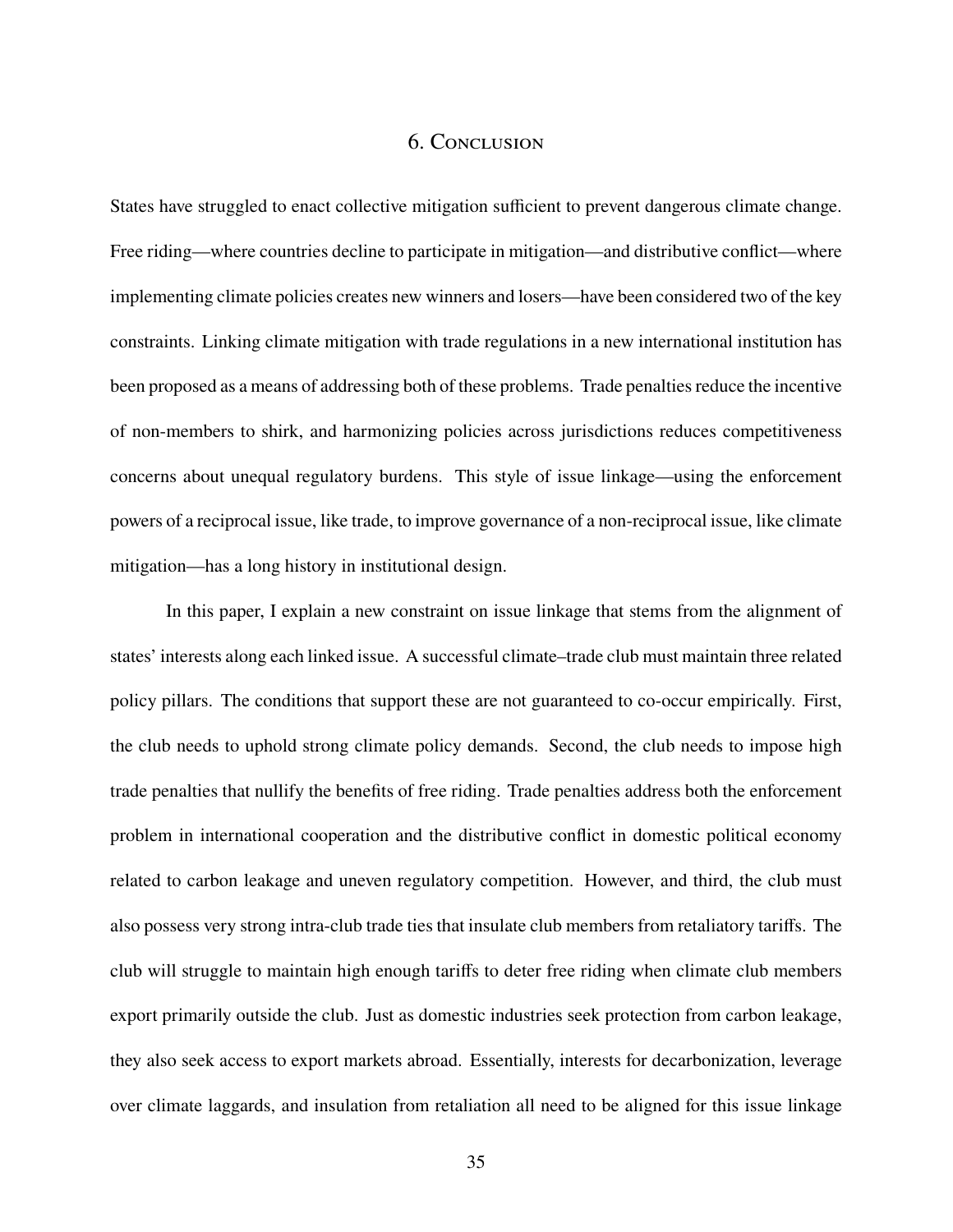to be effective. In analyzing different ideal type clubs, I find that these conditions do not hold in current global politics.

I develop this argument using climate change and trade, but the argument can be extended to other issues where direct reciprocity is difficult to enforce, such as human rights, labour standards, and other environmental problems. On the non-reciprocal side, institutional designers need a core set of ambitious states to build the regime. On the reciprocal side, asymmetries alone are not sufficient to link issues productively. Here, states need both leverage and insulation. High levels of interdependence may simply produce offsetting relationships, where states may be important trading partners in both directions. Offsetting asymmetries can act as veto points that prevent states from using interdependence as a source of bargaining power. This helps to explain the appeal of the new interdependence approach's emphasis on finding elements of hierarchy and asymmetry within seemingly symmetric relationships (Farrell and Newman [2019\)](#page-37-6).

Future work might consider these relationships dynamically. I have taken a static approach, where the value of existing trade relationships are affected by new trade distortions. This is appropriate for considering the short-term effects of policy changes. These trade distortions affect importers, exporters, intermediaries in global value chains, and ultimately the welfare of consumers. Whether climate clubs are enacted will depend, in part, on which of these groups are empowered by political institutions in key states. However, weaponizing interdependence also creates incentives for exposed states to lessen their dependence on sanctioners' markets. Climate tariffs could, therefore, have feedback effects that lead them to obsolesce over time if penalized states can find alternative export markets for their goods. As such, states may need to find new incentives, outside the trade regime, to spur decarbonization.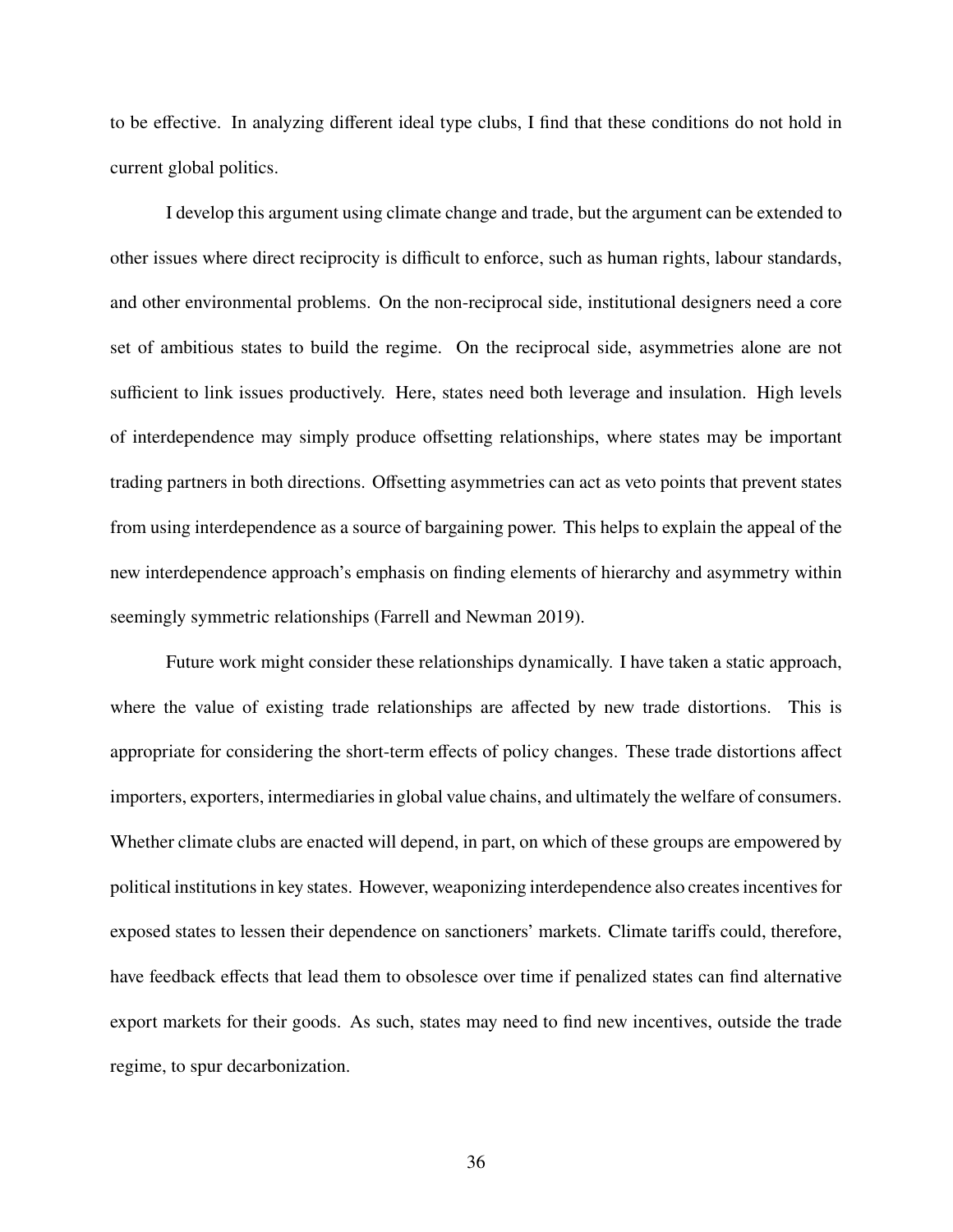#### **REFERENCES**

- <span id="page-36-3"></span>Aklin, Michaël (2016). "Re-exploring the trade and environment nexus through the diffusion of pollution". *Environmental and Resource Economics* 64.4, pp. 663–682.
- <span id="page-36-1"></span>Aklin, Michaël and Matto Mildenberger (2020). "Prisoners of the wrong dilemma: Why distributive conflict, not collective action, characterizes the politics of climate change". *Global Environmental Politics* 20.4, pp. 4–27.
- <span id="page-36-4"></span>Barrett, Scott (2003). *Environment and Statecraft: The Strategy of Environmental Treaty-Making*. Oxford University Press.
- <span id="page-36-6"></span>Biermann, Frank et al. (2009). "The fragmentation of global governance architectures: A framework for analysis". *Global environmental politics* 9.4, pp. 14–40.
- <span id="page-36-8"></span>Bown, Chad, Aksel Erbahar, and Maurizio Zanardi (2021). "Global value chains and the removal of trade protection". *European Economic Review* 140, p. 103937.
- <span id="page-36-9"></span>Burck, Jan et al. (2021). *The Climate Change Performance Index*. Germanwatch e.V. URL: [https:](https://ccpi.org/download/the-climate-change-performance-index-2021/) [//ccpi.org/download/the-climate-change-performance-index-2021/](https://ccpi.org/download/the-climate-change-performance-index-2021/).
- <span id="page-36-0"></span>Colgan, Jeff D. (2021). *Partial Hegemony: Oil Politics and International Order*. Oxford University Press.
- <span id="page-36-2"></span>Colgan, Jeff D., Jessica F. Green, and Thomas N. Hale (2021). "Asset revaluation and the existential politics of climate change". *International Organization* 75.2, pp. 586–610.

<span id="page-36-7"></span><span id="page-36-5"></span>Cullenward, Danny and David G. Victor (2021). *Making Climate Policy Work*. Polity.

Depledge, Joanna (2006). "The opposite of learning: Ossification in the climate change regime". *Global Environmental Politics* 6.1, pp. 1–22.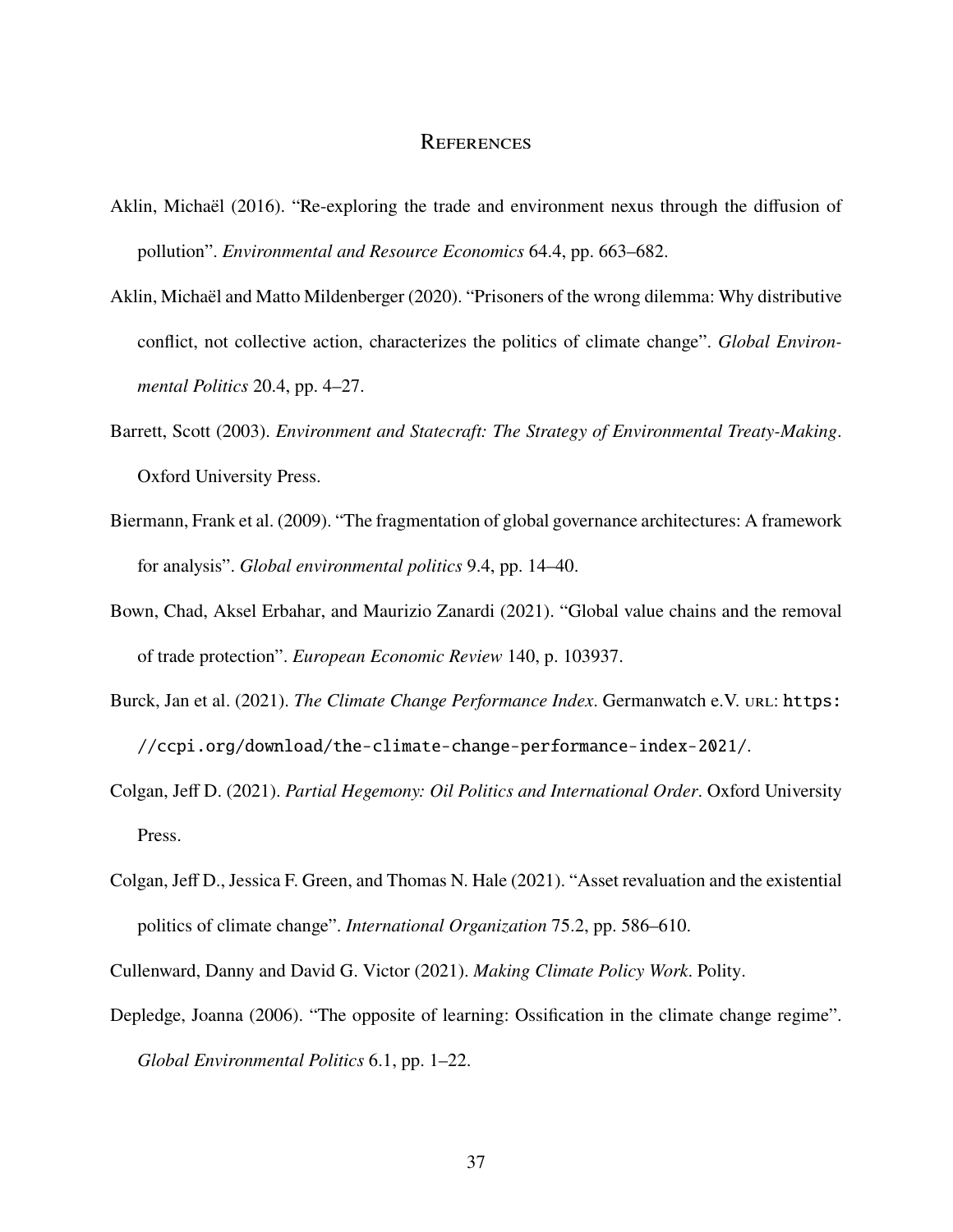- <span id="page-37-8"></span>Downs, George, David Rocke, and Peter Barsoom (1998). "Managing the evolution of multilateralism". *International Organization* 52.2, pp. 397–419.
- <span id="page-37-1"></span>Eckersley, Robyn (2012). "Moving forward in the climate negotiations: Multilateralism or minilateralism?" *Global Environmental Politics* 12.2, pp. 24–42.
- <span id="page-37-2"></span>Falkner, Robert (2016). "A minilateral solution for global climate change? On bargaining efficiency, club benefits, and international legitimacy". *Perspectives on Politics* 14.1, pp. 87–101.
- <span id="page-37-6"></span>Farrell, Henry and Abraham Newman (2019). "Weaponized interdependence: How global economic networks shape state coercion". *International Security* 44.1, pp. 42–79.
- <span id="page-37-4"></span>Genovese, Federica (2019). "Sectors, pollution, and trade: How industrial interests shape domestic positions on clobal climate agreements". *International Studies Quarterly* 63.4, pp. 819–836.
- <span id="page-37-9"></span>Gilligan, Michael (2004). "Is there a broader-deeper trade-off in international multilateral agreements?" *International Organization* 58.3, pp. 459–484.
- <span id="page-37-3"></span>Green, Jessica F. (2017). "The strength of weakness: Pseudo-clubs in the climate regime". *Climatic Change* 144.1, pp. 41–52.
- <span id="page-37-0"></span>Hafner-Burton, Emilie (2005). "Trading human rights: How preferential trade agreements influence government repression". *International Organization* 59.3, pp. 593–629.

<span id="page-37-10"></span><span id="page-37-7"></span>Hale, Thomas N. (2020). "Catalytic cooperation". *Global Environmental Politics* 20.4, pp. 73–98.

- Hale, Thomas N., David Held, and Kevin Young (2013). *Gridlock: Why Global Cooperation is Failing when We Need It Most*. Cambridge: Polity Press.
- <span id="page-37-11"></span>Hänsel, Martin et al. (2020). "Climate economics support for the UN climate targets". *Nature Climate Change* 10.8, pp. 781–789.
- <span id="page-37-5"></span>Harrison, Kathryn (2015). "International carbon trade and domestic climate politics". *Global Environmental Politics* 15.3, pp. 27–48.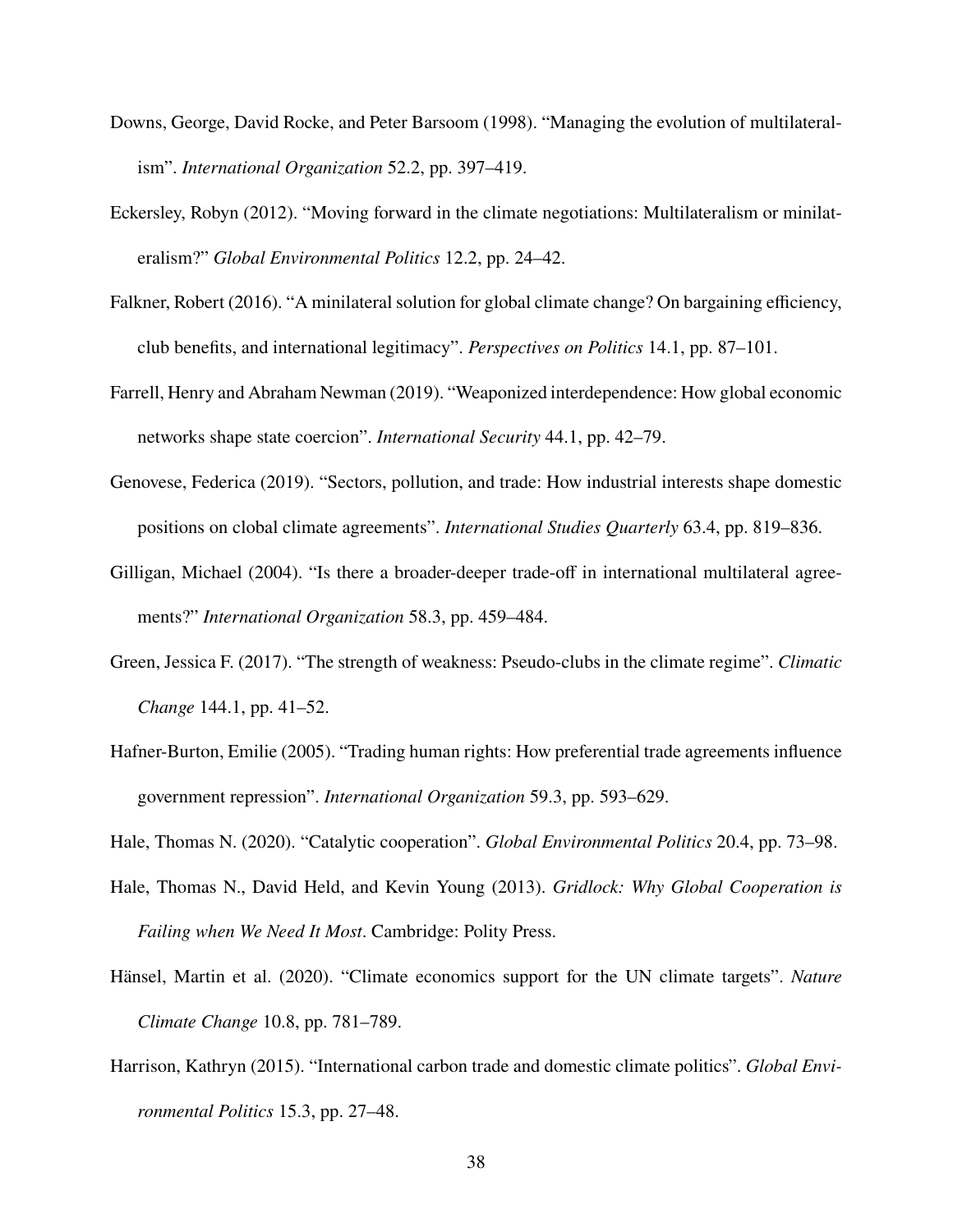- <span id="page-38-10"></span>Hovi, Jon and Detlef Sprinz (2006). "The limits of the law of the least ambitious program". *Global Environmental Politics* 6.3, pp. 28–42.
- <span id="page-38-5"></span>Hovi, Jon et al. (2016). "Climate change mitigation: a role for climate clubs?" *Palgrave Communications* 2, p. 16020.
- <span id="page-38-4"></span>— (2019). "The club approach: A gateway to effective climate co-operation?" *British Journal of Political Science* 49.3, pp. 1071–1096.
- <span id="page-38-3"></span>Jinnah, Sikina (2011). "Strategic linkages: The evolving role of trade agreements in global environmental governance". *The Journal of Environment & Development* 20.2, pp. 191–215.
- <span id="page-38-0"></span>Keohane, Robert O. (1986). "Reciprocity in international relations". *International Organization* 40.1, pp. 1–27.
- <span id="page-38-8"></span>Keohane, Robert O. and Joseph Nye (1977). *Power and Interdependence: World Politics in Transition*. Little, Brown and Company.
- <span id="page-38-9"></span>Keohane, Robert O. and David G. Victor (2016). "Cooperation and discord in global climate policy". *Nature Climate Change* 6.6, pp. 570–575.
- <span id="page-38-6"></span>Kim, Sung Eun and Yotam Margalit (2021). "Tariffs as electoral weapons: The political geography of the US–China trade war". *International Organization* 75.1, pp. 1–38.
- <span id="page-38-2"></span>Koremenos, Barbara, Charles Lipson, and Duncan Snidal (2001). "The rational design of international institutions". *International Organization* 55.4, pp. 761–799.
- <span id="page-38-1"></span>McKibben, Heather Elko (2016). "To link or not to link? Agenda change in international bargaining". *British Journal of Political Science* 46.2, pp. 371–393.
- <span id="page-38-7"></span>Mehling, Michael et al. (2019). "Designing border carbon adjustments for enhanced climate action". *American Journal of International Law* 113.3, pp. 433–481.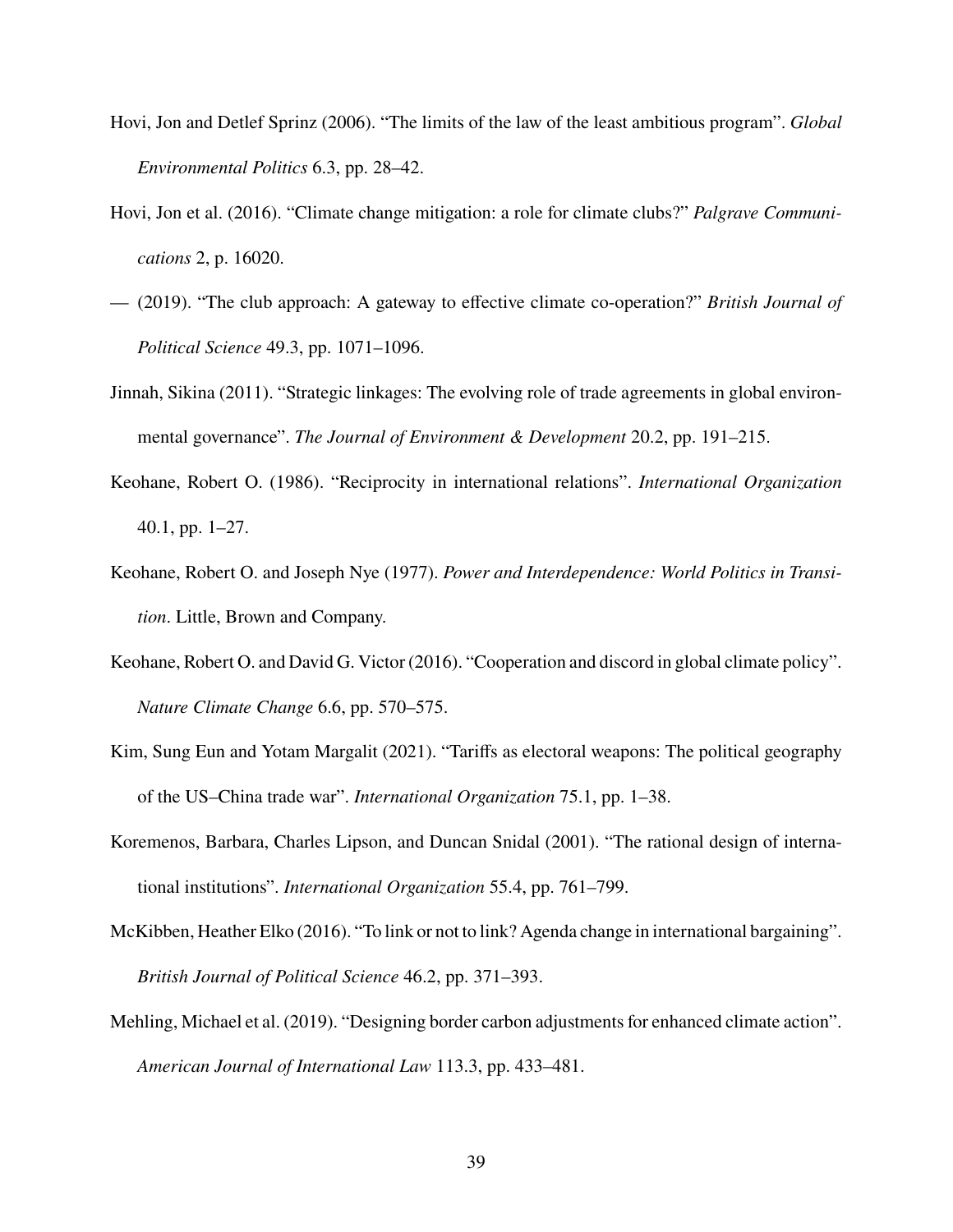- <span id="page-39-8"></span>Milkoreit, Manjana (2019). "The Paris Agreement on Climate Change—Made in USA?" *Perspectives on Politics* 17.4, pp. 1019–1037.
- <span id="page-39-0"></span>Mitchell, Ronald and Patricia Keilbach (2001). "Situation structure and institutional design: Reciprocity, coercion, and exchange". *International Organization* 55.4, pp. 891–917.
- <span id="page-39-5"></span>Morin, Jean-Frédéric and Sikina Jinnah (2018). "The untapped potential of preferential trade agreements for climate governance". *Environmental Politics* 27.3, pp. 541–565.
- <span id="page-39-3"></span>Nordhaus, William D. (2015). "Climate clubs: Overcoming free-riding in international climate policy". *American Economic Review* 105.4, pp. 1339–70.
- <span id="page-39-10"></span><span id="page-39-6"></span>— (2020). "The climate club: How to fix a failing global effort". *Foreign Affairs* 99.3, pp. 10–17.
- Parry, Ian, Simon Black, and James Roaf (2021). *Proposal for an international carbon price floor among large emitters*. IMF Staff Climate Notes.
- <span id="page-39-2"></span>Poast, Paul (2012). "Does issue linkage work? Evidence from European alliance negotiations, 1860 to 1945". *International Organization* 66.2, pp. 277–310.
- <span id="page-39-11"></span>Robiou du Pont, Yann et al. (2017). "Equitable mitigation to achieve the Paris Agreement goals". *Nature Climate Change* 7.1, pp. 38–43.
- <span id="page-39-4"></span>Rowan, Sam (2021). "Does institutional proliferation undermine cooperation? Theory and evidence from climate change". *International Studies Quarterly* 65.2, pp. 461–475.
- <span id="page-39-1"></span>Sebenius, James (1983). "Negotiation arithmetic: Adding and subtracting issues and parties". *International Organization* 37.2, pp. 281–316.
- <span id="page-39-7"></span>Snidal, Duncan (1985). "The limits of hegemonic stability theory". *International Organization* 39.4, pp. 579–614.
- <span id="page-39-9"></span>Thompson, Alexander (2009). "The rational enforcement of international law: solving the sanctioners' dilemma". *International Theory* 1.2, pp. 307–321.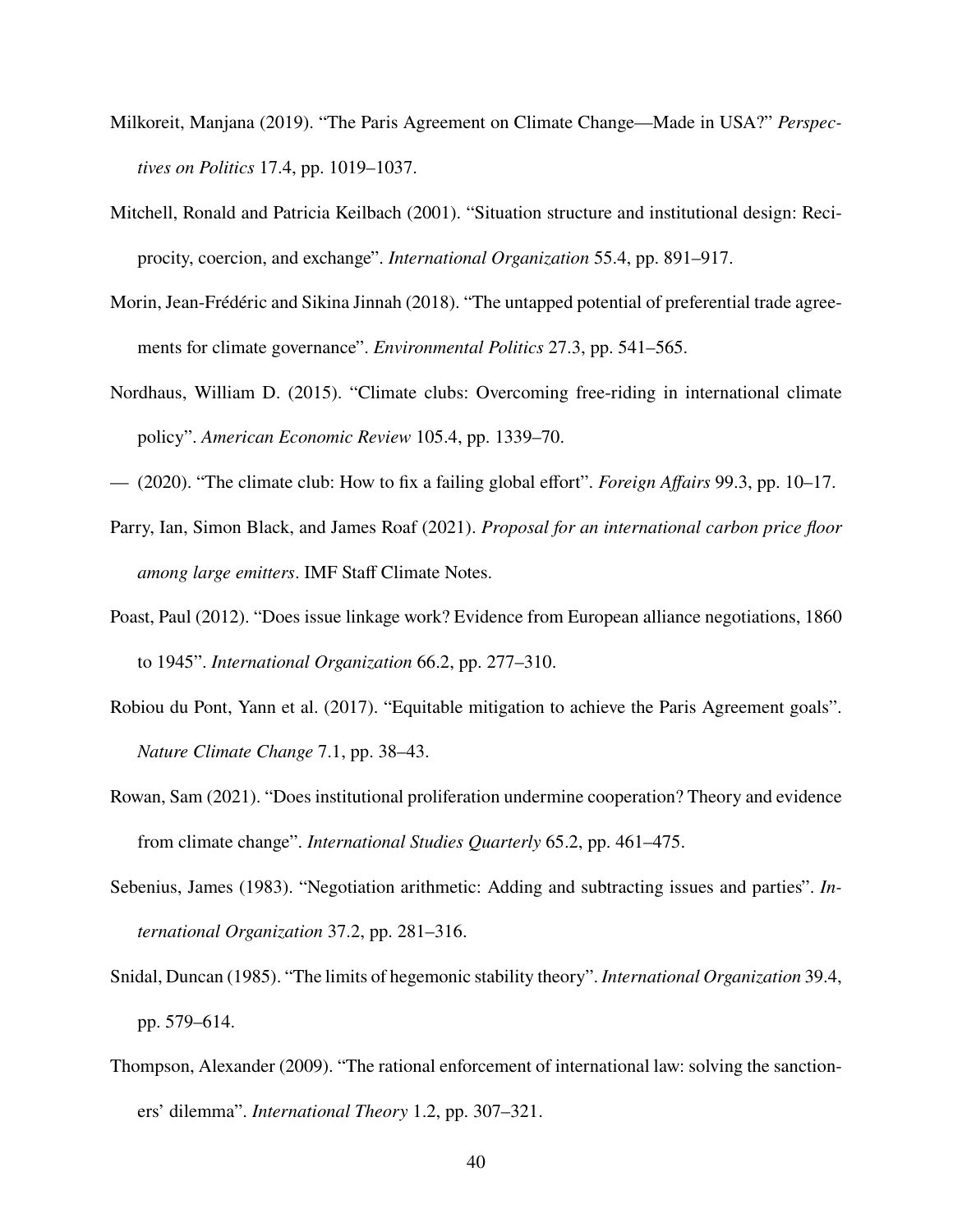- <span id="page-40-1"></span>Thompson, Alexander and Daniel Verdier (2014). "Multilateralism, bilateralism, and regime design". *International Studies Quarterly* 58.1, pp. 15–28.
- <span id="page-40-2"></span>United Nations (2022). *United Nations Commodity Trade Statistics Database (Comtrade)*. URL: <http://comtrade.un.org>.
- <span id="page-40-0"></span>Victor, David G. (2011). *Global Warming Gridlock: Creating More Effective Strategies for Protecting the Planet*. Cambridge University Press.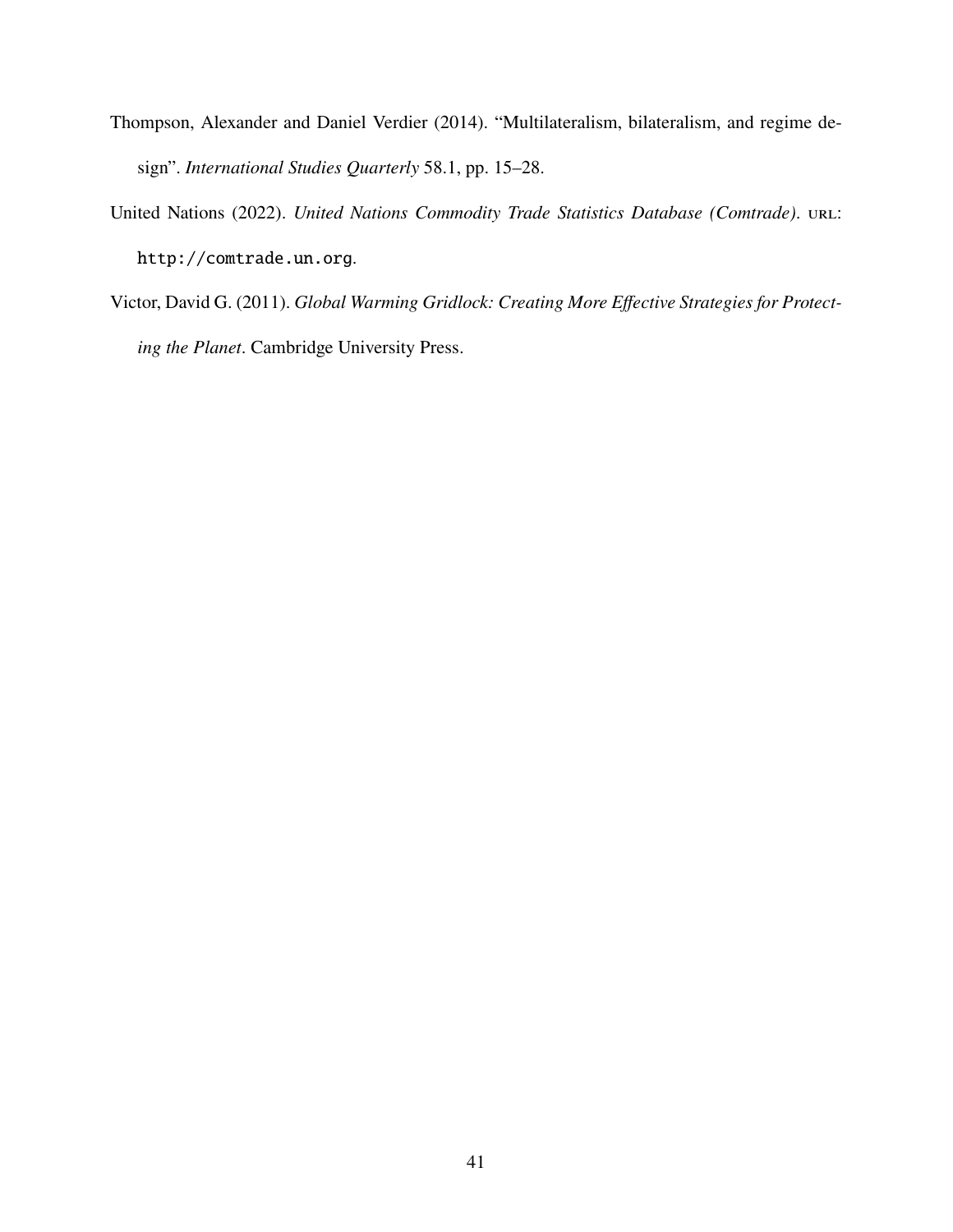# Supporting information for:

# "Reciprocity, protection and retaliation: Issue linkage in climate change and trade"

This version: May 31, 2022

## **Appendix table of contents**:

| IV. The EU Carbon Border Adjustment Mechanism  APP-6 |  |
|------------------------------------------------------|--|
|                                                      |  |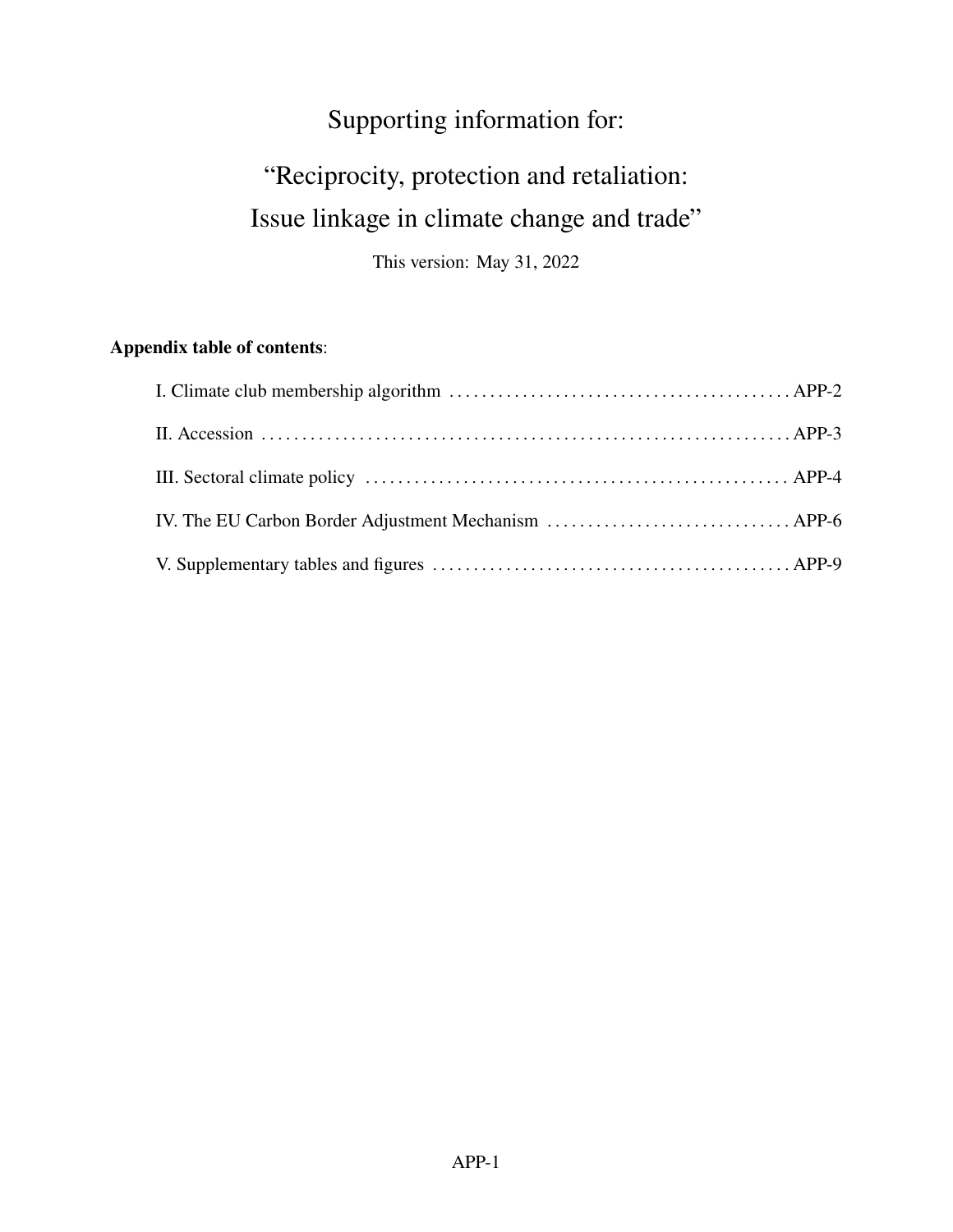#### *I. Climate club membership algorithm*

This section describes the steps taken to calculate utilities in the decision-theoretic model. The procedure involves drawing climate preferences and trade preferences, setting an exogenous climate policy standard, having club members define the trade penalty, and then calculating each state's utility for joining that particular climate–trade club. For  $n = 150$  countries, it is not computationally feasible to assess each of the  $n! = 5.7e + 262$  combinations of possible members, nor to do some for different random draws of climate and trade preferences. It is also, therefore, not feasible to calculate each  $n!$  club's d'Aspremont stability for every country's incentive to exit or join for every possible combination of members. Instead of evaluating these as interdependent strategic choices, I evaluate the model in decision-theoretic terms using exogenously-defined climate policy standards and a rule for setting the trade penalty based on well-established domestic political economy considerations about protection and retaliation. I simulate the model 5,000 times by drawing new combinations of climate and trade preferences to assess the sensitivity of the model's assumptions about membership.

- 1. Draw climate ideal points  $x_i$  from uniform distribution
- 2. Draw trade exposure  $y_i$  from truncated normal distribution. Depending on the model, this is calibrated to be independent  $y_i^{\perp}$ , positively correlated  $y_i^+$ , or negatively correlated  $y_i^-$  with climate ideal points
- 3. Define the weight of trade relative to climate  $\beta = 1$
- 4. Set an exogenous level of the climate standard  $\theta_i \in \{0, 1\}$
- 5. Core club members  $(x_i \ge \theta_i)$  set the trade penalty  $\lambda_i = \min(y_i | x_i \ge \theta_i)$
- 6. Calculate each state's static utility for joining and not joining, following equations 2 and 3 in-text
- 7. States join or not based on these utilities
- 8. Assess the sensitivity of this membership result by re-drawing  $x_i$  and  $y_i$  and running steps 1–7 again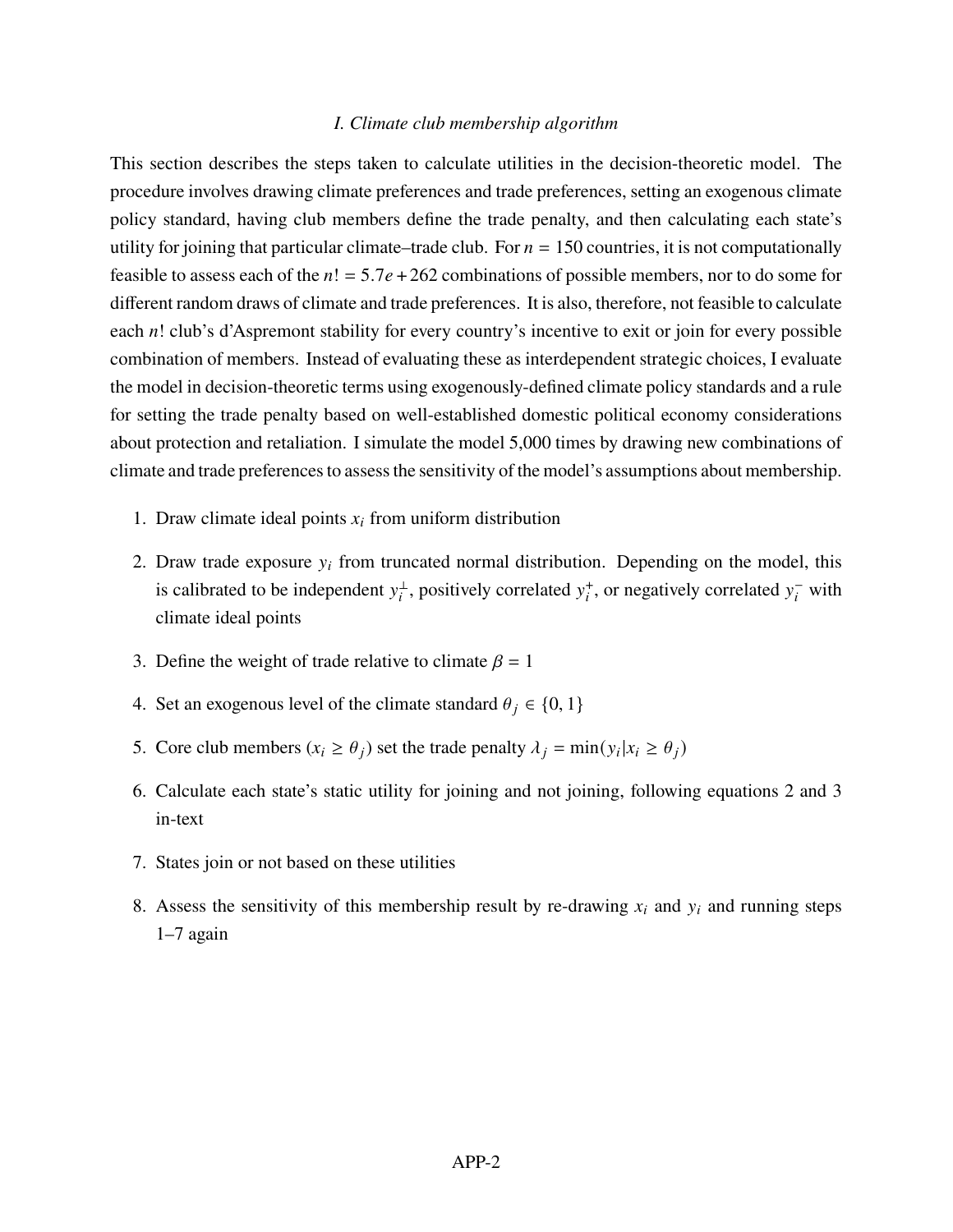

Figure APP-1: Distribution of membership in a climate–trade club, for 500 simulations of  $\theta_j$  = 0.75, when climate preferences and trade flows are independent versus positively and negatively correlated.

#### *II. Accession*

One of the key characteristics of the climate–trade club is its ability to draw in new members. By raising trade penalties on non-members, states re-evaluate joining's cost-benefit calculus. In moving from theory to illustrative cases, the ability to cleanly measure climate preferences and institutional design parameters is reduced. In the ideal type clubs described in-text, we do not observe  $\theta_i$  or  $\lambda_i$ (or  $x_i$ ), which limits our ability to measure utility as given by the membership equations in-text.

However, we can observe trade flows into and out of the club, as well as a proxy for climate preferences. Define an accession rule for states not already in the club:

$$
Acceptede_i = \begin{cases} 1, & \text{if } 0.1 \times GHG_i \ge y_i \\ 0, & \text{if } 0.1 \times GHG_i < y_i, \end{cases}
$$

J.

where  $y_i$  is a state's share of exports into the climate club. In practice, this is a diagonal line cutting through the climate–trade space. For these states, the net benefits of joining the climate–trade club outweigh the costs of not joining.

Now, the composition of the climate–trade club changes. Assume following the exposition in-text that the climate policy targets remain constant. With a larger membership, the accession club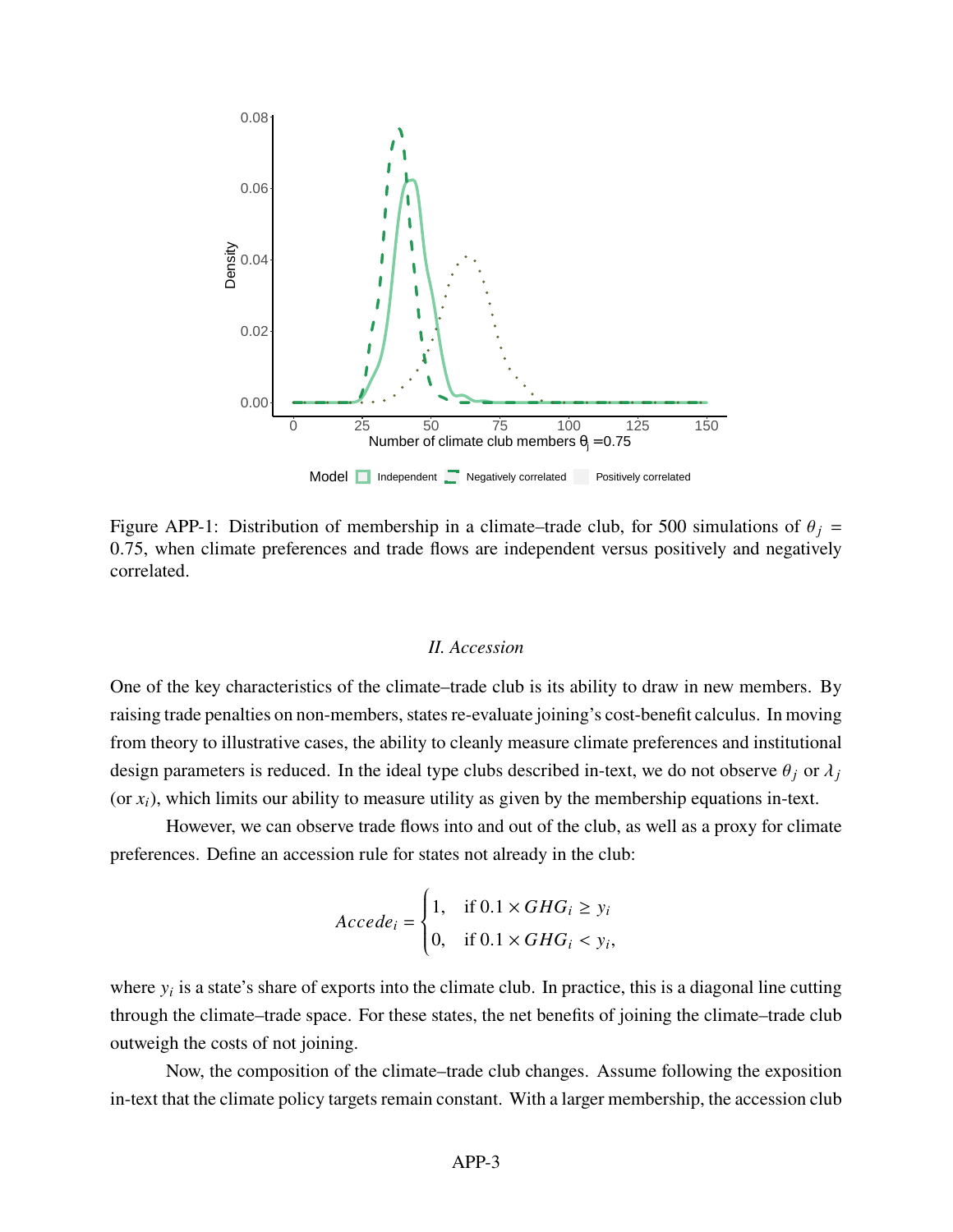now has more mass in global trade and potentially new leverage over non-members. Re-calculate trade flows into and out of the accession club.

I outline these dynamics building from the insulation/EU club. Figure [APP-2](#page-20-0) illustrates how the enlarged club changes all states' trade exposure to the climate–trade club. The original core club members are in dark green, the countries that accede based on the rule above are in light green, and the remaining non-members are in grey. Country labels represent their trade flows into the club, and these are linked by vertical lines to their original trade exposure to the club before accession.

Membership doubles from the 28 core members to 56 members. All states now trade more with the climate–trade club than before, but some states' trade is more affected than others. However, the states that accede do not bring large trade flows with them and have relatively low leverage on remaining non-members. Core members now trade 4.2% more within the club than before, and accession members now trade 6.7% more into the club than before. However, the average non-member's trade with the club only increases by 2.4%, which using the same accession rule as above would only bring three new members into the club. Accession stalls out.



Figure APP-2: Illustrating accession dynamics in the insulation/EU club. Core members (darkest green) are EU member states, including the UK; non-core members accede to the club (light green) following the membership rule outlined above (dotted line); and states that never join are in grey. -axis denotes export exposure to the insulation club (open circles), and the insulation club with accession (country labels); vertical lines shows country-level increases in export exposure after countries accede. Dashed lines are OLS regressions for the original insulation club for illustrative purposes; solid lines are for the club with accession.

#### *III. Sectoral climate policy*

Given the persistent challenges with creating effective institutions that target all GHG emissions— "economy-wide" targets—there has been a growing interest in climate policy coordination at the sector level (Cullenward and Victor [2021\)](#page-36-7). The primary focus of sectoral climate policy has been on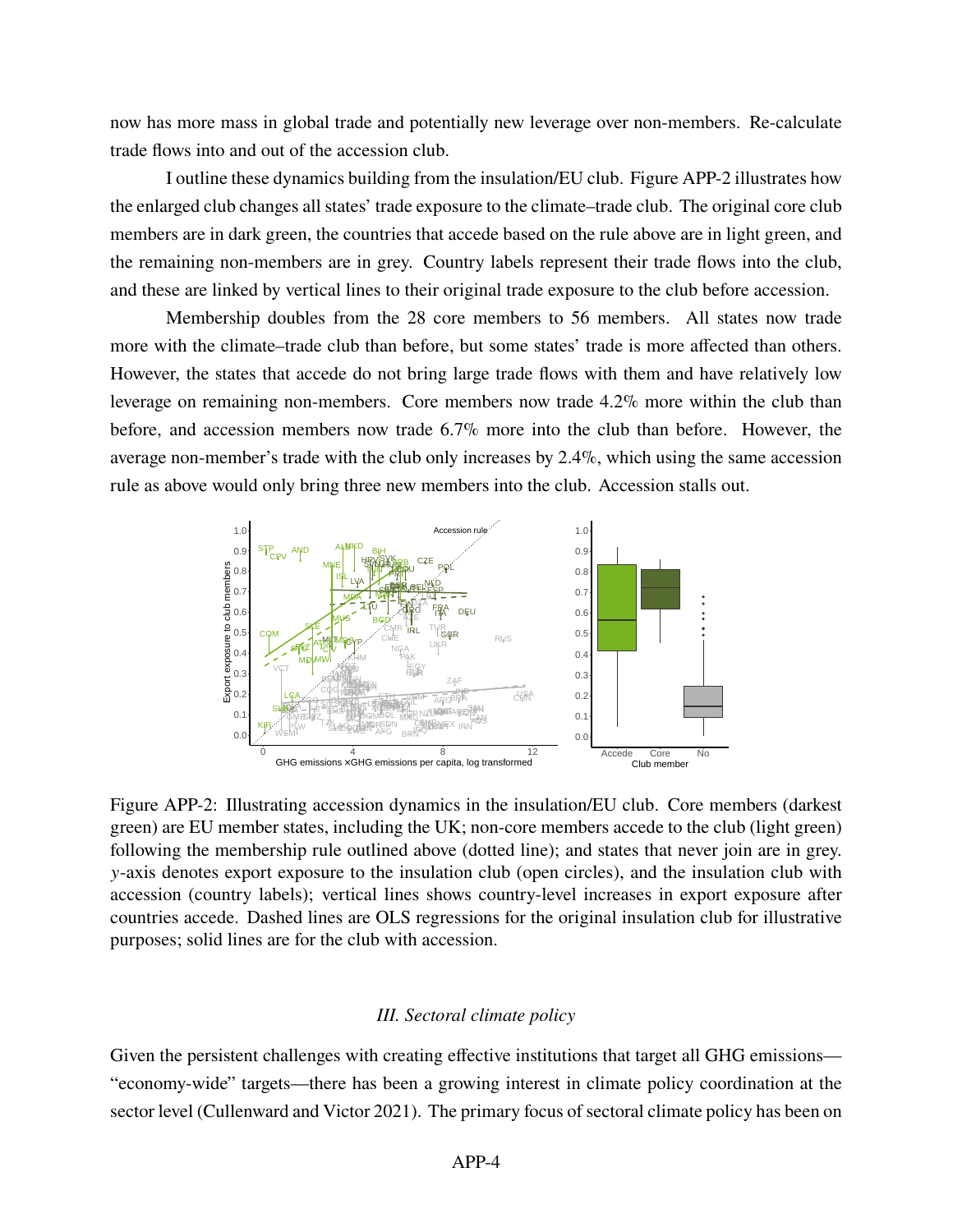energy-intensive trade-exposed sectors, where large industrial processes generate disproportionate emissions and international trade in these goods produces competitive pressures to harmonize regulations across countries. These sectors—steel, cement, aluminium, and fertilizer—are crucial for effective mitigation, but also raise complex domestic political economy challenges over harmonizing policy standards across jurisdictions.

I argue the same dynamic between climate policy preferences, trade leverage, and trade insulation holds within sectors. States attempting to establish sectoral climate–trade clubs confront the same tension between upholding strong internal decarbonization targets and wielding credible trade leverage over the exports of climate laggards. However, by downscaling climate policy into sectors, the relationship between climate and trade preferences will be shuffled. New states will have within-sector trade leverage, and any club may be more or less insulated from within-sector retaliatory pressures as well.

I illustrate these dynamics in global steel trade. Steel is heavily traded in international markets and one of the most carbon-intensive industrial processes in the modern economy. Creating steel requires superheating iron ore, and high carbon coke is a more economical energy source for this process than clean energy. While cross-national technological differences lead to different carbon intensities of steel, this is more of a difference in degree than in kind, as no jurisdictions are close to zero-carbon steel production at scale. Consider an example where the EU decides to act as a climate–trade club in steel, raising tariffs on imported steel to offset the costs of climate regulation on domestic steel manufacturers. The EU's emissions trading scheme already covers the European steel industry, where scarce emissions permits create a market price for emitting. The EU ETS spot price has risen dramatically from roughly  $\epsilon$ 20 per tonne of CO<sub>2</sub> during the 2018–2020 period to over  $\epsilon$ 80 in December 202[1](#page-45-0), leading the European steel industry to lobby for protection.<sup>1</sup>

In figure [APP-3,](#page-23-0) I illustrate the relationship between trade insulation and leverage over the largest steel exporting countries for a hypothetical EU climate–trade club in steel. The horizontal axis gives the (logged) total export value of steel by country, and the vertical axis gives the percentage of a country's steel exports into the EU. Besides Malta, every EU member (in green), exports over half of its steel to other EU countries. This would provide an EU club with a high level of insulation from retaliatory pressure from non-club countries.

At the same time, the EU has weak, or at least uneven, leverage over the world's largest steel exporters. None of China, South Korea, Russia, the United States, or Brazil export more than 30% of their steel to the EU, and the average export exposure to the EU of the top 15 non-EU steel producers is only 16%. Given the EU's relatively strong domestic climate policy, an EU climate– trade club in steel would likely be able to uphold high decarbonization goals and high tariffs on

<span id="page-45-0"></span><sup>1</sup>Sheppard, David, Harry Dempsey, and Peggy Hollinger (2021). "EU industry calls for urgent carbon border tax as prices soar". *Financial Times*. 29 April 2021.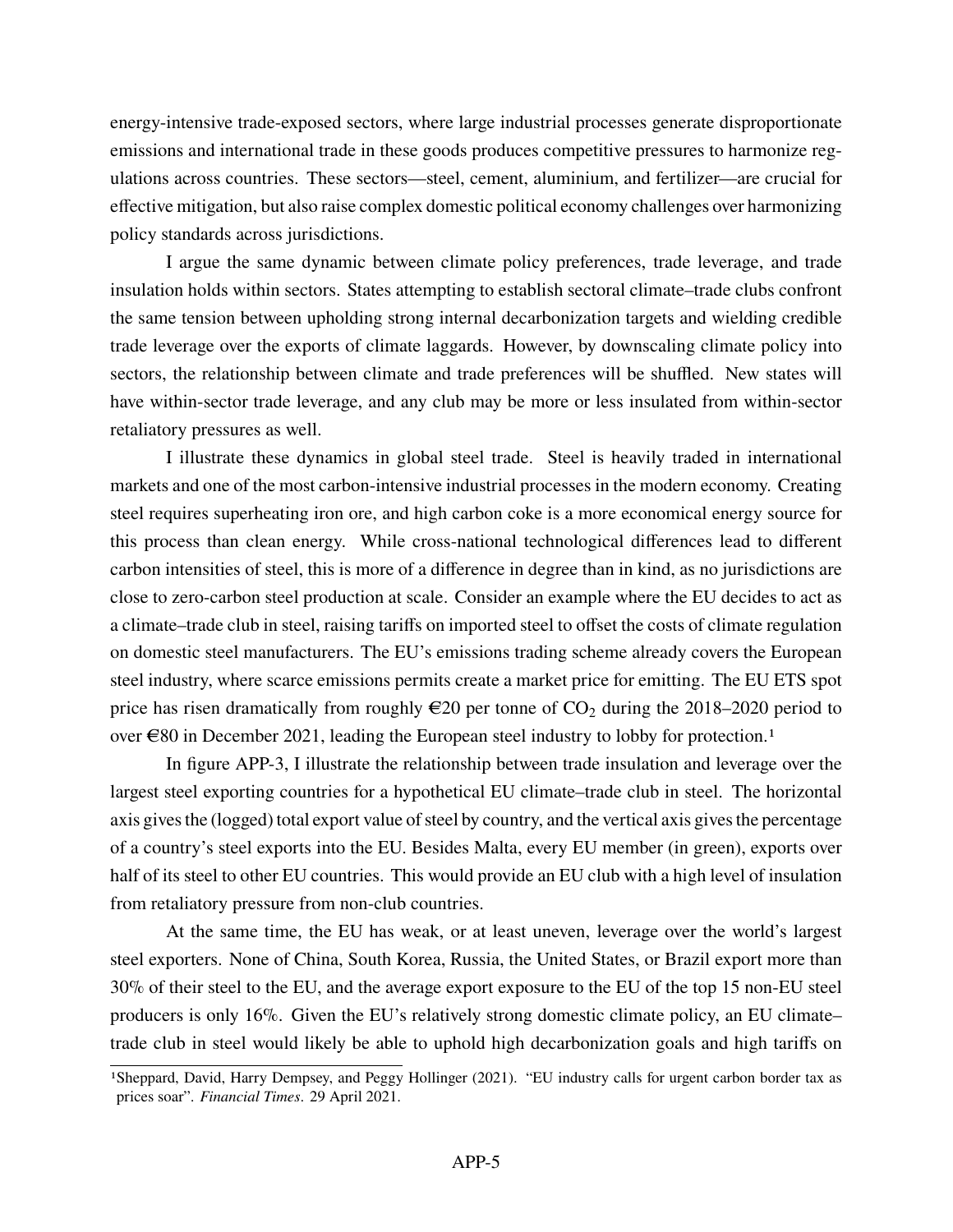

Figure APP-3: EU club members in green, non-members in grey; total global steel exports (logged) on  $x$ -axis, versus export share into the EU on  $y$ -axis

non-club members, but the club would nonetheless struggle to induce policy reforms in the largest steel exporters (i.e., emitters) because those countries are not highly dependent on the European market. Here, an EU climate–trade club in steel reflects the broader opportunities and constraints that the EU's global trading relationship create for enforcing decarbonization with trade sanctions.

#### *IV. The EU Carbon Border Adjustment Mechanism*

In July 2021, the European Commission took initial steps toward creating a climate–trade club by proposing to add a carbon border adjustment mechanism to the EU ETS, effectively extraterritorializing the EU's climate regulation to foreign exporters.[2](#page-46-0) The CBAM would apply to five energy-intensive trade-exposed sectors—iron and steel, aluminium, cement, fertilizer, and electrical energy. If the mechanism takes effect, foreign firms exporting into the EU will need to pay a carbon price equivalent to the prevailing price in the EU ETS to adjust for differences in climate policy stringency across jurisdictions, analogous to a climate–trade club's tariff penalty on non-members. How does this proposal reflect the constraints of insulation and leverage?

In figure [APP-4,](#page-27-0) I illustrate the relationship between trade insulation and leverage for each of the CBAM sectors. For each sector, I calculate the share of intra-EU trade as trade insulation  $(x-axis)$ , and for the top 15 non-EU sectoral exporters, their export dependence on the EU as the EU's export leverage ( $y$ -axis). Marker labels indicate the mean EU member's export insulation and the mean of the top 15 non-EU exporters' dependence on the EU market. Vertical whiskers summarize the interquartile range of sectoral EU export leverage over non-EU exporters from the mean. Horizontal whiskers highlight the sectoral export exposure of the most exposed EU members, and range from the mean level of export insulation (label) to the 10th percentile of within-sector

<span id="page-46-0"></span><sup>2</sup>European Commission proposal, COM(2021) 564 final.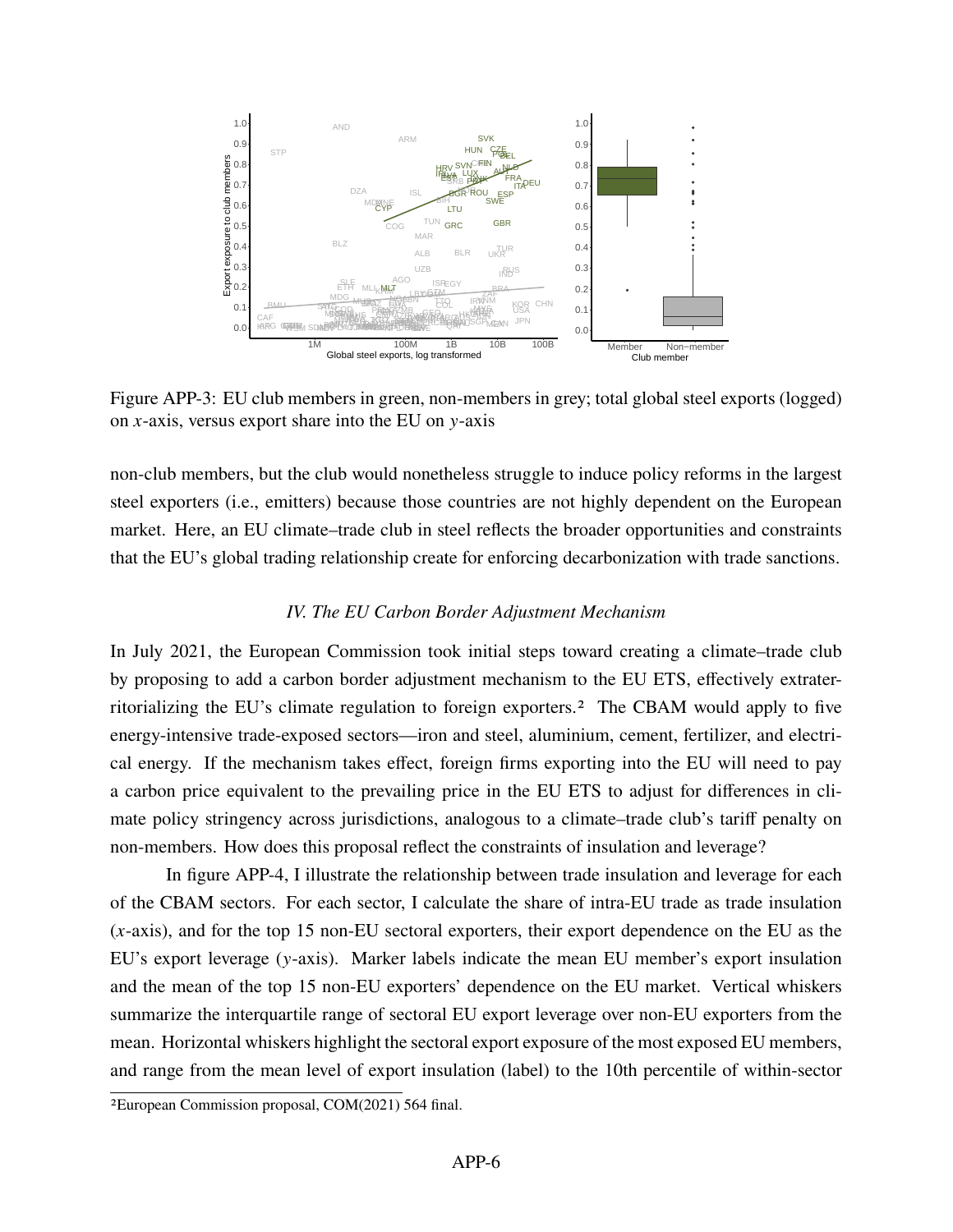

Figure APP-4: Export insulation and leverage for 5 CBAM sectors. Marker labels placed at the mean within-sector insulation and leverage. Vertical whiskers indicate the interquartile range of within-sector leverage over the 15 largest non-EU sectoral exporters; horizontal whiskers show decreasing levels of within-sector EU export insulation—at the 10th percentile of insulation (thick line, closed point) and the minimum level of insulation (dashed line, open point).

insulation (closed point) and the lowest insulation (open circle). Low insulation values indicate that a country exports primarily outside of the EU in that sector, and should therefore prioritize keeping export markets open.

The trade relationships vary across sectors, reflecting the idea that moving from total trade flows to sectoral flows scrambles export insulation and leverage. In general, state are more insulated within the CBAM sectors than for total trade. Cement is a notable exception, where a minority of countries export primarily outside the EU. EU states often have relatively low leverage over the largest exporters within these sectors. Only within aluminium and electricity does sectoral leverage exceed leverage in total trade.<sup>[3](#page-47-0)</sup> These patterns suggest the CBAM sectors were selected more based on trade insulation than leverage. Given this relatively low leverage, it is unlikely that the EU can compel many recalcitrant states to adopt strong climate policies by raising carbon border adjustments.

Finally, I consider trade patterns across a range of CBAM and non-CBAM sectors. The CBAM sectors are energy-intensive and trade-exposed, but they are not the only high carbon sectors of the global economy. This prompts a consideration of why these sectors were chosen rather than others. I measure the EU's export insulation and leverage in six other high carbon sectors,[4](#page-47-1) and

<span id="page-47-0"></span><sup>3</sup>The largest electricity exporters relying overwhelmingly on fossil fuels for electricity generation.

<span id="page-47-1"></span><sup>4</sup>Coal, oil and gas; cows and sheep; refrigerants and air conditioning; plastics; paper; and motor vehicles.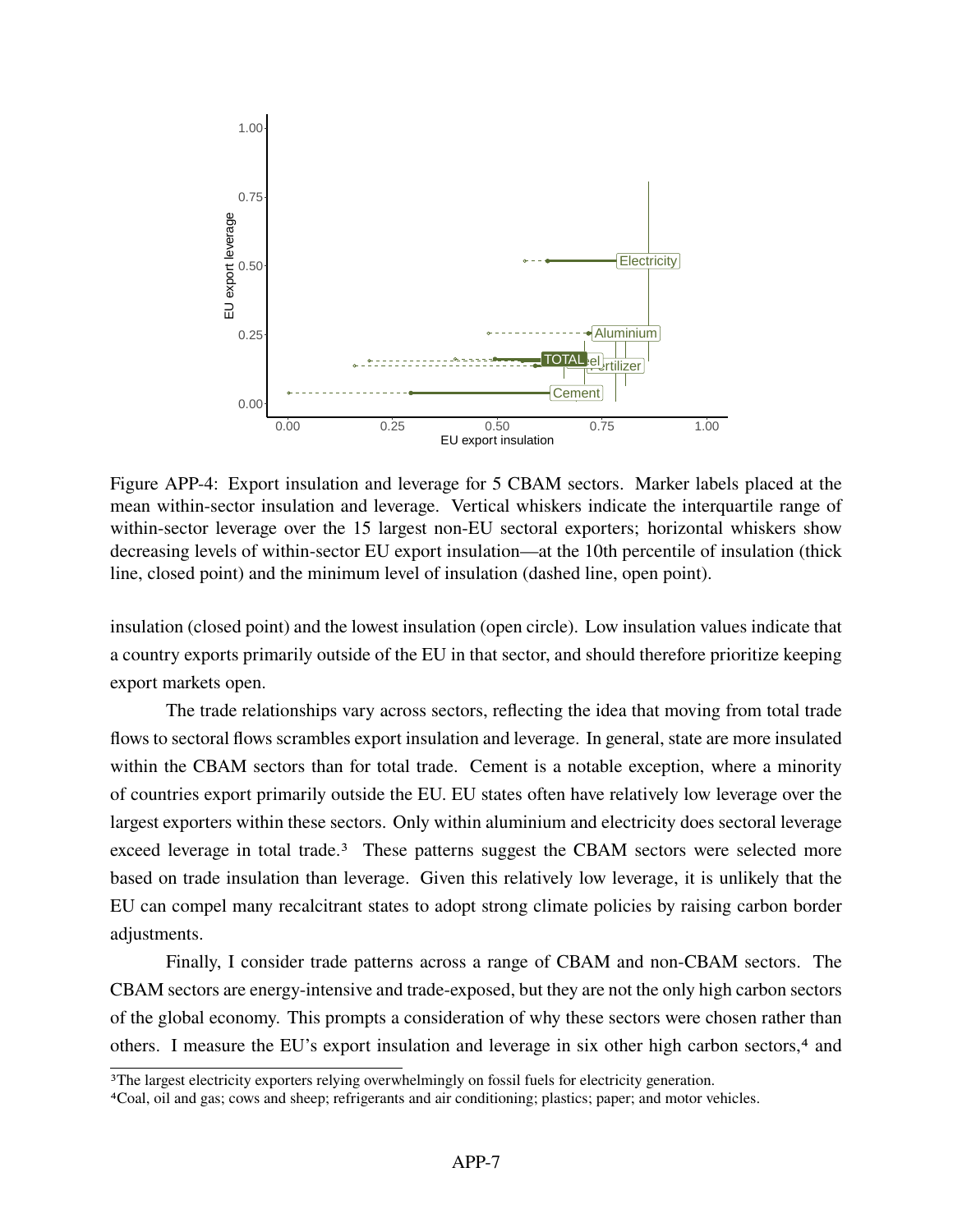twenty randomly sampled sectors. If the CBAM proposal is targeted to sectors where the EU is relatively insulated from retaliatory pressures and has high leverage over the largest exporters, then this should be reflected in the choice of sectors.

Table [APP-1](#page-48-0) summarizes mean leverage and insulation for total trade and within the CBAM, other high carbon, and randomly sampled sectors. The average state in CBAM sectors is highly insulated from retaliatory pressure, and more so than for the other sectors. However, the lowest common denominators in EU cement, fertilizer, and steel exports stand out as unusually exposed to non-EU markets. The CBAM sectors appear to have slightly better leverage and insulation (at the mean and 10th percentiles) than non-CBAM sectors and total trade, even if the least insulated states are often highly dependent on non-EU markets. Nonetheless, across all of these sectors, the EU has relatively low leverage over the largest non-European exporters. This goes to the heart of the tradeoff in club design, where climate–trade clubs that may be able to uphold relatively strong internal climate policy standards and raise relatively high tariffs on climate laggards may nevertheless have weak influence on global climate policy if they also have weak leverage over those laggards. Insulation and leverage cannot be the only reason why some sectors are protected rather than others, and future work could consider how the carbon intensity of EU industries and their ability to mobilize through European political institutions affect linked climate and trade policy.

| Table TVI T T. EGYGTAGG and modiation of an EG Chinate trade club across sectors |                    |                      |                                 |                      |  |  |
|----------------------------------------------------------------------------------|--------------------|----------------------|---------------------------------|----------------------|--|--|
| Sectors                                                                          | Leverage<br>(mean) | Insulation<br>(mean) | Insulation<br>(10th percentile) | Insulation<br>(min.) |  |  |
| Total trade                                                                      | 0.162              | 0.660                | 0.494                           | 0.399                |  |  |
| CBAM $(n = 5)$                                                                   | 0.221              | 0.769                | 0.556                           | 0.280                |  |  |
| Aluminium                                                                        | 0.255              | 0.807                | 0.717                           | 0.479                |  |  |
| Cement                                                                           | 0.039              | 0.689                | 0.294                           | 0.002                |  |  |
| Electricity                                                                      | 0.518              | 0.860                | 0.620                           | 0.565                |  |  |
| Fertilizer                                                                       | 0.138              | 0.782                | 0.590                           | 0.159                |  |  |
| <b>Steel</b>                                                                     | 0.156              | 0.709                | 0.560                           | 0.194                |  |  |
| Other high carbon $(n = 6)$<br>Randomly sampled $(n = 20)$                       | 0.161<br>0.123     | 0.724<br>0.348       | 0.530<br>0.187                  | 0.305<br>0.057       |  |  |

<span id="page-48-0"></span>Table  $APP_1: I$  everage and insulation of an EU climate–trade club across sectors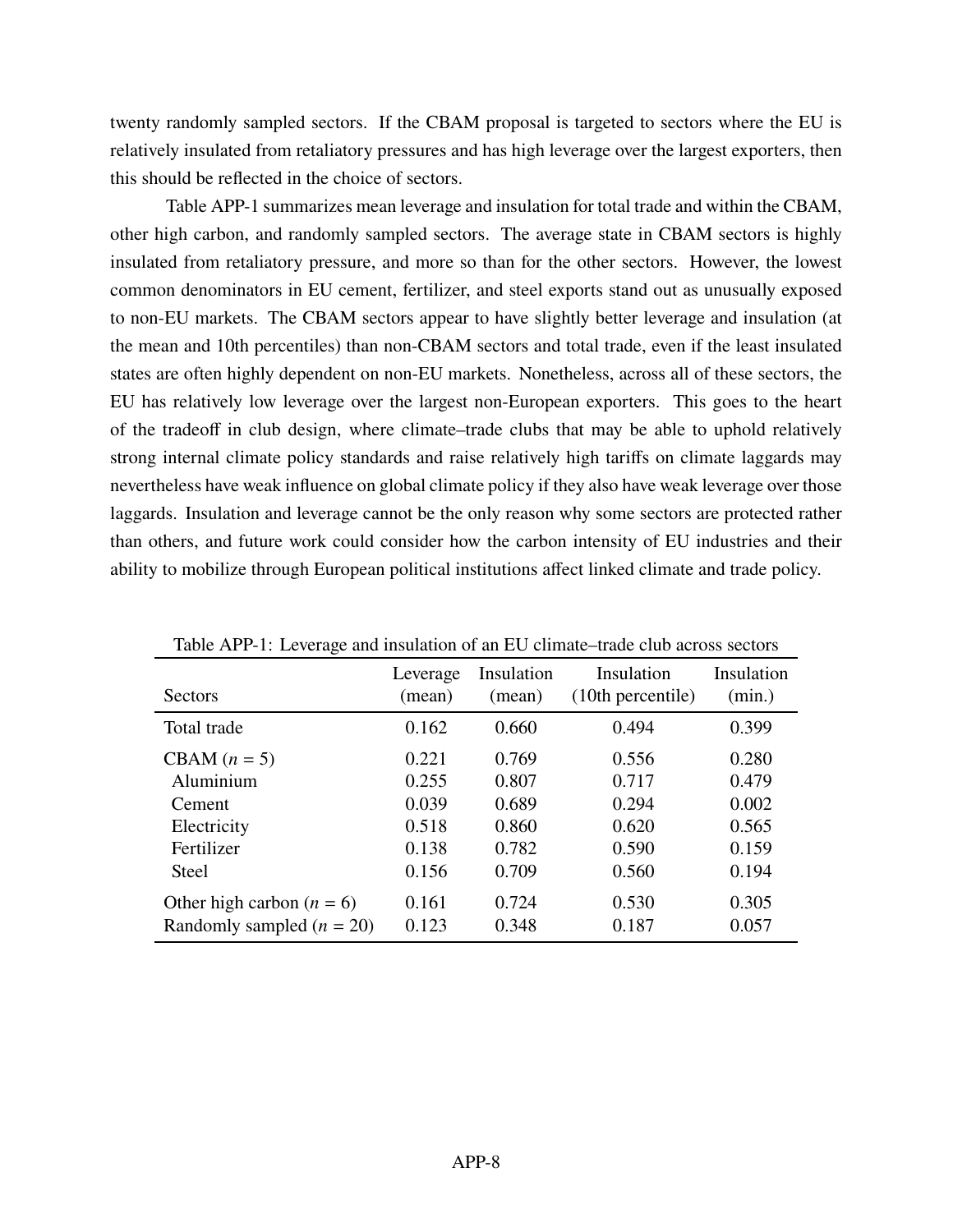# *V. Supplementary tables and figures*

<span id="page-49-0"></span>

| NDC club                 | Leverage club  |
|--------------------------|----------------|
| Bangladesh               | China          |
| Benin                    | France         |
| <b>Bhutan</b>            | Germany        |
| Cambodia                 | India          |
| Cameroon                 | Italy          |
| Chad                     | Japan          |
| Comoros                  | Mexico         |
| Congo - Brazzaville      | Netherlands    |
| Congo - Kinshasa         | Singapore      |
| Côte d'Ivoire            | Thailand       |
| Cyprus                   | Turkey         |
| Djibouti                 | United Kingdom |
| <b>Equatorial Guinea</b> | Vietnam        |
| Eritrea                  |                |
| Ethiopia                 |                |
| Fiji                     |                |
| Ghana                    |                |
| Guatemala                |                |
| Guinea                   |                |
| Iceland                  |                |
| Kenya                    |                |
| Liberia                  |                |
| Madagascar               |                |
| Mali                     |                |
| Malta                    |                |
| Moldova                  |                |
| Morocco                  |                |
| Peru                     |                |
| São Tomé & Príncipe      |                |
| Sweden                   |                |
| Switzerland              |                |
| Tajikistan               |                |
| Tanzania                 |                |
| Togo                     |                |
| Uganda                   |                |
|                          |                |

Table APP-2: Members of the NDC and leverage clubs